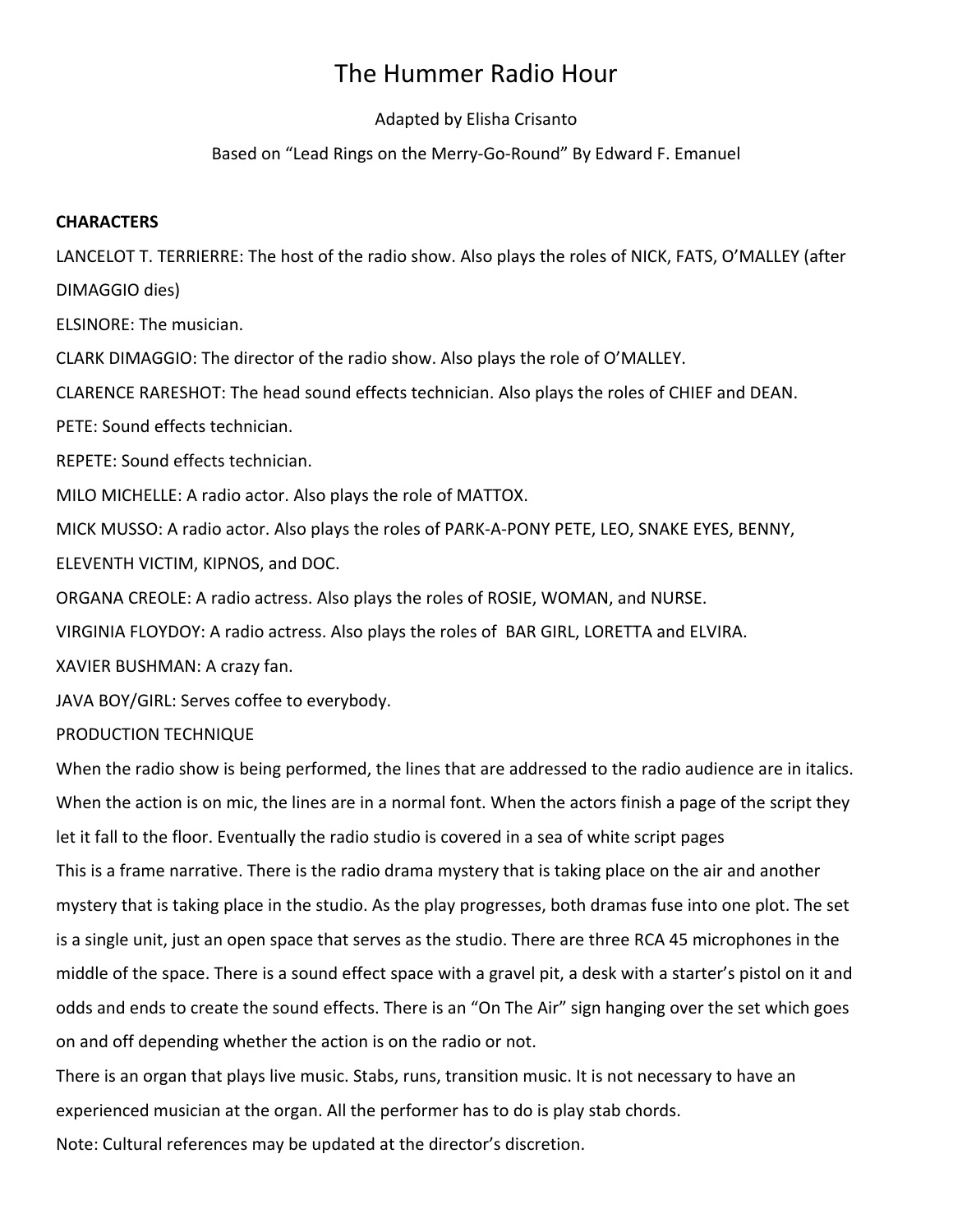## **The Hummer Radio Hour**

*(The studio is dark, except for an "On The Air" sign glowing in red. All of the actors and SE techs are onstage. ELSINORE starts the organ music. LANCELOT T. TERRIERRE walks to the C mic. He hums a strange and mournful song and then speaks.)*

LANCE. *I am the Hummer, and I know many things for I walk by night. Look closely at every dark corner ... murder lurks in the shadows ... death is waiting for ... you!*

*(There is an organ run to a climax. The lights in the studio come on and the "On The Air" sign goes off. Everybody breaks into chatter. CLARK DIMAGGIO comes running onstage.)*

DIMAGGIO. Network news and NFL scores, kids. I'll give you two minutes when we're coming back on the air.

LANCE. Dimaggio, I want a word with you and I mean now! DIMAGGIO. In the booth, Terrierre, I gotta cue up a Soupy Sudsy commercial.

*(DIMAGGIO and LANCE exit.)*

RARESHOT. Hey, java jerk! How about some joe? *(The JAVA BOY moves slowly toward CLARENCE RARESHOT, PETE and REPETE. MILO MICHELLE and MICK MUSSO begin an impromptu song.)*

MILO & MUSSO. I got it! I got it! I got it! I forgot it! He got it, he forgot it! We forgot it! Forget it! He said it, he said it, just forget it, forget it! ORGANA. Man, does that suck or what. VIRGINIA. Sounds like Milo and Musso are doing their imitation of a flushing toilet. ORGANA. As soon as they found out that this crummy series was canceled they decided to work up a duet and tour the county fair circuit. They open in Bakersfield next October. They say they're going to audition for Name That Tune. Hah! Some joke. VIRGINIA. Man, what a break, just when I was starting to make some do-re-me in this racket!

*(LANCE and DIMAGGIO come racing back.)*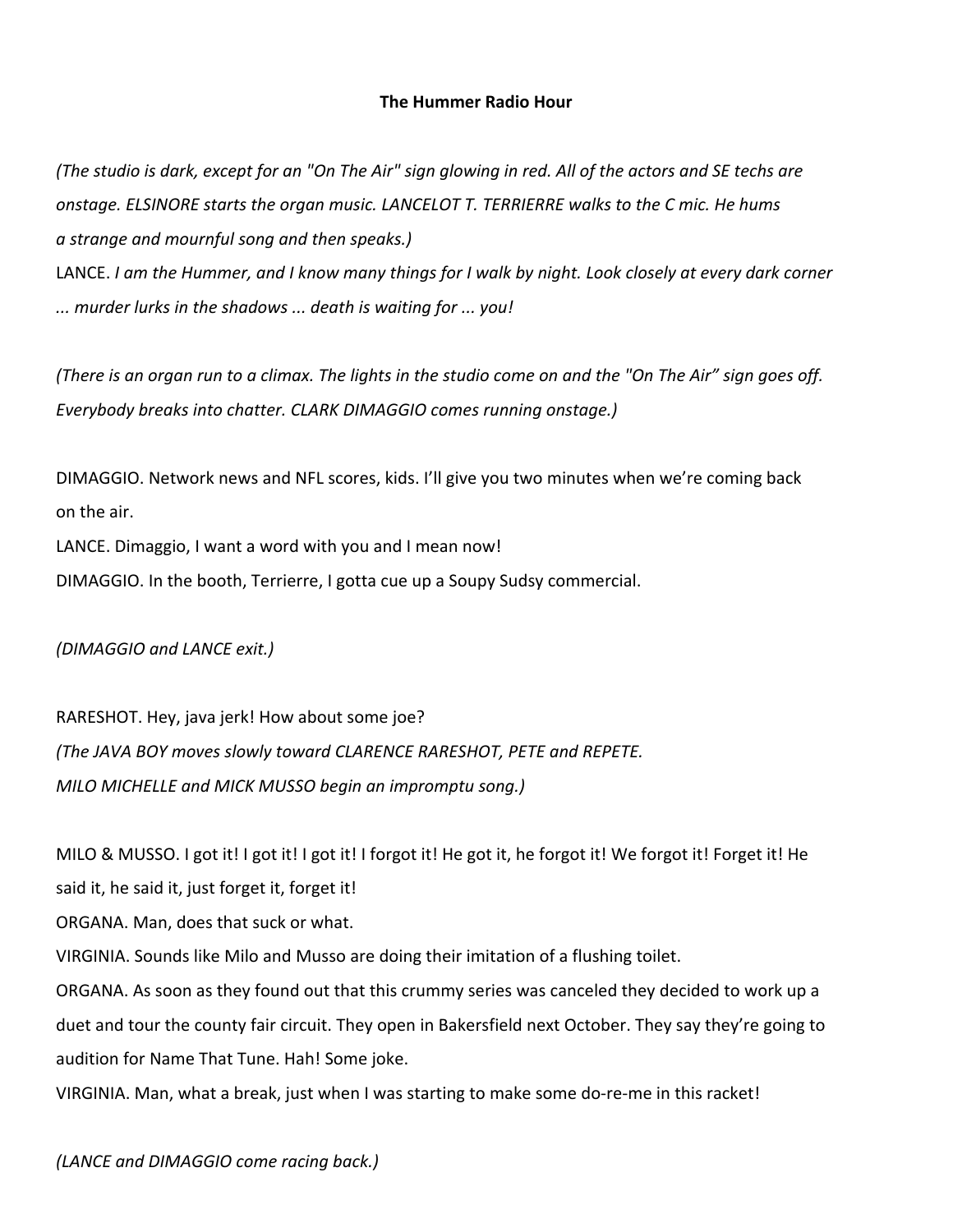LANCE. Makeup! Makeup! We've got five minutes! RARESHOT. Hey, Lance in the pants! This is radio, you don't need to look pretty! LANCE. Says you! RARESHOT. Yeah, says me and says Pete and Repete! PETE & REPETE. You know what ahm sayin'? ORGANA. What a player! RARESHOT. You know it, baby! VIRGINIA. A player? Listen, Clarence Rareshot, you ain't got the talent to be a doorstop! RARESHOT. Yeah and Madonna kisses women! VIRGINIA. And that goes for you too, Terrierre! LANCE. Me? I don't kiss women!

# *(Everybody is shocked.)*

LANCE *(cont'd)*. No, 1 mean, I got more talent than a doorstop! And I'm going to save this show! ORGANA. And just when I was about to pay off my implants, Lance has to screw up! LANCE. It's not my fault! VIRGINIA. Not your fault? Yeah, and Hulk Hogan wears pink pantyhose. Your last five scripts were bombs! MILO & MUSSO. Kaboom! LANCE. But let me explain! I've got a plan to ... RARESHOT. Representing Sound Effects Union 341, me, Pete and Repete want to express our distinct disappointment in this whole mess! PETE & REPETE. What he said!

*(All except LANCE and DIMAGGIO make sounds of agreement.)*

DIMAGGIO. Look kids, hey! Quiet down! Listen! It doesn't make any difference whether this show gets wasted tomorrow or not! We got a show to do today! And in five minutes! So get your butts in gear! Come on!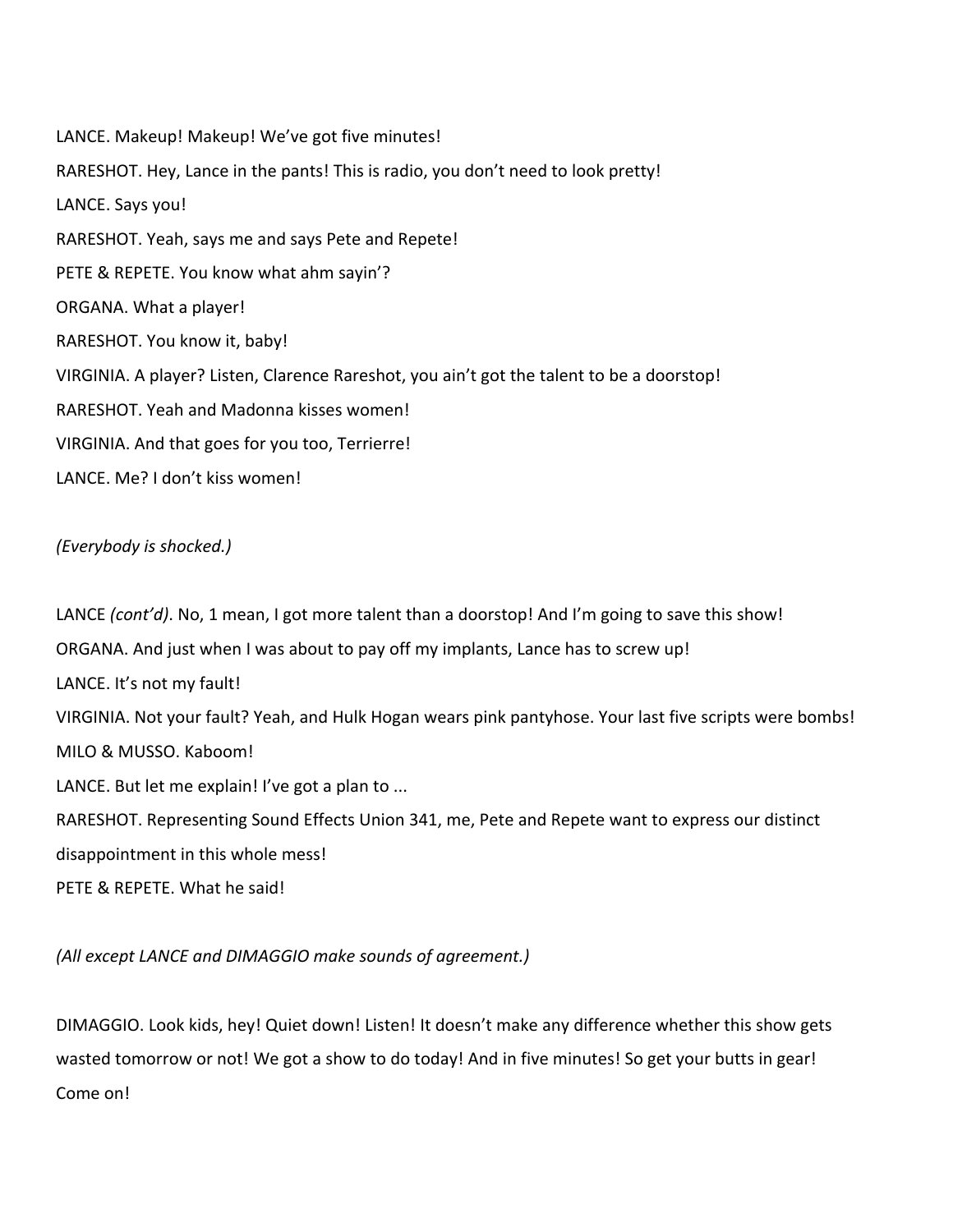*(Everybody begins scurrying around, getting ready for the show. Suddenly there is a loud pounding on the door to the studio. Everybody freezes.)*

LANCE. That's what I've been trying to tell you. We're going to be locked in the studio!

*(Suddenly VIRGINIA and ORGANA let out loud screams in front of the mics.)*

LANCE *(cont'd)* Hey! What are you doing? Stop that! Don't you know what that does to these RCA 45s. These are the best vibrating ribbon mics in the business! Don't you know that there's a poor little metal ribbon vibrating so hard in there that it's about to splinter.

*(The JAVA BOY looks up and adjusts his surgical mask that has fallen below his chin. LANCE strokes the mic as if it's a pet dog.)*

RARESHOT. Forget the BS about the mics, Terrierre, and tell us what this "locked in" crap means! LANCE. I've hired workmen to install a time lock on the metal doors to the studio and the doors won't open again until after midnight!

MILO. Boy this script must really stink if he has to lock us in to perform it.

*(All but LANCE makes sounds of agreement with MILO.)*

LANCE. No, kids, you've got it wrong! I'm not locking us in ... I'm locking the police out!

*(Organ stab.)*

LANCE *(cont'd)*. Thank you, Elsinore. DIMAGGIO. Listen here, Lance in the pants. If you don't open that door right now I'm going to smack you from here to info commercials.

*(All urge DIMAGGIO to hit LANCE.)*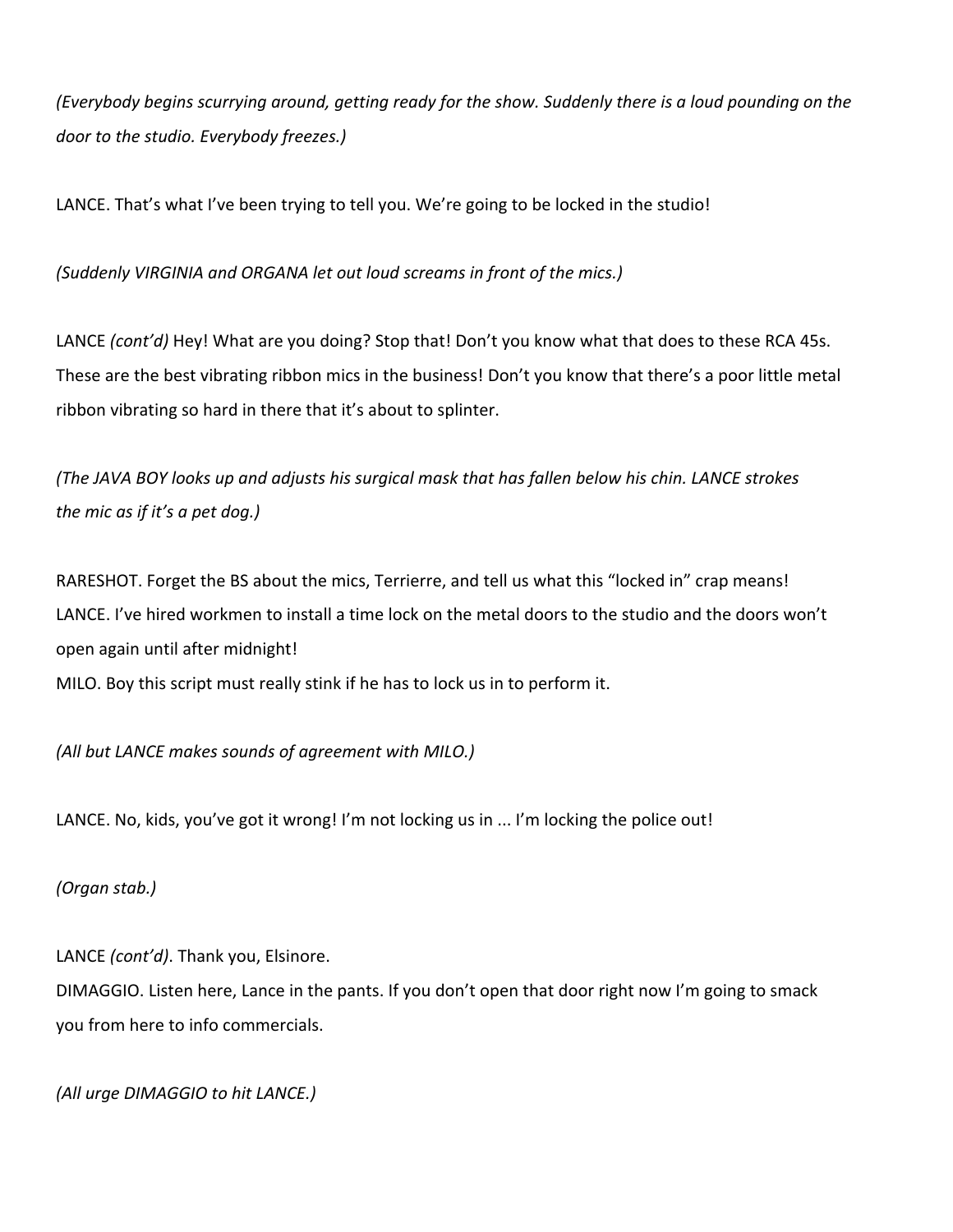RARESHOT. Me and the boys will not put up with this kind of employee abuse! We're calling a strike! PETE. Did you forget, Terrierre, that the john is outside the studio!? What if I get a call from nature? REPETE. Then you better hang up your cellphone, leaky, because 1 ain't working with a guy who can't hold his beer!

# *(General murmurs from everybody.)*

LANCE. Will you all just shut up! I'm trying to break some important news to you and I haven't got much time!

ORGANA. You are such an idiot! OK, mister network anchor, what's your breaking news? Did Brian Jennings get caught telling the truth? LANCE. Tonight, I have a new script! Throw away your old ones!

*(Everybody is confused! LANCE runs to a cabinet, pulls out copies of a new script and starts to pass them out.)*

LANCE *(cont'd)*. After tonight, MTV will be beating down our door to interview us! Rush Limbaugh will be making jokes about us on his show! Oprah will be telling the world that we're perverts! And why? Why will all of this happen? DIMAGGIO. Terrierre, you're cracked! LANCE. Yes, cracked! But not me! I, Lancelot Terrierre, the voice of the Hummer have cracked the most vicious serial murder case in the history of San Francisco! VIRGINIA. You don't mean ... ? RARESHOT. He couldn't mean ... ? MILO & MUSSO. Do you mean ... ? LANCE. Yes! I have solved the case of the Lead Rings Murders!

*(ELSINORE plays a musical stab and run with great flourish. Everybody stares at LANCE in shock. LANCE beams.)*

DIMAGGIO. Terrierre, I'm only going to say this once; call the cops and then unlock that door, right now!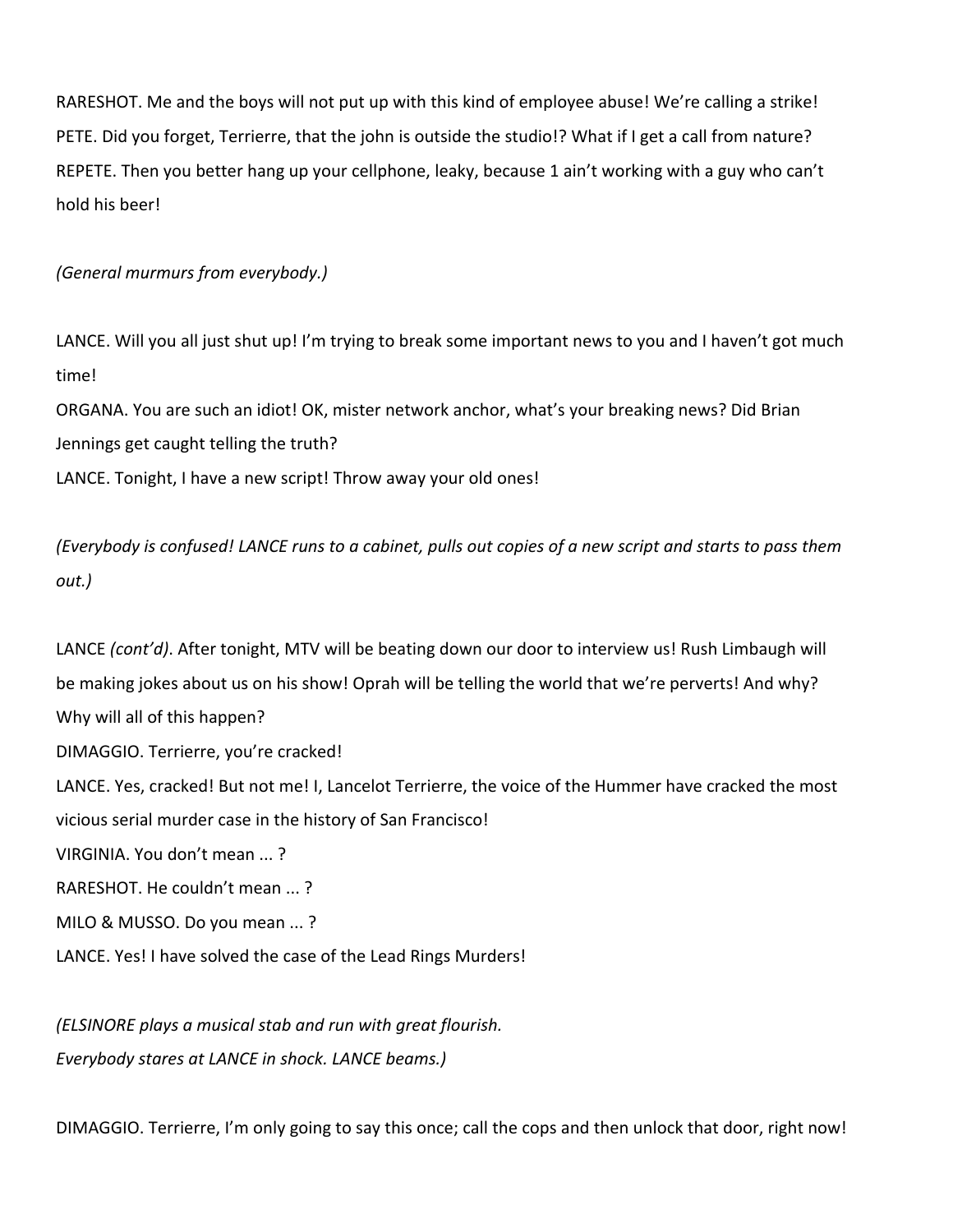## *(Everybody screams.*

*LANCE runs over and puts his hands over his RCA mic. The cast and crew grab LANCE and drag him to the door. He struggles out of their hands and jumps up on a desk.)*

LANCE. No! No! Don't you see? Don't you get it? Where's your imagination? We're gonna crack the case right here on the air! Tonight! Right in front of the public! Right in front of the police ... DIMAGGIO. And right in front of the murderer!

# *(Everybody pauses.)*

LANCE. That's right, Clark. Right in front of the murderer, yes! We'll tell that creep that we know who he is! I, Lancelot Terrierre will reveal his name to two hundred fifty million listeners! DIMAGGIO. You're demented! We don't have two hundred and fifty million people listening to this crappola! The last ratings gave us an audience of slightly larger than a Peewee Herman fan club! LANCE. Maybe that's true for now ... but wait until after the first commercial break when the world knows that we know what only the Lead Rings killer knows! They'll be throwing their TVs into garbage cans tuning in to us ... to us!

RARESHOT. You're cracked! The cops aren't going to let us get away with that! LANCE. How're they going to stop us? We're locked in, on the tenth floor! Kids, just think of it. We're inventing "reality radio!" We'll all be famous!

## *(Everybody starts to think about it except DIMAGGIO.)*

DIMAGGIO. This is nuts! I don't know about all you guys, but I don't want to go to jail for withholding evidence and obstruction of justice! And I certainly don't want to draw a target on my back for some whacked out serial killer who wants to waste witnesses! I say we do the last show as planned, say aloha to this radio gig, and all get back to good jobs on TV! I hear The Dating Game is looking for anybody with a death wish.

*(Everybody agrees with DIMAGGIO.)*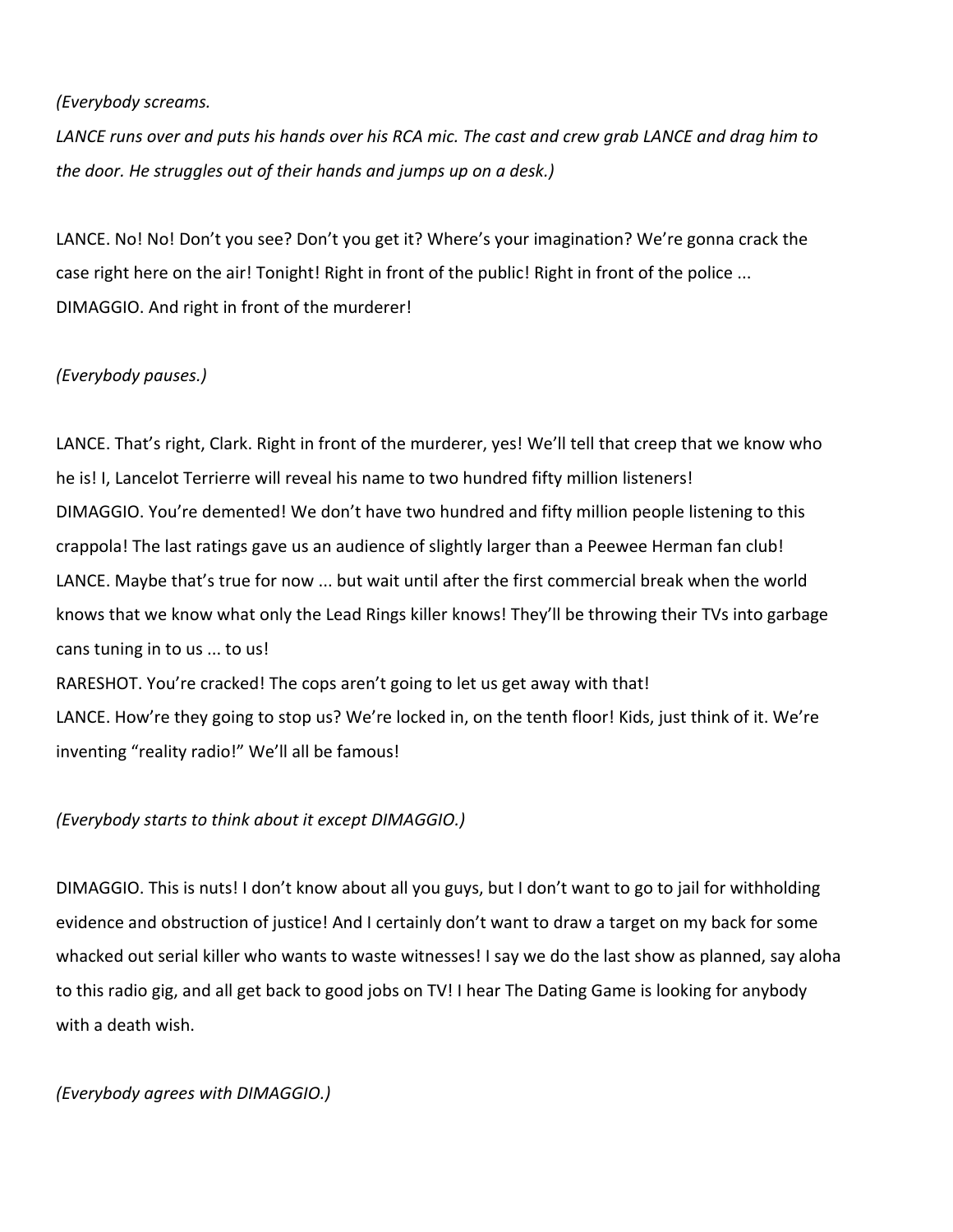LANCE. So it has come to this. Gratitude? This is the thanks I get for lifting this motley crew of no-talents out of the dregs of daytime soap operas into the brilliant spotlight of network fame? ORGANA. Here it comes folks, the big "remember what I've done for you" pitch. LANCE. Listen to her! Organa Creole, you were nothing but an Ozzy Osbourne groupie, biting the heads off pigeons when I found you. ORGANA. The feathers gave me sneezing fits. LANCE. And you, Milo Michelle, what were you before I turned you into a star? MILO. Don't say it, Terrierre! LANCE. A pooper scooper at the zoo, dreaming of working for Wild Kingdom! MILO. Damn you, Terrierre! LANCE. You, Virginia Floydoy ... a professional loser on Wheel of Fortune) And you, Rareshot, nothing but a Muppet stand in! DIMAGGIO. Can it, Terrierre! LANCE. And you, Clark Dimaggio, the unkindest cut of all, what were you? —directing info-commercials for do-it-yourself hair implants! DIMAGGIO. Hey, that was a good gig! Plenty of people talked about buying! LANCE. And now when I need you the most, you freeze me out! I can't believe it! DIMAGGIO. Believe it, Terrierre! We're doing the original show! Come on everybody! Hustle, hustle! I gotta do a mic check before air time. RARESHOT. Sound effects is still on strike! DIMAGGIO. Sweet. We'll do the show without you. Trust me, Rareshot, fingernails scraping a blackboard would sound better than you guys!

#### *(DIMAGGIO exits. The actors get in front of their mics.)*

LANCE. Look, Rareshot. I don't feel that way. I think your work is the soul of the show! Please, do our new script! RARESHOT. On strike! PETE. Check! REPETE. Double check. MILO & MUSSO. Triple check! LANCE. Coffee!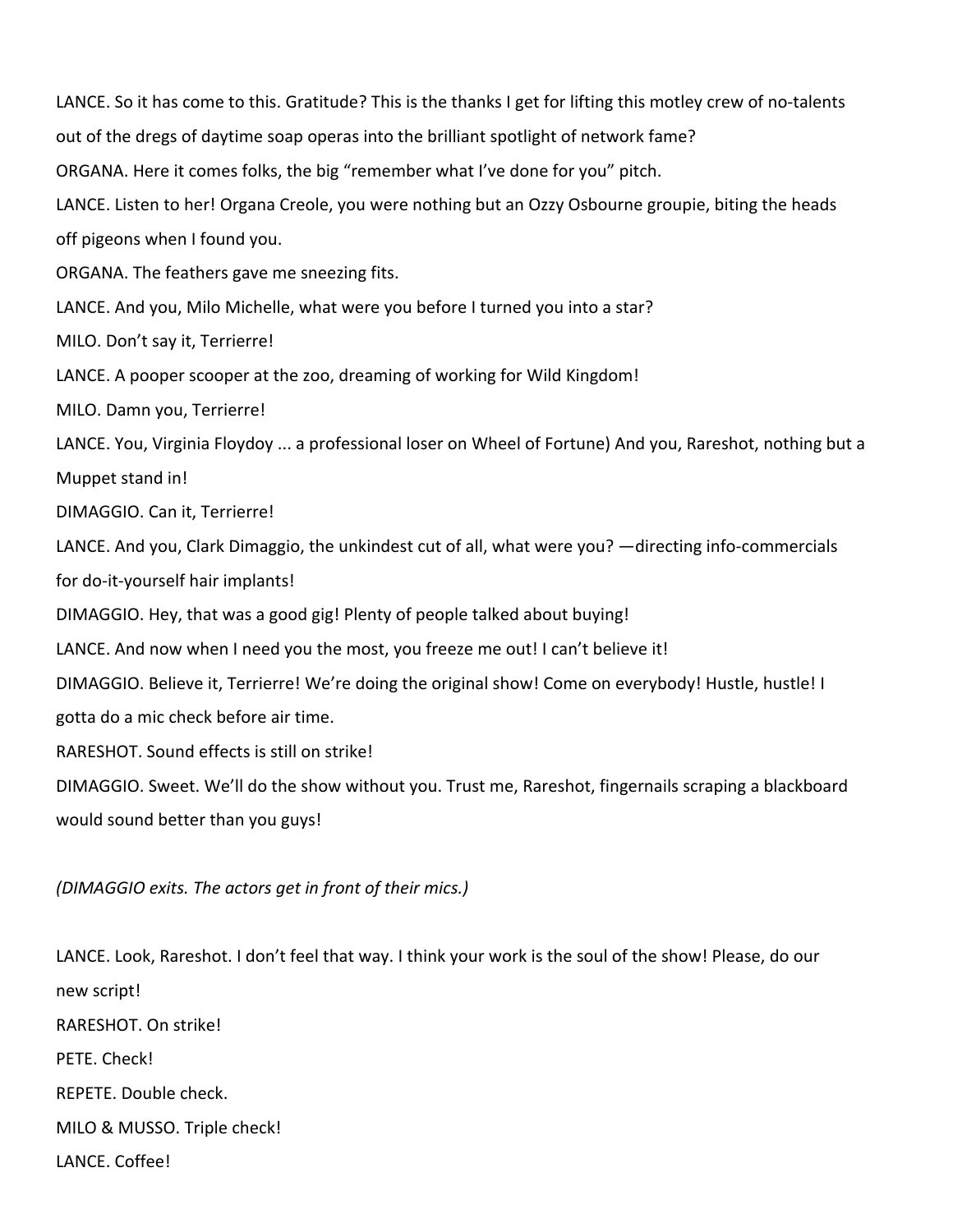*(The JAVA BOY pours a cup of coffee for LANCE and moves toward him.)*

LANCE *(cont'd)*. All right! I've appealed to your sense of professionalism ...

*(The JAVA BOY gives the coffee to LANCE, who drinks it.)*

LANCE *(cont'd)*. I've appealed to your sense of loyalty. I've appealed to your sense of professionalism! Now I lay it on the line. Cash. For everyone of you greedy-guts who will do my new script I'll give you ...

*(LANCE checks his wallet. RARESHOT is suddenly interested.)*

LANCE *(cont'd)*. Uh ... ten bucks! What do you say? DIMAGGIO *(off)*.Fifteen seconds. LANCE. Come on! All right! All right! Twenty bucks! What do you say? DIMAGGIO *(off)*.Five seconds. LANCE. Twenty-five bucks!!! DIMAGGIO *(off)*.Three ... two ... one ... network! LANCE. Thirty bucks! NETWORK VOICE *(off)*. It is eight fifty-nine Rolex Watch Time. And now for a late-breaking news story. LANCE. Gang! Please! Forty bucks! NETWORK VOICE (off). President Comcordia Bestaro, while attending a state dinner at the White House honoring the current Superbowl Champions, the Houston Texans, was quoted as saying, "I've always been a big fan of Texas," whereupon her nose grew three inches longer. LANCE. Please! I can't afford to pay you any more! You gotta do it.

*(All of the actors and techs look at LANCE and shake their heads "no. " LANCE goes to his knees.)*

NETWORK VOICE *(off)*. And now for a program reminder.

LANCE. I'm begging you!

NETWORK VOICE *(off).* Tomorrow at six p.m, on this radio network, it's the Bill O'Reilly Show\ Bill will be discussing the shocking revelation that many of the Dallas Cowboy cheerleaders are high-school dropouts.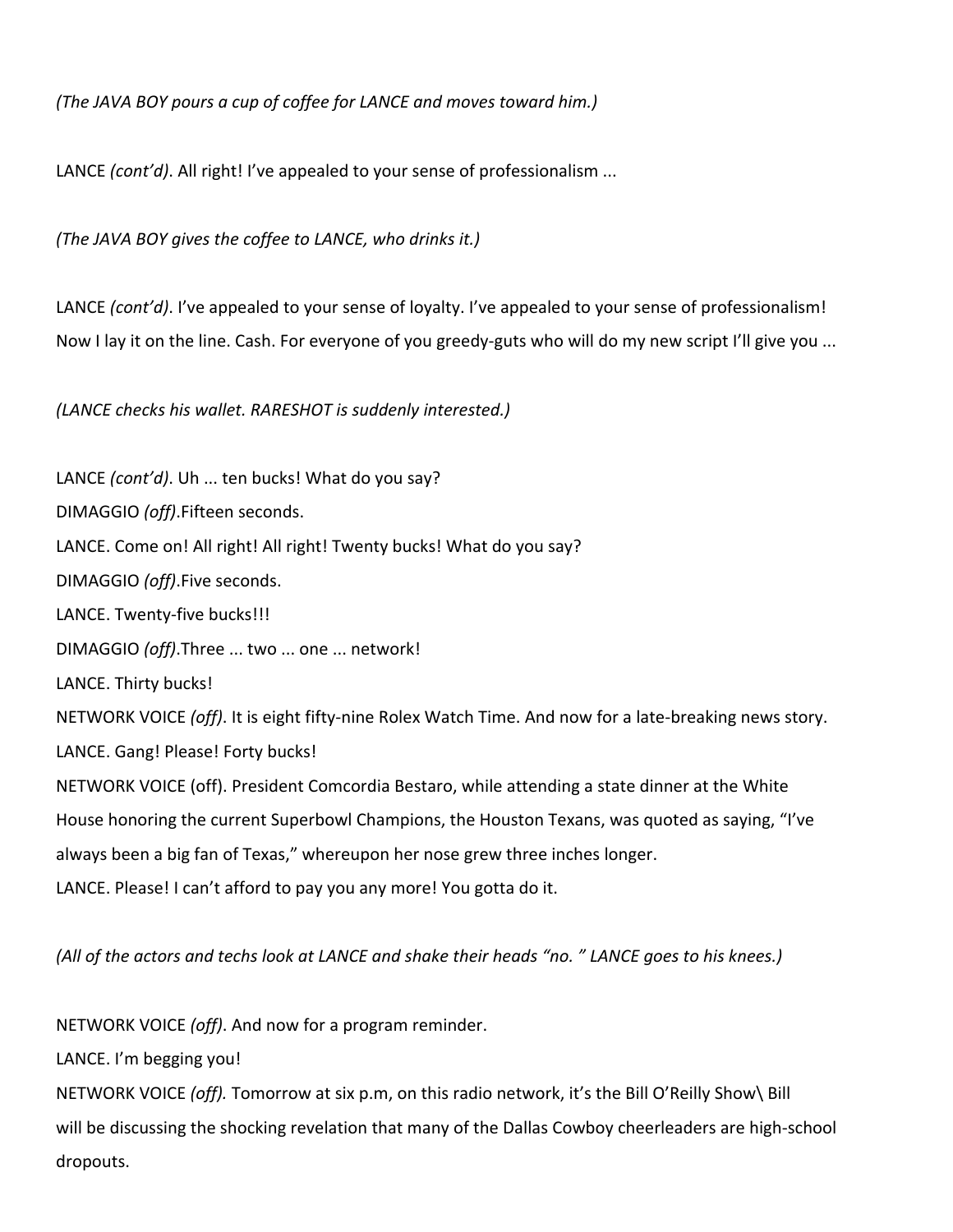ORGANA. Hey, Virginia, there's a job you qualify for. LANCE. What can I do to make you read the new script?

*(Everybody looks at LANCE and holds out their hands.)*

NETWORK VOICE *(off)*. And now stay tuned. Coming up next, another mysterious adventure starring Lancelot Terrierre as ... The Hummer.

*(The studio goes dark and the "On The Air" sign blinks on. ELSINORE begins playing the theme. As it reaches the climax, LANCE gets off his knees.)*

LANCE. OK! My final offer, fifty bucks and I'll have to hock my Galaxy seven!

*(As the music finishes with a stunning chord, all of the cast and crew give LANCE the "OK" sign. They pick up his new script. With relief, he stands up and goes to his mic.)*

LANCE *(cont'd)*. Good evening, ladies and gentlemen and welcome to the ... Hummer.

*(Organ stab and run.)*

LANCE *(cont'd)*. I am the Hummer. I know many things for I walk by night ...be careful... murder lurks around every corner!

#### *(SFX: Gunshot.*

*ORGANA screams. RARESHOT cues PETE, who falls to the floor with an audible thump.)*

LANCE *(cont'd). Around every comer! Tonight, ladies and gentlemen, do not under any circumstance leave your radio set. This show will depart from its usual format to bring you the most startling true life adventure ever heard on radio! Tonight, the American Mystery Network, Signal Gasoline and I, Lancelot Terrierre, have conspired to bring to you the greatest radio spectacular ever aired!*

*(Organ stab.)*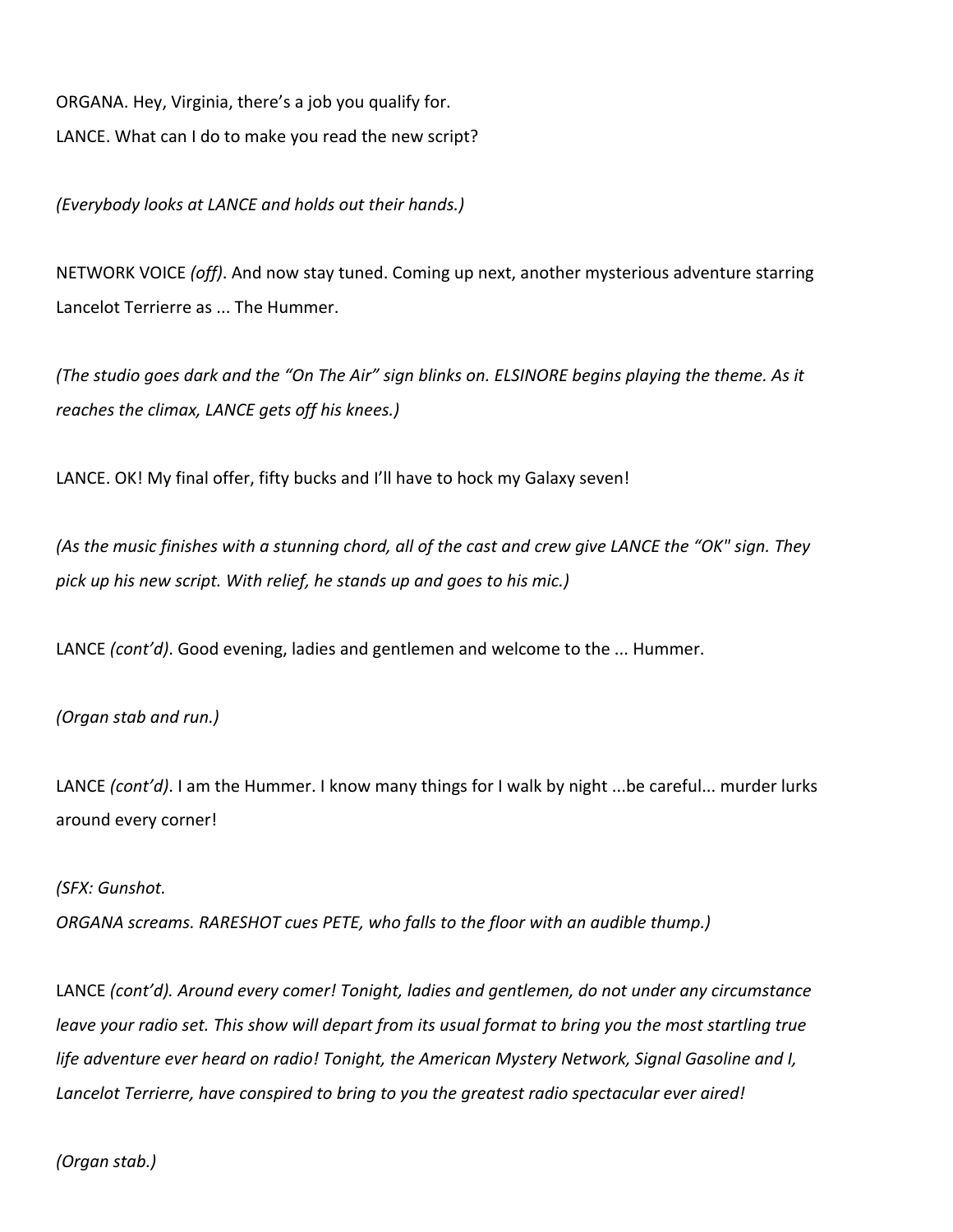LANCE *(cont'd). Tonight, in a special script prepared by yours truly, Lancelot Terrierre, the Hummer, we will reveal to you, the national radio audience, the solution to the most infamous chain of serial murders in the history of police annals: The Lead Ring Murders.*

*(Organ stab and run.)*

LANCE *(cont'd). Yes, ladies and gentlemen, at the conclusion of tonight's show, you, the police and the unfortunate murdered victims will know the name of the Lead Rings Murderer!*

*(Organ stab.)*

LANCE *(cont'd). So settle back, turn up your radio and prepare for murder ...*

*(Organ stab and run. SFX: Rain.)*

LANCE *(cont'd). A dark heavy rain settles over the city as Lt. Max Mattox walks slowly down Fillmore street.*

*(SFX: Feet walking on sidewalk.)*

LANCE *(cont'd). Your mind is racing, Mattox ...*

*(SFX: Running feet on sidewalk. LANCE gives a quick look at RARESHOT, who realizes his mistakes and starts walking slowly again. SFX: Slow walking.)*

LANCE *(cont'd). Your mind is racing, Lt. Mattox. Your body is weary—you've had no sleep for three days. (MATTOX yawns.)*

LANCE *(cont'd). The Lead Rings Murderer has claimed his tenth victim at Play Land By The Beach.*

*(Organ stab.)*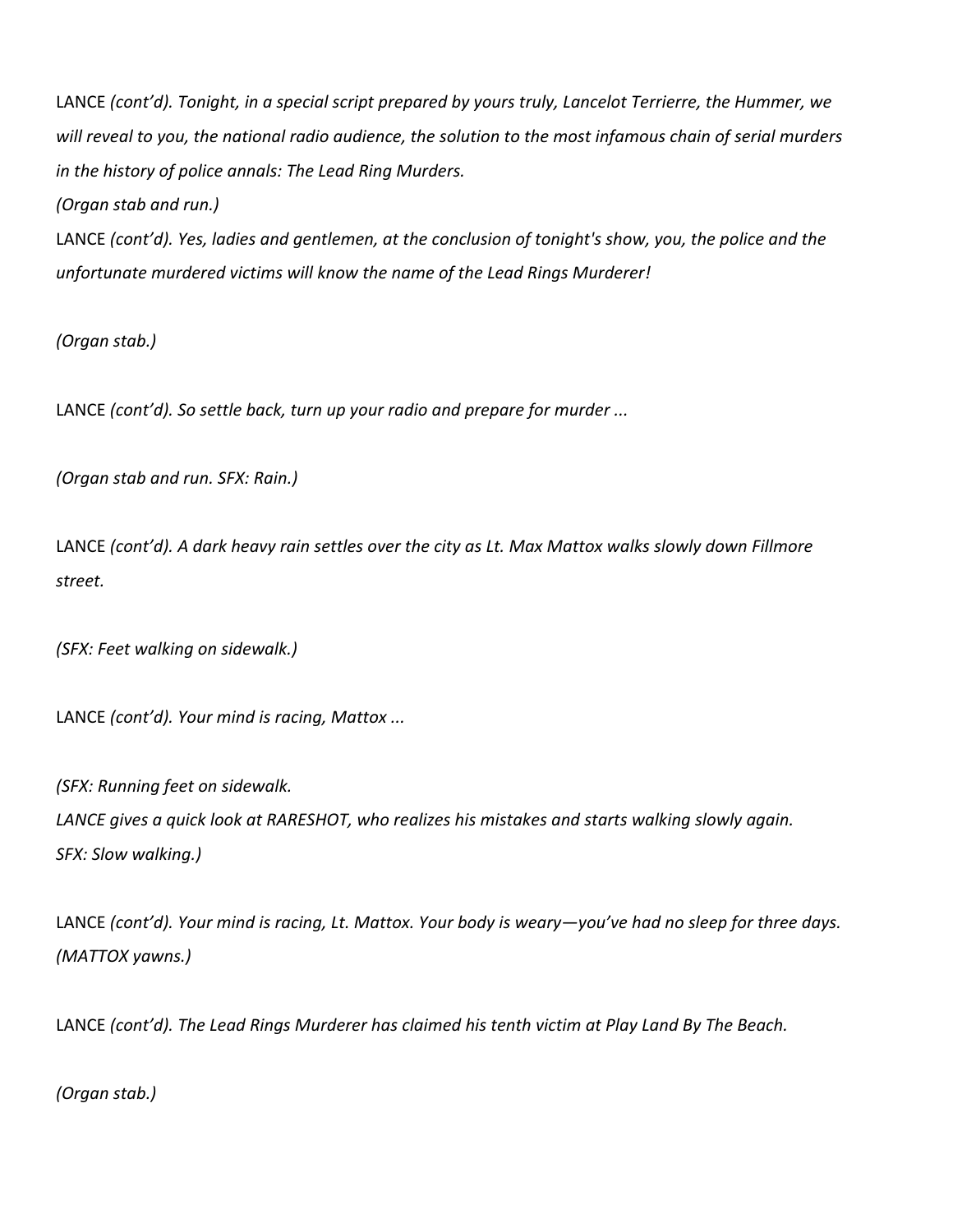LANCE *(cont'd). For nearly a year you've searched the city for this homicidal maniac but each time, Mattox, like the ever-present fog, he has dissolved, vanished. You can't sleep, you can't eat and you can't bathe. You can't do your laundry, people can't stand to be around you. The nightmare follows you wherever you go. Who is the Lead Rings Murderer and where will he strike next?*

*(Organ stab.)*

LANCE *(cont'd). From an alley, a sinister shadow steps out. You freeze.*

*(SFX: Feet stop walking. Rain fades out.)*

PETE. Got a light, buddy?

LANCE. *You reach into the left pocket of your trench coat and pull out a box of matches.*

*(SFX: Sound of matches rattling in a box.)*

LANCE *(cont'd). You strike the match with your thumbnail.*

*(SFX: Lighting a match.)*

LANCE *(cont'd). As the match blazes, you gaze into the scarred face of a tortured wino. He's fumbling with the cellophane on a pack of cheap cigarettes.*

*(SFX: Fumbling with the cellophane.)*

LANCE *(cont'd). Finally, with a trembling hand, he guides the lighted match to the end of the tobacco and inhales deeply.*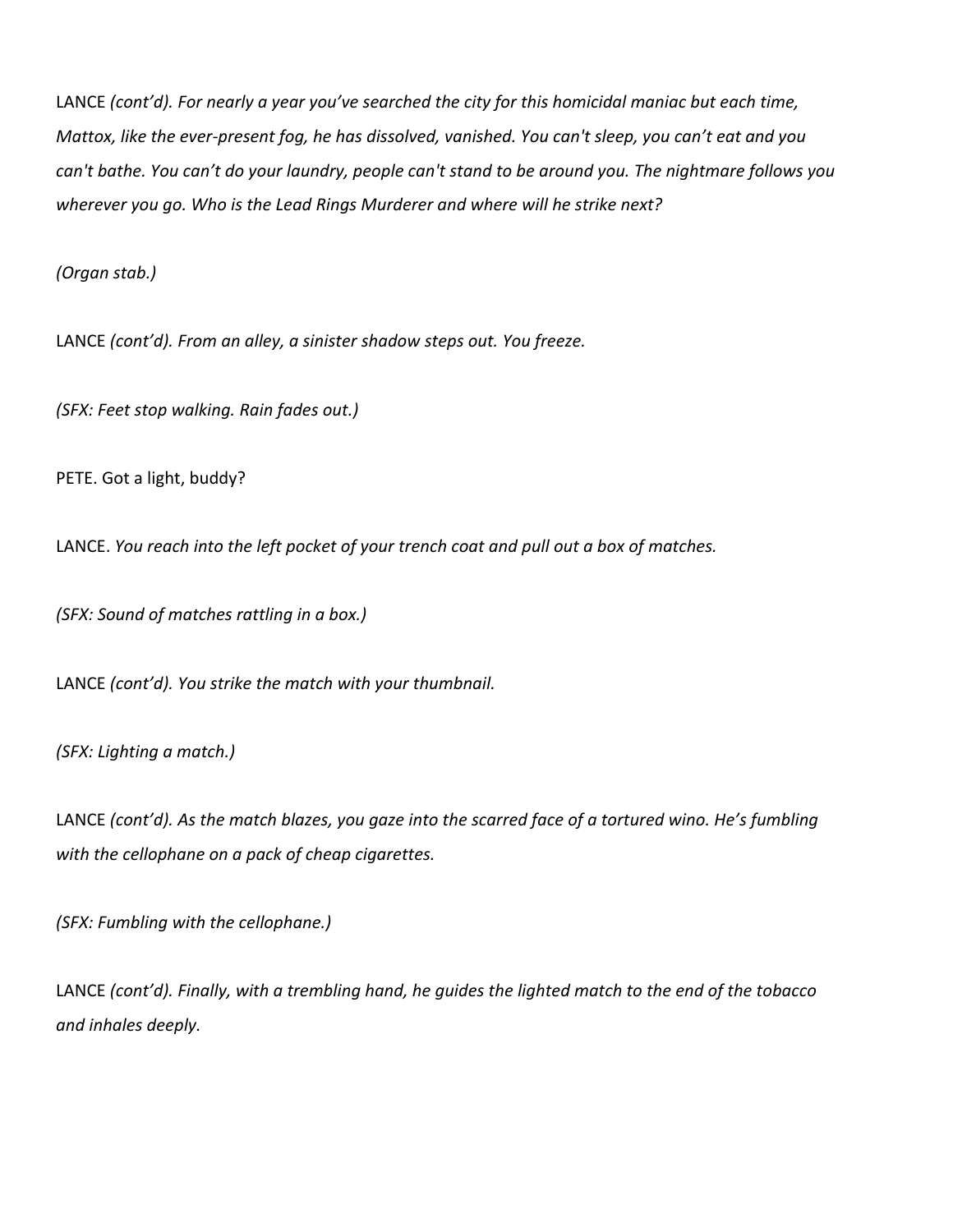PETE. You Lt. Meat Ax? MATTOX. Mattox! Park-a-pony Pete? PETE. On the nose, copper. MATTOX. *Park-a-pony Pete had once been one of the top jockeys in the business. But about ten years ago he got caught dopin 'up a nag at Bay Meadows. Ever since he got out of the joint he's been homeless ... and worse.* PETE. I got it all set up for you, Meat Ax. LANCE *(loud whisper off mic)*.Mattox! Mattox! His name is Mattox! PETE. Mattox! Mattox, your name is Mattox! MATTOX. I know what my name is, OK? Now, what's the scam? PETE. First, the mazoola. MATTOX. Fifty. PETE. Make it a honeybee! MATTOX. *The little creep was holding me up for a hundred bucks! I had an urge to crush his jaw with a well-placed uppercut, but time and experience have taught me a couple of things. Never sock a sucker* 

*(MATTOX groans after reading the last part and looks at LANCE, who is in love with his own words.)*

*until he's spilled his guts. I decided to slip him the cash. He grinned a rotten toothy smile ...*

MATTOX *(cont'd). And shuffled out into the rain. I followed.*

*(Organ stab and run.)*

LANCE. *And so, Lt. Mattox, perhaps a lead, perhaps a clue that will break the case wide open. And while you are following this outcast of society down a lonely street through the city's canyons of stone and concrete, across town, in a dingy apartment, a crouching figure sits and stares out at the rain through a greasy smudged kitchen window. In his right hand, a round hard object is squeezed over and over. The round hard lead ring from a ... merry-go-round!*

*(Musical stab.)*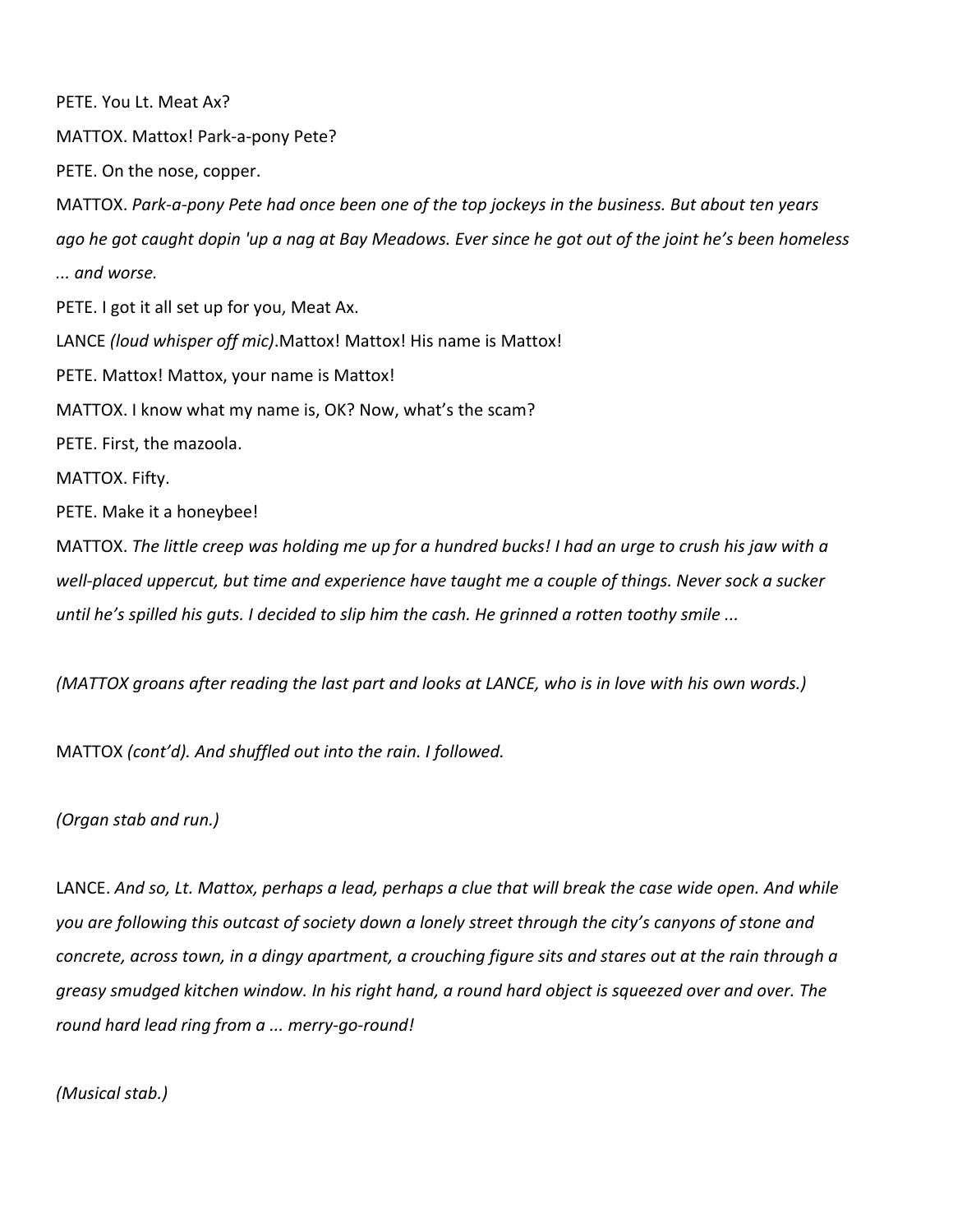MATTOX. *We turned down a sleazy alley off Eddy Street. From somewhere, a garbage can fell to the slime covered sidewalk ...*

*(SFX: Can falling on concrete.)*

MATTOX *(cont'd). A mangy tomcat screamed his challenge to the concrete jungle.*

*(SFX: Screaming cat [sounding more like meow].)*

MATTOX *(cont 'd) .At last, Pete approached a door at the end of the alley. A dim flickering light proclaimed in a muted sign, "Louie's Lowball Parlor. " Pete shoved the door open.*

*(SFX: Door opening. Immediately the sound of a Frank Sinatra song is heard.)*

MATTOX *(cont'd). A blaze of yellowish light, clouds of stale smoke and the smell of cheap booze rushed out at us. From a tinny stereo the lonely wail of a Frank Sinatra love song slopped over pairs of slowly belly-rubbing dancing bar girls and sailors on leave ... America's finest looking for trouble at twenty bucks a dance. As I stepped into the dive I could see that the place was packed with a variety of citizens.* 

*(The entire cast mumbles away from their mics to give the impression of a crowd.)*

MATTOX *(cont'd). They were lined up at the bar, seated at lowball poker tables or talking quietly in the dark musty comers of this refuge for the scum of the city. Pete immediately rushed to the bar and bought a bottle of cheap booze; poor lonely soul seeking salvation at the bottom of a bottle.*

BAR GIRL. Hey toots, wanna have a good time? MATTOX. *A seedy woman, reeking of cheap booze and lilac powder, sidled up next to me and slipped her bony fingers inside my breast pocket in an effort to seem friendly but what I needed now was info ... and plenty of it.* BAR GIRL. Got enough for a good time? I can sure show you a good time, honey. MATTOX. Get lost! BAR GIRL. Come on, sweetie, let a gal earn a living!

*(SFX: Punch in the face. BAR GIRL screams. SFX: Body hitting the floor.)*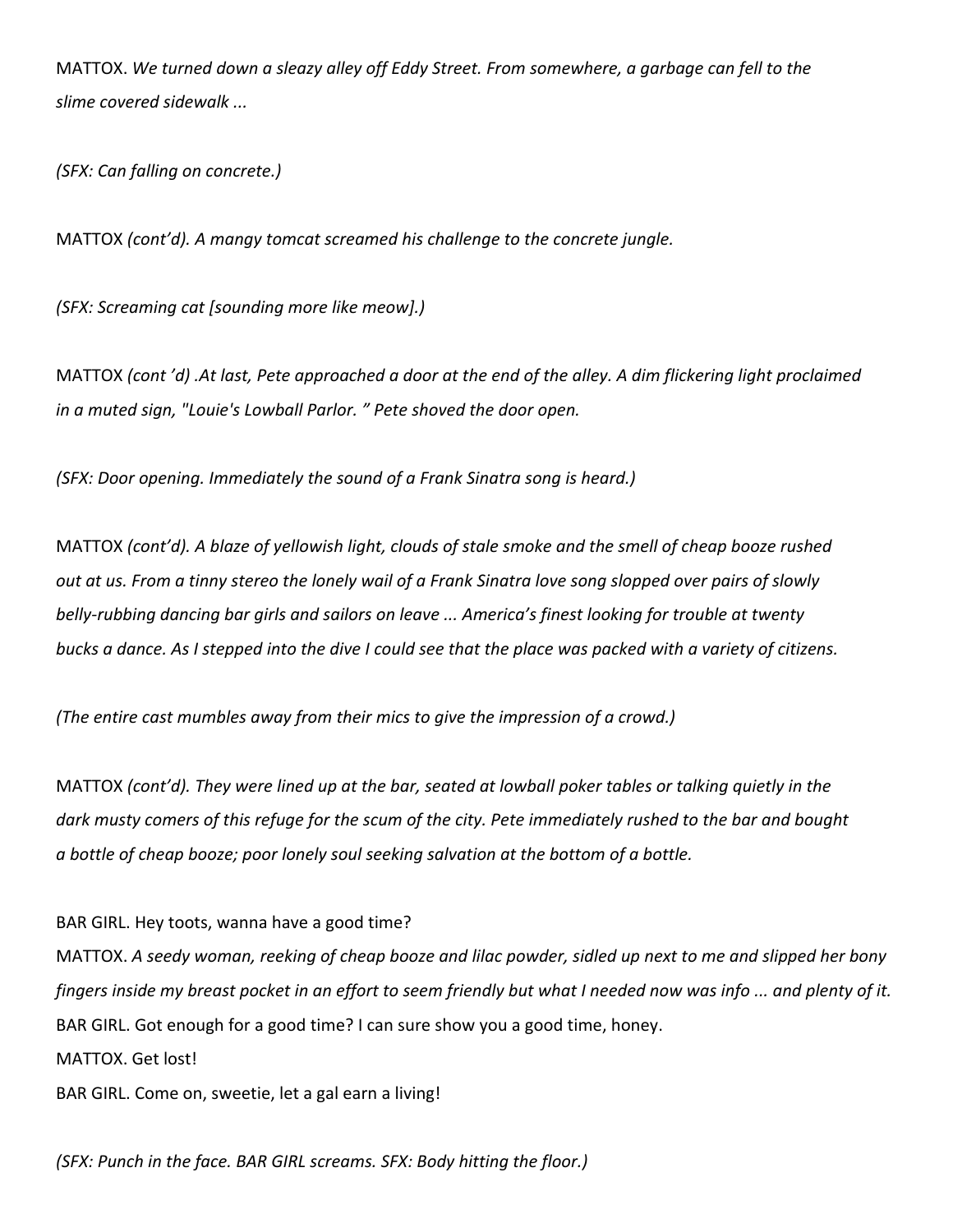MATTOX. *With a good right cross, I put her down like like a baby after a long day. Suddenly I noticed I was the center of attention. And somehow, I didn't think these citizens were concerned social workers.*  PETE. Come on, stupid! You want to start a riot in here? MATTOX. *I reached behind my hip and fingered my eight-shot enforcer ... just in case. I always come prepared. Pete hustled me over to a door behind the bar. He knocked twice, which loosened large scab like pieces of paint that slid lazily to the floor.* PETE. Hey, Rosie, open the door. MATTOX. *The door opened a crack.* ROSIE. Make tracks, stinky. PETE. I got a pal here who needs to talk to Nick. MATTOX. *A hard looking broad with bleached blond hair gave me the once over..* ROSIE. Hey, Nick you expecting trouble? NICK *(off mic).* Yeah, show the jerks in ... MATTOX. *The broad opened the door wider ...*

*(SFX: Door opening.)*

MATTOX *(cont'd). And I muscled my way into a dark room only lit by a naked bulb hanging from an exposed power cord. It gave off a kind of a yellowish glow illuminating five notorious citizens crouched around a green felt card table. As soon as I walked into the room one of the thugs fingered his phone and was about to punch a button ...*

*(SFX: Door slamming.)*

MATTOX (cont'd). Hold it, slime ball. Punch that number and you'll have more trouble than a bull in a china shop! NICK. Hey, what ya talking? Snake Eyes here was just probably puttin' in a call to his dearly beloved mama, right, Snake? SNAKE EYES. Huh?

NICK. We's just havin' a friendly little game of lowball.

*(SFX: Shuffling cards.)*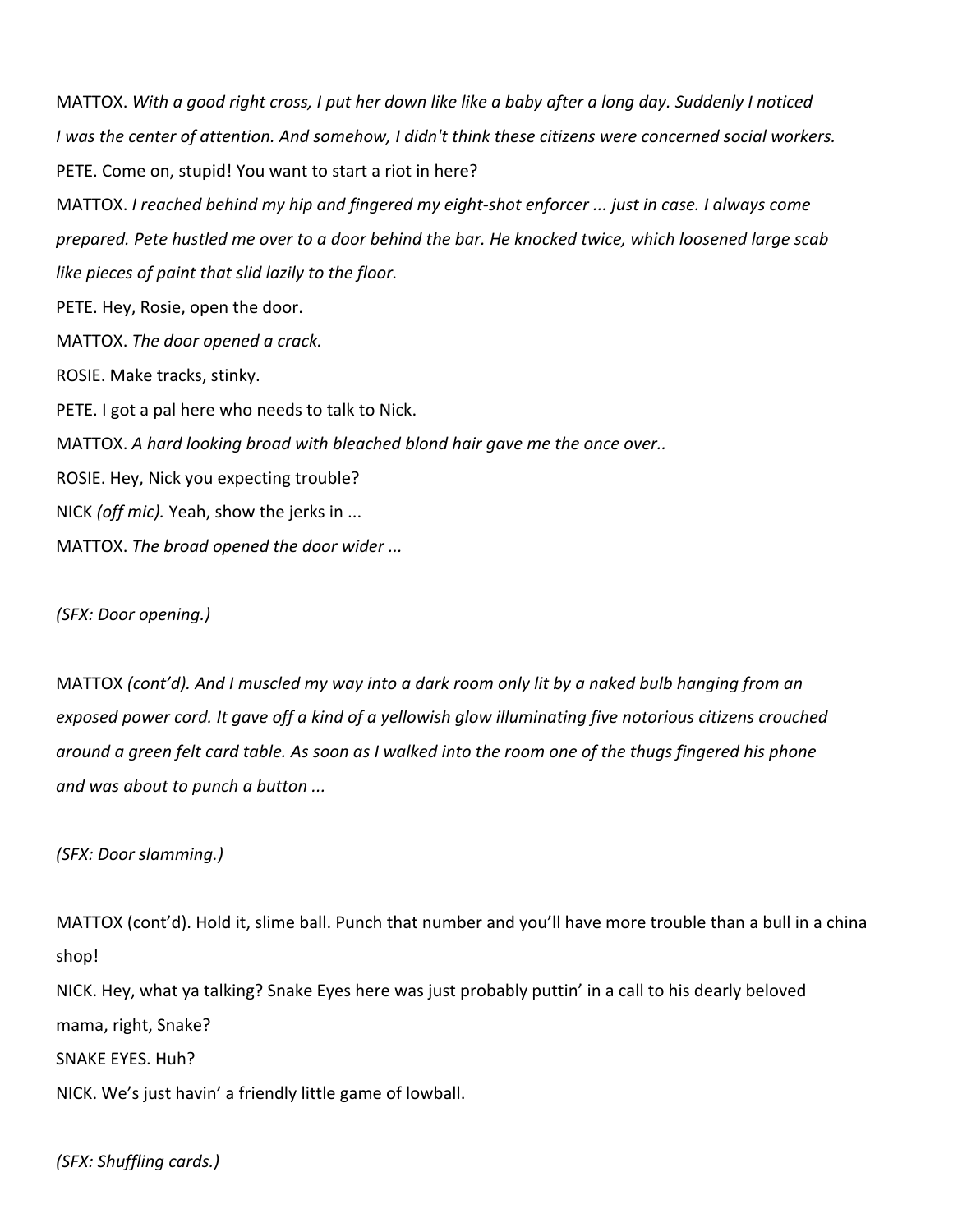NICK *(cont'd)*. There ain't no need for rough stuff, right?

MATTOX. *Through Pete, I had arranged to meet with a citizen named Nickthe Pick—a former orthodontist ... gone bad.*

ROSIE. Boy, some Miss Manners you've got, Nickie. Why don't you introduce me. He's got a fascinating

... trench coat. *(Giggles.)*

MATTOX. *The sleazy broad giggled and three cockroaches came out of the trash looking for mama.* 

Mattox, Max Mattox, SFPD.

ROSIE. Gosh, that's a funny way to spell Mattox.

NICK. Sit down, Meat Ax.

LANCE *(off mic)*. What? Why do you keep calling him Meat Ax?

NICK *(off mic)*.'Cause that's the way you typed it, Terrierre! Look!

*(ROSIE and MATTOX are confused by what's going on off mic. Finally ROSIE jumps in.)*

ROSIE. Let me introduce you to the boys, uh Fats Goldberg from Cleveland.

*(FATS grunts.)*

ROSIE *(cont'd)*. Snake Eyes Willie from Detroit.

*(SNAKE EYES grunts.)*

ROSIE *(cont'd)*. Benny the Embalmer from Atlanta.

BENNY. Keep me in mind if you get wasted.

ROSIE. And Leo the Limey from Boston.

LEO. Right mate.

MATTOX. *Five of the most notorious felons in the country. Putting these thugs on ice would lower the national crime rate enough to get me elected president... but I had bigger fish to fry.*

NICK. OK, OK, so we're all nice and friendly. What's on your mind, fuzz? And by the way, you got nice teeth.

MATTOX. Thanks. I try to floss after every meal.

NlCK.lt shows.

MATTOX. The Lead Rings Murderer, I want him.

NICK. So go ask Santa.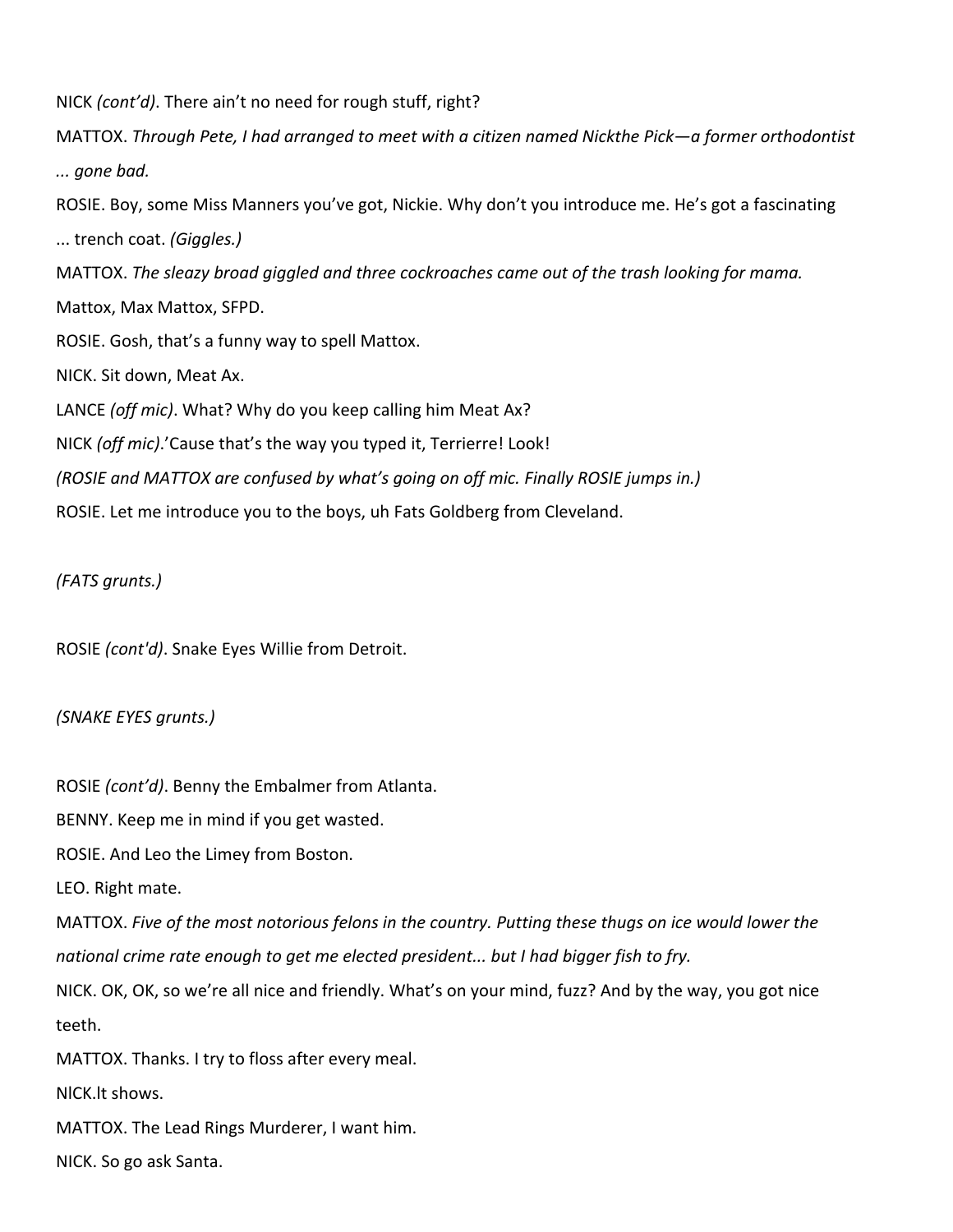# *(All of the thugs chuckle.)*

MATTOX. Look, Nick, I ain't fooling around. I want the creep. NICK. So, what makes you think I'm gonna help you? MATTOX. *I was beginning to get mad. Pretty soon Mr. Brain Dead here was gonna get in big trouble and that's spelled M-a-t-t-o-x and that spells Meat Ax ... uh, Mattox!* NICK. And besides, his MO ain't professional. You know? Planting them stupid merry-go-round rings on all of the stiffs. I mean it ain't classy. MATTOX. Nick! You know every hit that goes down on the west coast Now, I want to know about the Lead Rings Murderer! NICK. You deaf? I just told you, I know nuttin'l MATTOX. *All of a sudden, I lost my temper, big time! I reached down, grabbed the table and flipped it over.* 

*(SFX: Table crashing down and poker chips hitting the floor.)*

MATTOX *(cont'd). Quick as a snake's tongue I pulled out my heater, cocked it and shoved it right into Nick's face!*

*(Organ stab.)*

NICK. Hey, ya creep. Dis is police brutality. I'm gonna sue!

MATTOX. Sing! Sing like a birdie you rat!

NICK. It's gotta be some independent! I don't know! Some loony!

MATTOX. You could be the killer, Nick. You could be the killer!

NICK. What??? Me??? All of them murders took place at Play Land At The Beach! Do I look like the

kinda guy who would snuff hard targets at Play Land?

MATTOX. Ten murders, Nick. One choked to death in the video arcade. One stabbed to death in the guts and found strapped to the last seat in the roller coaster. One gunned down in the passport photo booth. One found with his wrists slashed in the skee-ball alley! One drowned in the pink lemonade concession stand. One clubbed to death with a stuffed doll in the image of Simon Cowell. One squashed to death by a bumper car. One goosed to death on an electric pogo stick. And one found with his mouth strapped to the cotton candy machine. I tell you it was an ugly and sticky sight! Ten murders, Nick, who did them?!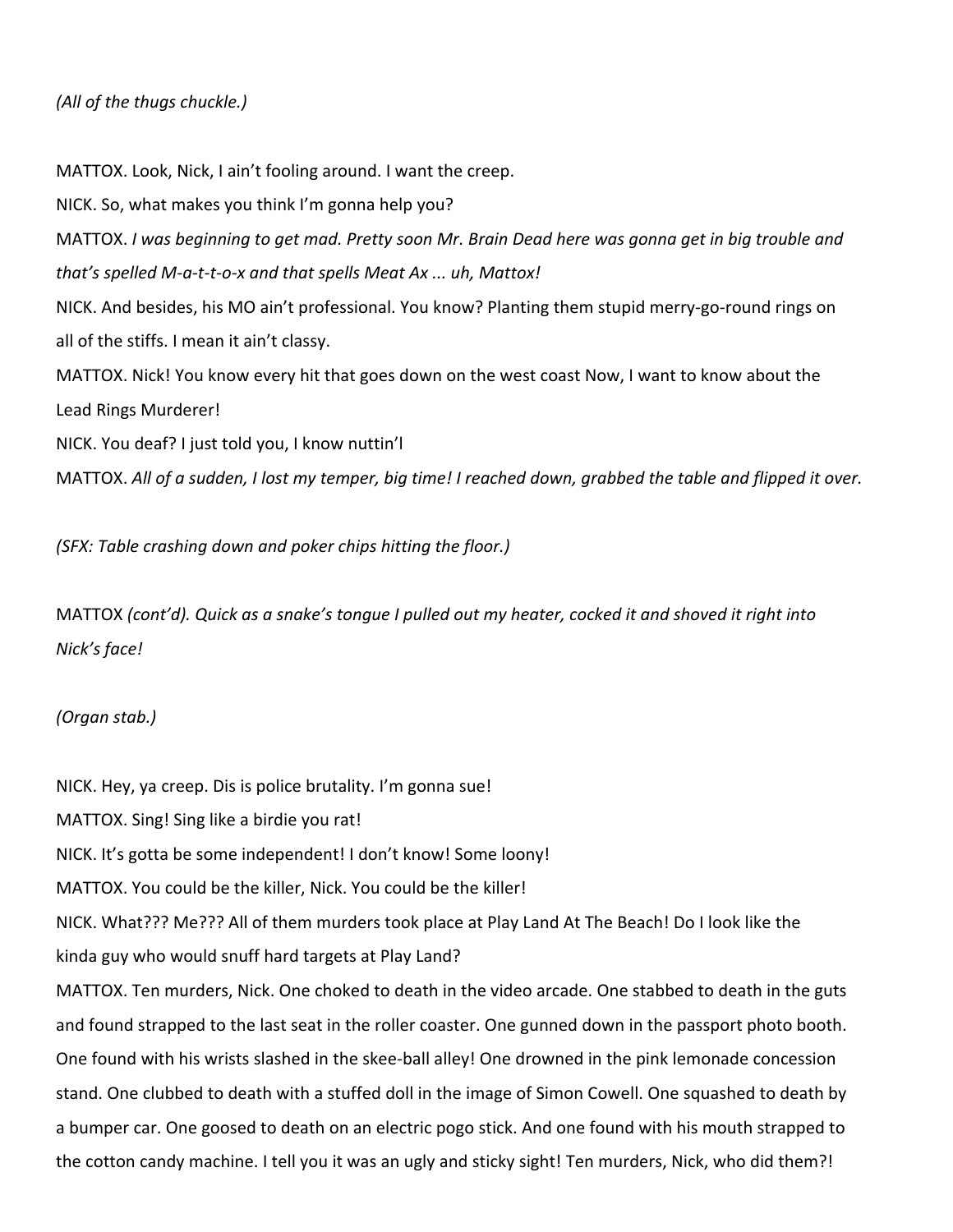NICK. Excuse me, Einstein, but that was only nine murders!

MATTOX. *I stared at Nick, the fingers tightening around the trigger of my thirty-eight caliber persuader ... I pulled back the hammer and started to ...*

*(Organ stab.)*

LANCE. *But you won't kill him, Lt. Mattox. That won't solve your problem. These gangsters are just as dumb as you are,*

*(MATTOX looks at LANCE and rolls his eyes then gets back into character.)*

MATTOX. *I relaxed my grip and let the creep up.* NICK. Thanks for the fun and games, big shot. Drop in any time and don't forget to rinse with Plax. MATTOX. *Nick got up and began shuffling the cards again.*

*(SFX: Cards shuffling.)*

MATTOX *(cont'd). I started to vacate the premises.* PETE. Hey, Mattox! What about a tip. Didn't I set you up, right? MATTOX. *I looked hard at Pete. He smiled at me ... a broken tooth, nicotine stained, whiskey soaked smile.* A tip, OK loser, here's my tip. Quit smoking; it's ruining your good looks. PETE. That's the tip? You're a cheap SOB, Mattox, and one day you'll get yours. That's right, Mattox! And I'll be prayin' for it! Yaw hear me, Mattox! And its gonna come sooner than you ... MATTOX. I left Pete squawking like a crazed parrot. I made my way back into the bar.

*(SFX: Bar music, chatter, feet and then yelling)*

MATTOX *(cont'd). Suddenly the broad I had decked earlier came running up to me followed by three goons.*

BAR GIRL. That's the bum, Artie! He clipped me right here on the beezer for no good reason at all.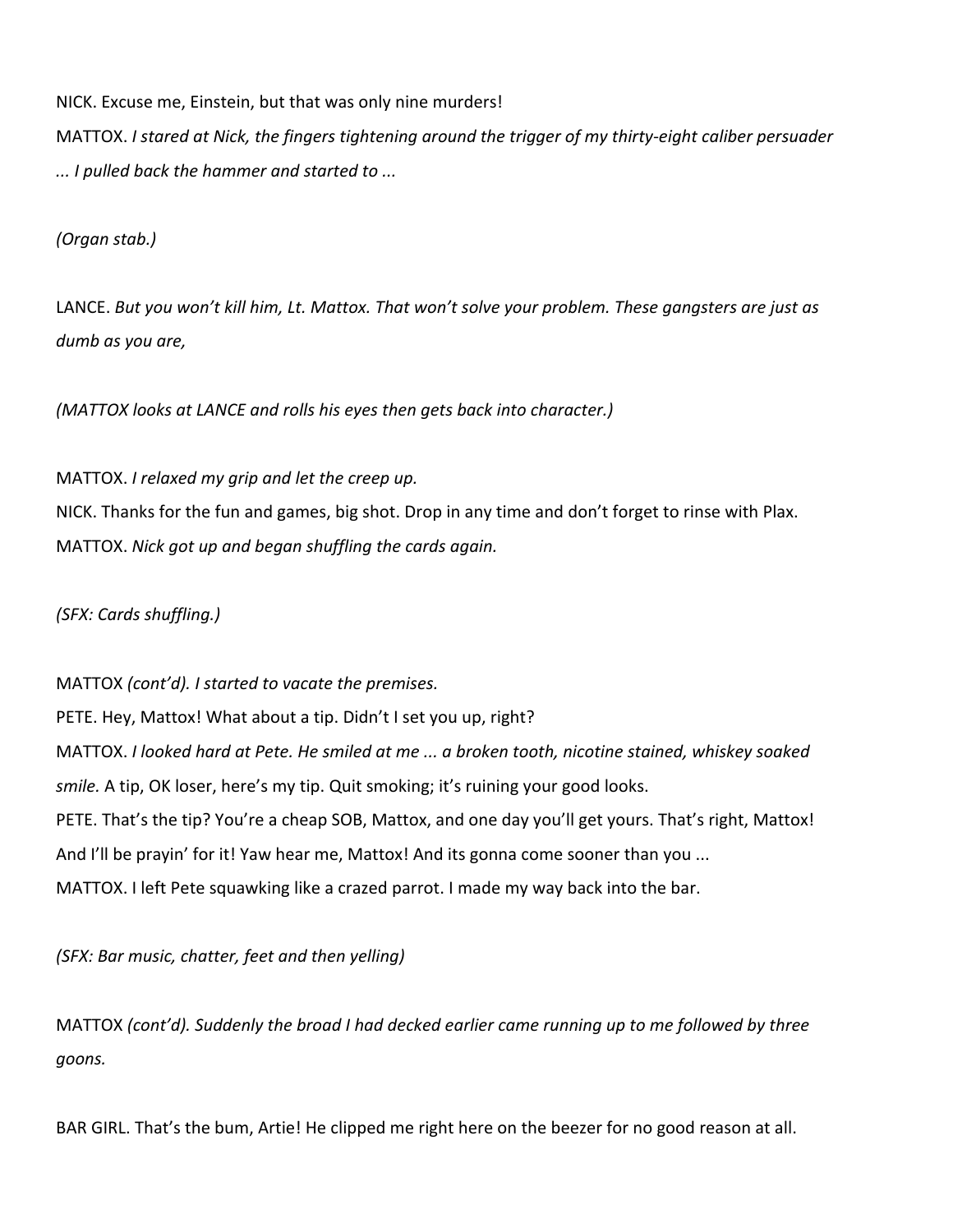MATTOX. *And before I knew what hit me, three guys began beating the crap out of me!*

*(SFX: Somebody getting beat up.)*

MATTOX *(cont'd). I looked up just as the broad was swinging a glass bottle at my head!*

*(SFX: Bottle smashing. Organ stab turns into confused and dizzy sounds.)*

MATTOX. *When I came to, I was lying in the gutter on Eddy Street. A trickle of sewer water was flowing into the cuts on my bruised and bleeding face. In the gutter. If I didn't get the Lead Rings Murderer soon, I'd be watching my career run down that same gutter.*

## *(Organ stab and run.)*

LANCE. *Three a.m. in the city. The fog is starting to roll in off the bay. The city is quiet. Play Land At The Beach is empty ... almost.*

## *(Organ stab.)*

ELEVENTH VICTIM. No, stay away! What's the matter with you? Put down that crowbar! Put it down! Listen, I'll give you anything! Anything! No! No! I'm just the night watchman, that's all! No! No! LANCE. *It will do him no good to beg, the Lead Rings Murderer is a relentless avenger.* ELEVENTH VICTIM. Put down that knife! Nooooooooo!

*(The ELEVENTH VICTIM'S scream fades into a woman's scream. Lots of low voices off mic.)*

MATTOX. Hold those meatballs back! Keep 'em back, they're messing up the crime scene. WOMAN. It was awful! Terrible! I think I'm going to get sick to my stomach!

*(SFX: Gagging.)*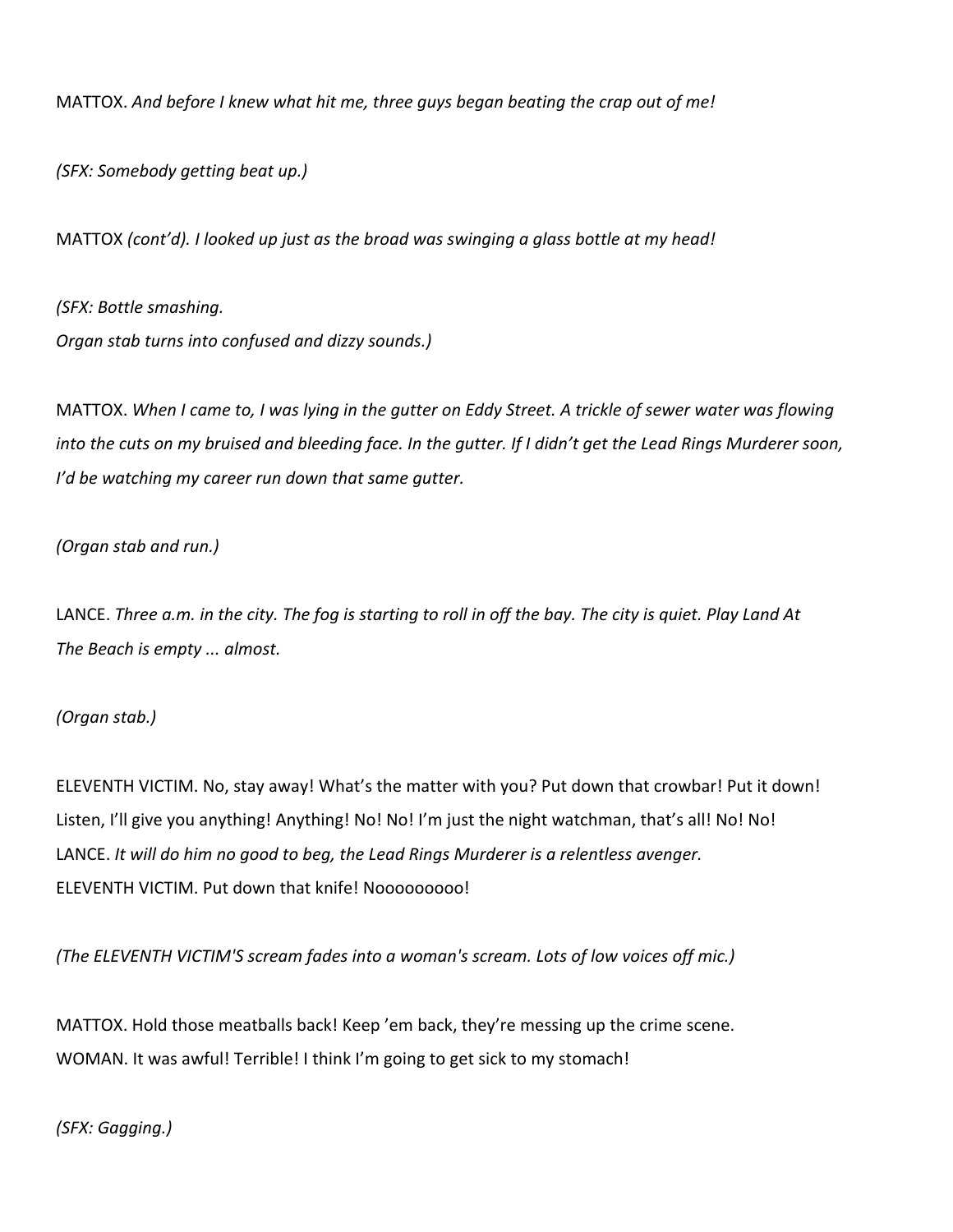LANCE *(off mic)*.Hey! What's going on? That's not in the script! *(RARESHOT shrugs.)*

MATTOX. Take it easy lady, I just had these shoes shined. WOMAN. Does he have to lie there with that bloody sheet over him? MATTOX. We've got the meat wagon coming. WOMAN. What??? MATTOX. I mean the ambulance, we've got the ambulance coming. *The skirt was hysterical. She couldn't stop crying.* Come on lady, get a hold of yourself. WOMAN. I just want to take my little girl home, that's all! All those people are making me nervous! MATTOX. *The eleventh murder had drawn a good size crowd. The usual group of vampires getting their lacks by feeding off the misery of others: news hounds, rubberneckers, high-school math teachers.*  Come on, lady, I ain't got all day. WOMAN. Well, it was early, maybe ten o'clock and me and my little Loretta started to get on the ferris wheel. MATTOX. *The lady's brat was sitting on an orange crate cracking her knuckles.*

*(PETE tries to crack his knuckles on mic but can't do it. LANCE is having a fit, MATTOX and other actors are starting to panic. Finally, REPETE goes into the fruit and nut bowl, takes out a walnut and crunches it with a nutcracker. MATTOX is in shock, but finally recovers.)*

MATTOX *(cont'd). Uh ... she had big knuckles.* Go on, lady.

WOMAN. Well, we decided to ride in a blue car so we bought the tickets. It cost five dollars a ride, don't you think that is really expensive just to go ....

MATTOX. Yeah, yeah, yeah, expensive then what happened?

WOMAN. We climbed into the blue car ...

LORETTA. I want a hot dog! Mommy! I'm hungry!

WOMAN. In a minute, sweetheart.

LORETTA. No not in a minute, now!!!

WOMAN. Keep your trap shut, Loretta sweetie, mommy's talking to the nice policeman.

LORETTA. He looks like a bum!

WOMAN. And we started to go around and 'round and all of a sudden I felt something wet on the top of my head!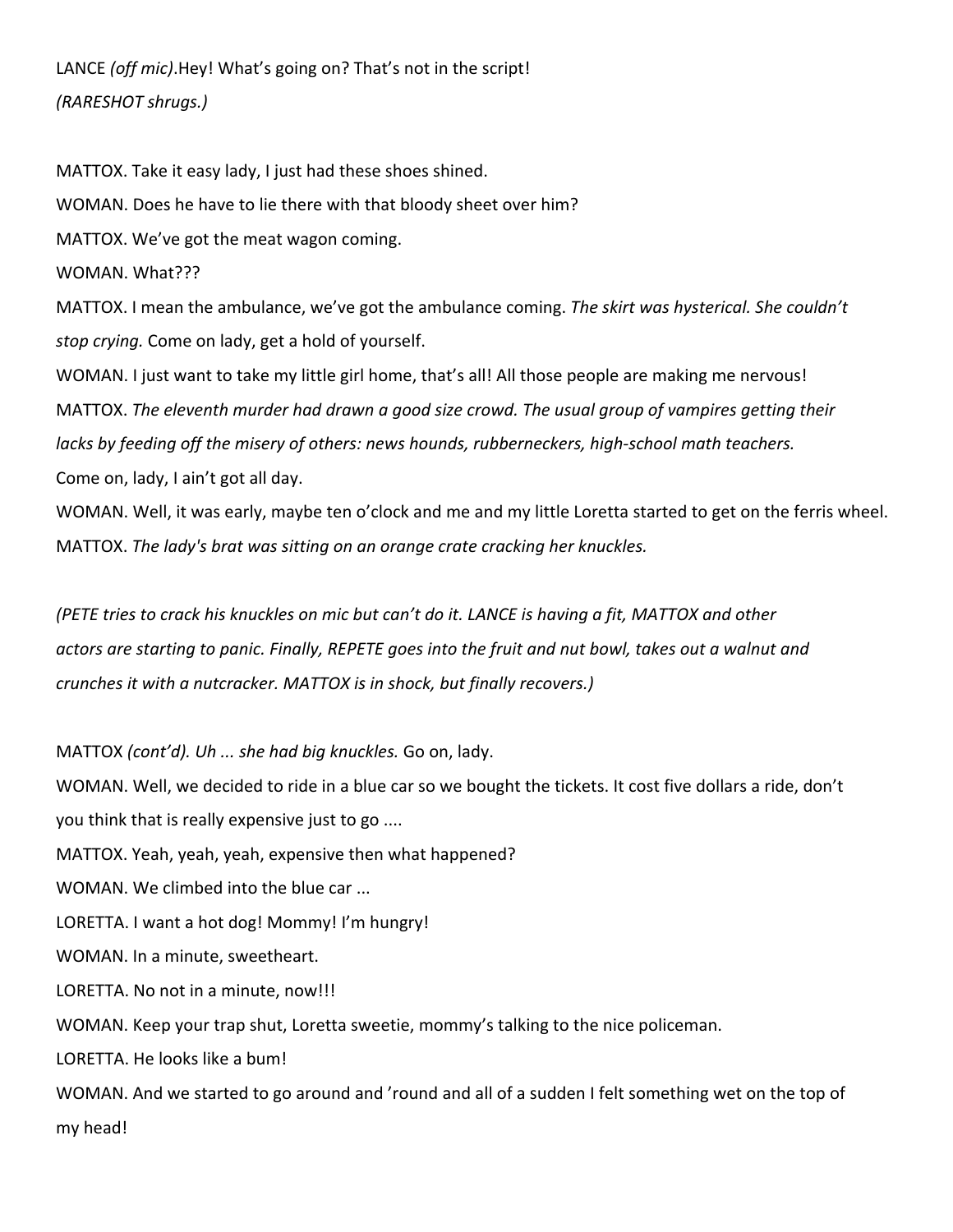# *(LORETTA giggles.)*

#### MATTOX. What?

WOMAN. Wet! You know, like spit. I thought it was some rude boys being nasty. Sometimes Loretta brings that out in them. So I yelled up to somebody in a yellow car, "Hey, you kids, stop being rude!" And then it happened! It was awful! Terrible! I think I'm gonna be sick again! LORETTA. When mommy turned her face up to cuss out the nasty boys they spit again. Only it wasn't spit, it was a big red drop of blood and it hit mommy right in the face!! WOMAN. Oh no!

*(SFX: Body falling.)*

LORETTA. And that's not all but I ain't talking until I get a hot dog!

*(Murmurs and general noise.)*

MATTOX. *The dame passed out on cue as the little brat was spilling her guts to reporters for a com dog!* 

*(Organ stab and run.)*

MATTOX *(cont'd). We took the stiff down to the county morgue where ol' Doc Guilespe started giving the dearly departed a workup. 1 was praying as hard as I could that the old butcher would come up with some answers.*

DOC. Hmm, let me see ... a male? ... yes male ... abut thirty-five years of age ... suffering from an advanced case of... death OK. Let's get started.

MATTOX. *The doc grabbed a mean looking saw and got to work.*

*(SFX: PETE picks up an electric shaver and begins running it next to the mic.)*

DOC. Oh yeah ... hm. Hm. Interesting. Oh my.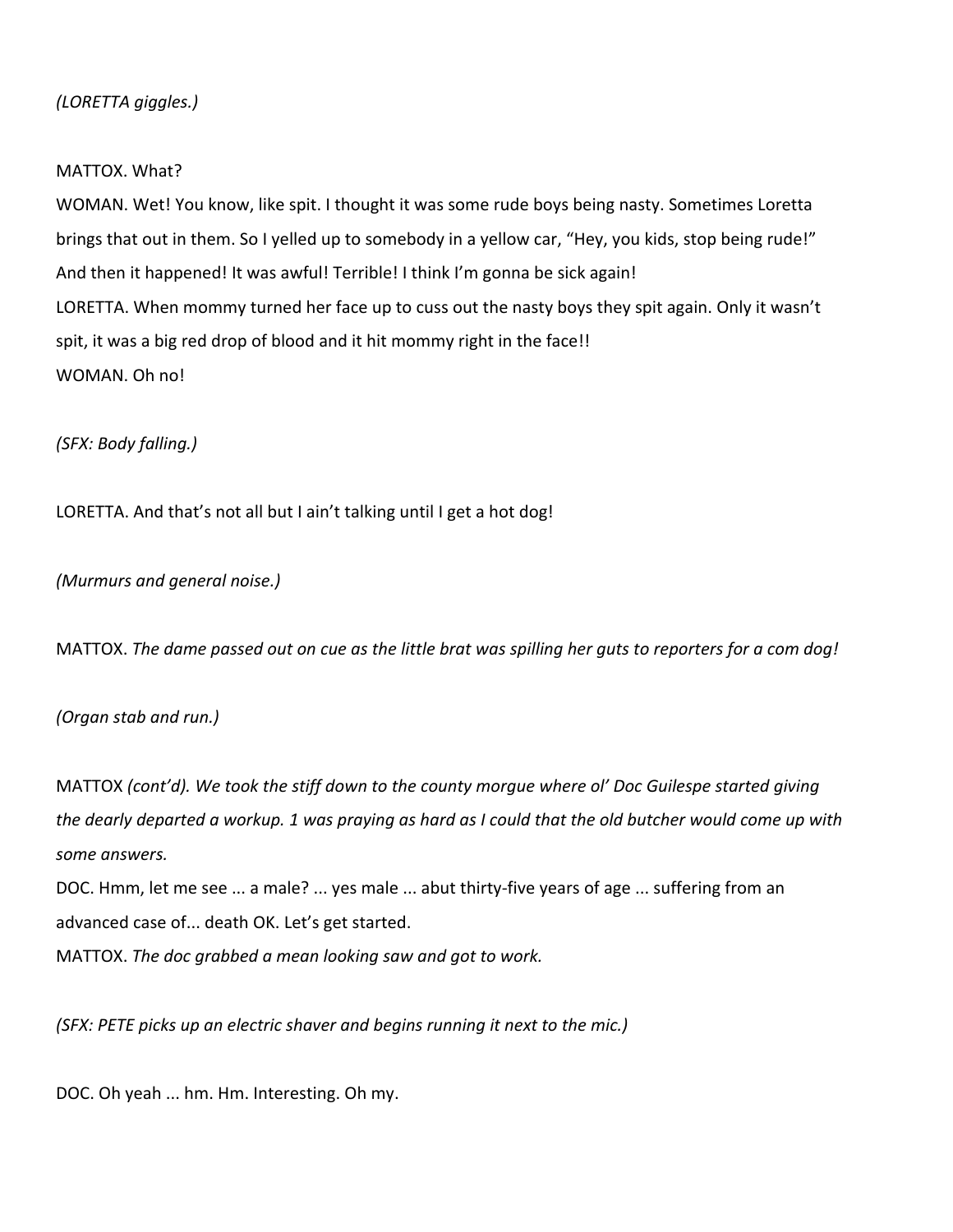MATTOX. *The doc turned off his saw and began rummaging around the guy's throat.*

*(PETE is busy miming a saw cutting through a body with the electric razor and doesn 't notice MATTOX's instructions.)*

MATTOX *(cont'd). I said, "The doc turned off his saw." (Off mic, to PETE.)*Tum it off!

*(PETE realizes his mistake and turns it off.)*

DOC. Look! A lead ring. You got a Lead Ring Murder here, Mattox, that's for sure. Say, could you hand me that?

MATTOX. What do you want, doc? The knife, the microscope?

DOC. No, the mayonnaise. And give me that sack too, it's my lunch. I like to eat when I work. Murders always give me an urge for bologna sandwiches. Suicides provoke a yen for chocolate kisses.

MATTOX. Doc! How did the stiff buy it?

DOC. Well look for yourself. It's pretty obvious.

MATTOX. *The doc rolled the chump over. There in the back of his head was a crowbar sticking out of the back of his ear.* Any clues who might have done it?

DOC *(chewing).* Nope. Just a lead ring and a crowbar. You can check them for fingerprints but it's my guess you won't find a thing ... oops ... except for a little bologna ... sorry about that.

MATTOX. *I stood there in the dark, cold morgue. There was the smell of formaldehyde mixed with mayonnaise. A shaft of gray light filtered its way through the dusty bottles of chemicals lining the walls. I watched the doc continue the autopsy and his sandwich. Sometimes I wonder why I'm a cop!*

*(Organ stab and run.)*

LANCE. *Slowly, Lt. Mattox, you reach over to the operating table and pick up the the small round symbol of death ... the lead ring, the valueless reward for going 'round and 'round on the merry-go-round. Where will the murderer strike next... and more importantly ... who will be his next victim! Maybe you!* 

*(Organ stab.)*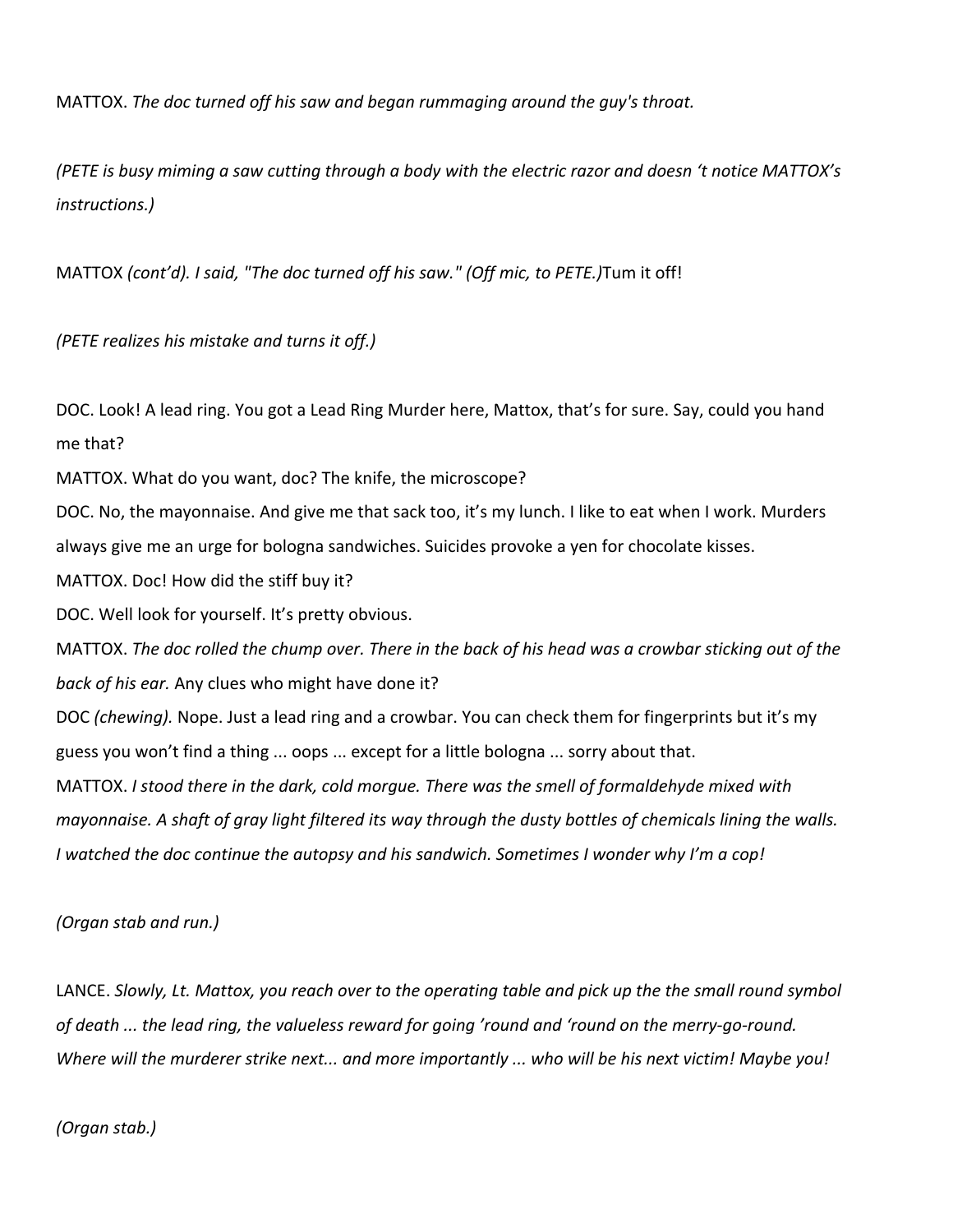LANCE *(cont'd). Stay tuned to your radios, ladies and gentlemen. We remind you that at the end of tonight's broadcast, the name of the infamous Lead Rings Murderer will be revealed. And now a word from our sponsor, Signal Gasoline.*

#### *(Organ music plays then goes out. The "On The Air" sign turns off.)*

LANCE *(cont'd)*. That was terrible! You call yourself radio actors? You can't read black and white! What's this Meat Ax stuff? And you, Rareshot, can't you control these sound techies? Organa, why are you ad-libbing all of that stuff about not feeling well? Just stick to the script! VIRGINIA. Damn! If I have to play another bimbo on the radio I'm going to start playing them on the street! ORGANA. God, I feel rotten. I can't seem to catch my breath, I gotta get some coffee!

*(The JAVA BOY immediately hands her a cup, which she drinks. DIMAGGIO comes running into the studio.)*

DIMAGGIO. This is great! It's genius! Terrierre, I gotta hand it to you, this is the greatest gimmick for keeping a show on the air I've ever heard! The phone's ringing off the hook in there! The police have called six times! *The National Inquirer* has called ten times! CNN wants to hire you! The Civil Liberties Union wants to represent you!

#### *(DIMAGGIO'S cellphone rings. He answers it.)*

DIMAGGIO *(cont'd)*. Yeah what? Who? Lance, I got Howard Stem on the cell! He wants to do a live feed from the studio!

*(Everybody starts talking at once. LANCE grabs the cellphone and disconnects the call.)*

DIMAGGIO *(cont'd)*. What're you doing? Are you nuts?

LANCE. Everybody shut up! Shut up! The show's not over yet!!! Trust me! After the next segment you can all write your weight in option contracts! But we can't keep making stupid mistakes. Hey, Rareshot! What happened to Pete? He's lying on the floor while I'm screaming at him!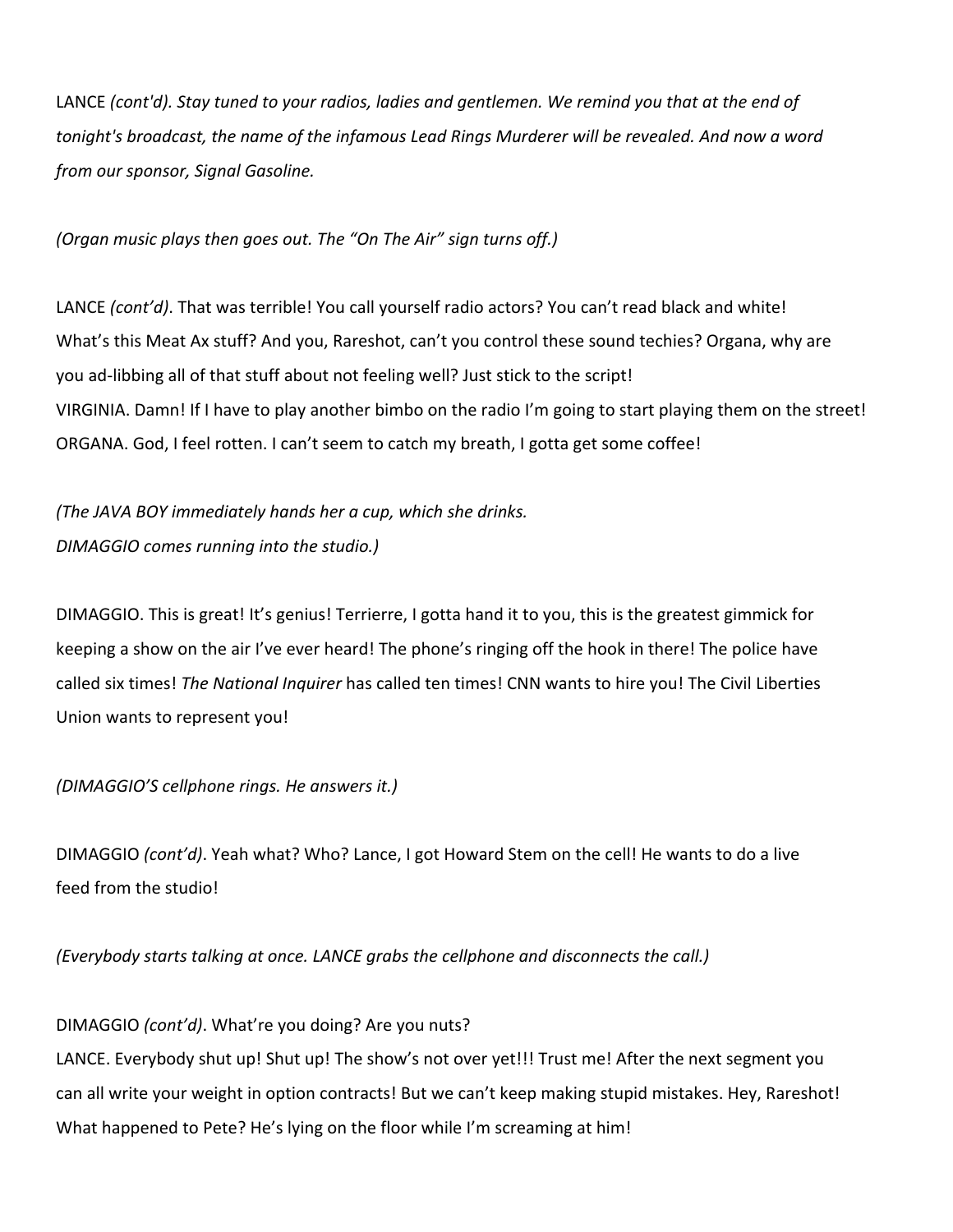RARESHOT, What's the matter with him? What's the matter with you? If Pete wants to take his commercial break on the floor he can! He's union! Hey, Pete, get off the floor or else somebody's going to hand you a script and make you an actor. Pete? Hey, Pete? *(Leans over PETE and examines him.)* Hey, Dimaggio! I think Pete's dead!

*(Everybody freezes and then panics. They all run to look at PETE. DIMAGGIO leans over PETE's body and feels his pulse.)*

## DIMAGGIO. Stone dead.

*(Everybody freezes and then run for the door screaming. LANCE stares at PETE then tries to get everybody & attention.)*

LANCE. Let's not panic! Listen, people! Somebody dies all the time in this business! I mean pressure, yes, pressure on the heart! Simple clear-cut case of heart attack, that's all. DIMAGGIO. This sucks! We have to be on the air in one minute! I vote we put an end to this thing right now!

# *(There is general agreement.)*

LANCE. No, we can't! Please! We've got the audience eating out of the palm of our hand! We can't quit now! When we finish this you'll all be famous! Dimaggio, you'll be on Dancing With the Stars'. Just stick with me! RARESHOT. This is stupid! Terrierre, there's a stiff in the studio! We can't work with a corpse in here!

It ain't sanitary!

LANCE. OK, a deal, a deal! Let's just move the body into the back room and as soon as the show is over I'll explain everything to the police, OK?

*(LANCE picks up PETE's arms and RARESHOT grabs his legs.)*

RARESHOT. OK, Terrierre, the union will play ball, but if we do the show, the sound crew gets more money! LANCE. More money? Why ?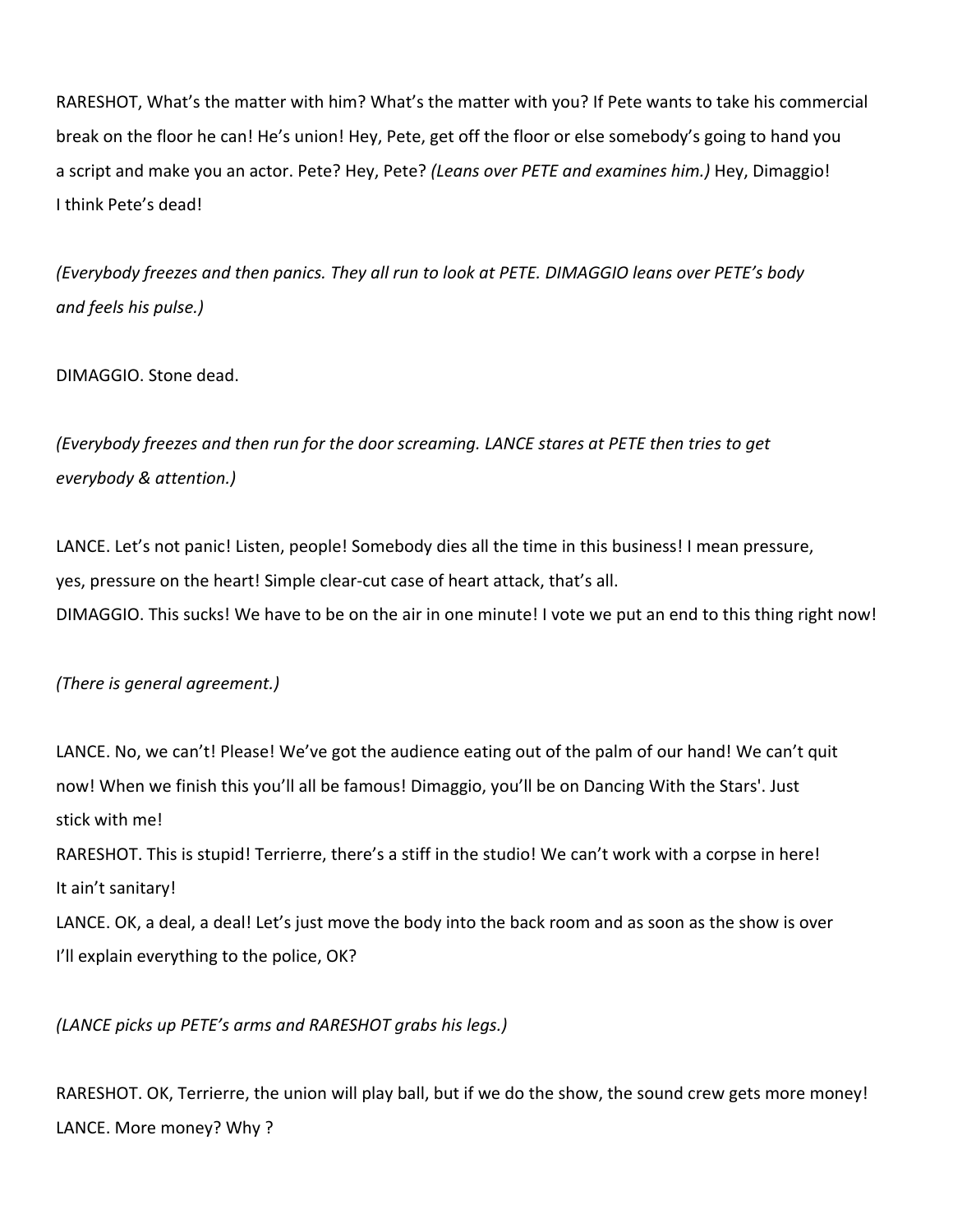RARESHOT. The union contract calls for a minimum of three sound techs on every show and we're one short! Now I want pay for four to split with two! Deal? You better say yes or I drop my end right now! LANCE. OK, sure, OK. But you only get part of the raise because Pete lived through the first commercial break ... come on, Rareshot, cut me some slack!

RARESHOT. Full pay or the only sound effect you're going to get is the sound of this show going down the drain!

LANCE. OK, OK, full pay. Come on.

*(RARESHOT and LANCE drag the body upstage.)*

DIMAGGIO. Ten seconds to air!

*(Everybody runs to his or her spot. Suddenly MILO spots something on the floor where PETE was lying. He walks over to it and picks it up. It is a lead ring. Organ stab. MILO holds up the lead ring. Everybody sees it and is in shock. LANCE comes down to his mic and looks at MILO's lead ring. The "On The Air" sign glows red. And the lights onstage fade to the radio performance levels. Organ music.*

*LANCE looks at ELSINORE and then turns to the mic.)*

LANCE. *Welcome back, ladies and gentlemen, welcome back to the reality performance of The Lead Ring Murders.*

*(Organ stab.)*

LANCE *(cont'd). Remember, at the conclusion of tonight's broadcast I, Lancelot Terrierre, the Hummer, will reveal the name of the real Lead Rings Murderer ...*

*(LANCE looks around at the actors, who in turn look at each other.)*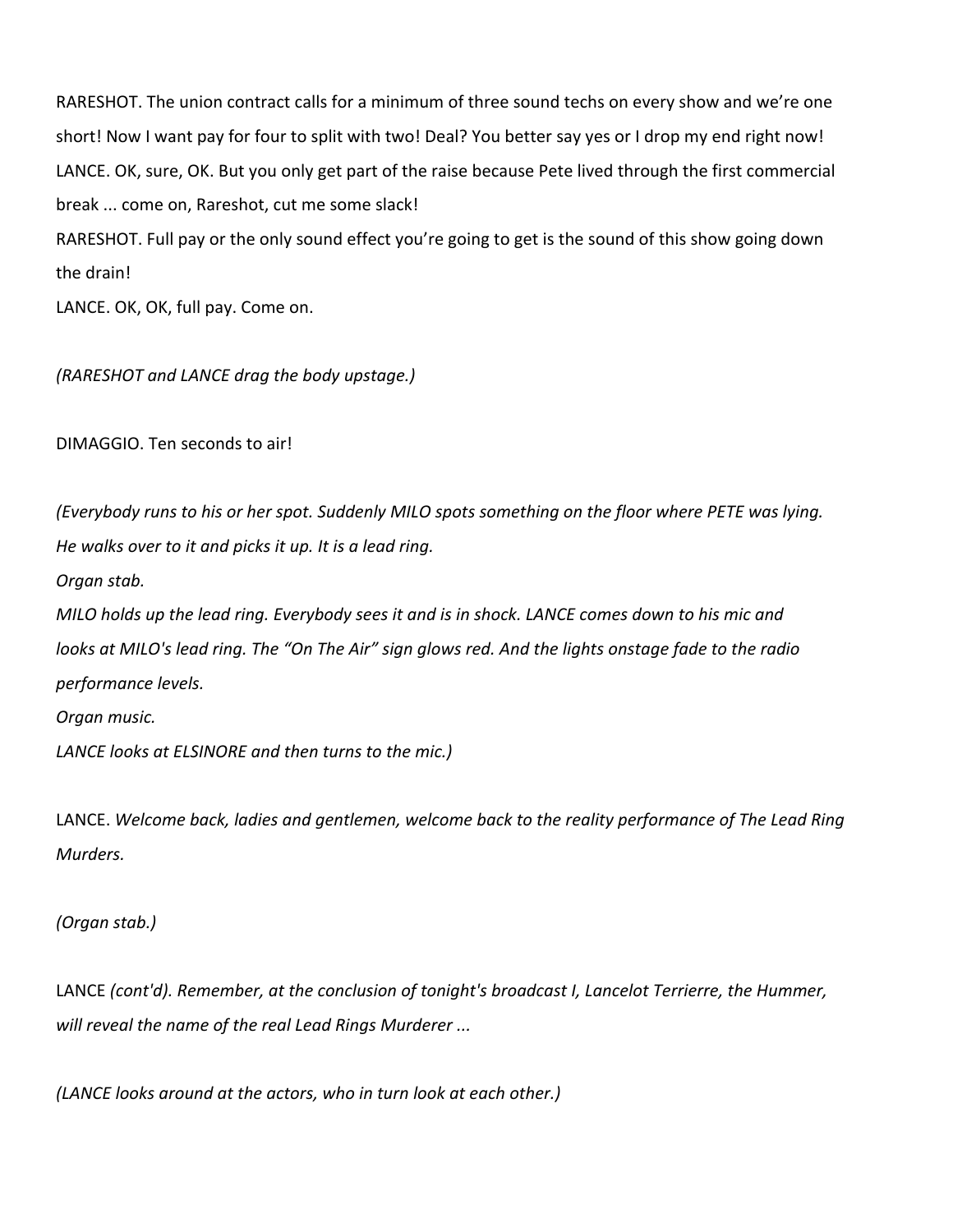LANCE *(cont'd). Whoever that may be.*

*(MILO takes the lead ring and tosses it at LANCE's feet. It makes a hollow ring. LANCE stares at the lead ring and then back at MILO, who is pointing his finger at him. Organ stab.)*

LANCE *(cont'd). So, Lt. Mattox, all the city waits for you to do your job. A hunter who hunts a savage murderer on the lonely jungle streets of the city!*

*(Organ stab.)*

LANCE *(cont'd). As you wait patiently in your downtown office at police headquarters for some small clue that will break the case, far across the city an ominous figure strides across the beach toward Play Land. Suddenly he comes to a stop. His brown hair swirling gently in the wind. He stares at the mass of buildings that make up the once joyous playpen for the suave San Francisco urbanites. The figure stares with soft brown eyes that suddenly narrow into a frown. His left hand slides gently into his overall pockets and slips around tiny hoops of lead, tiny hoops of death.*

*(Organ stab and run.)*

MATTOX. *It was three in the a.m. It was raining in the city. Drops were coming down like bombs going off in Baghdad. Over on Market Street I could see the lights blinking on at the Curran announcing yet another production of Oklahoma. I snapped on the radio and settled back in my leather swivel chair. Slowly the voice of Dr. Philfilled the room. Some broad was crying her eyes out because she didn't have an organdy dress for a Lion's Club dance. Suddenly the phone rang.*

*(RARESHOT and REPETE are lost in the script. MATTOX gives them a dirty look.)*

MATTOX *(cont'd). I answered the phone.* Yeah? Lt. Mattox here.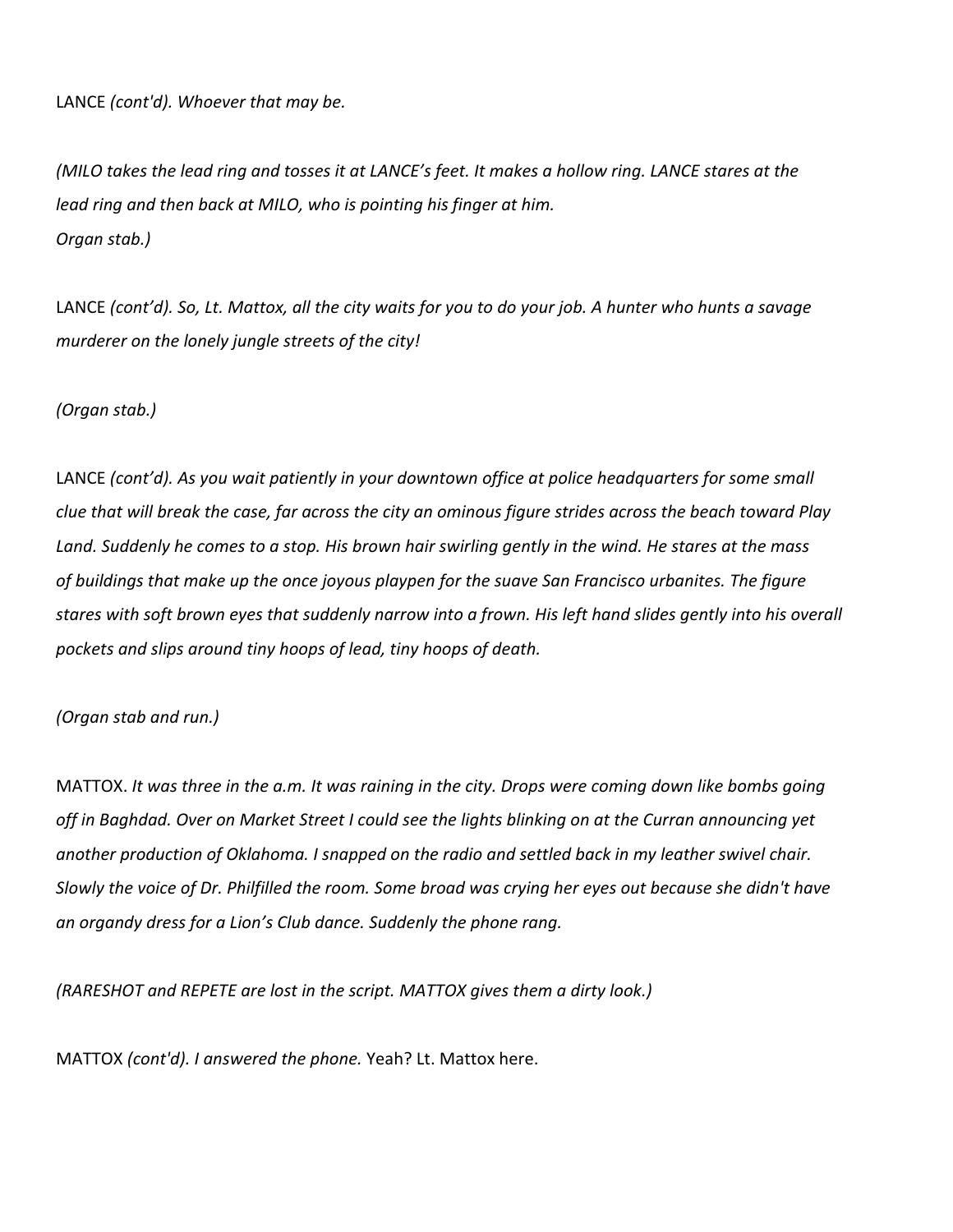*(RARESHOT and REPETE finally figure out where they are. SFX: Phone ringing. LANCE and MATTOX give RARESHOT a dirty look. RARESHOT looks back as if to say, '"What's the matter? ")*

MATTOX *(cont'd). Uh ... I was on the wrong phone so I reached ...for another one.* Yeah? This is Mattox. KIPNOS.Meat Ax?

*(LANCE groans.)*

MATTOX. Yeah, what do you want? KIPNOS. Listen, police boy, I gotta talk fast, get me? MATTOX. Spill your guts, motor mouth. KIPNOS. I got important info on the Lead Rings Murderer!

*(Organ stab.)*

MATTOX. *The voice on the other end was harsh, scared and foreign*. What's your handle, fink? KIPNOS. Never mind that, Meat Ax. Look, I'm in the fun house out at Play Land. How fast can you hustle down here and I mean put the pedal to the metal! MATTOX. Twenty minutes if there's no traffic. If there's traffic then maybe twenty-five but maybe I can cut over to Sloat off Nineteenth, then maybe I can make it in fifteen but... KIPNOS. Can it! Just get your keester out here now!

*(LANCE tries to cue RARESHOT to hang up the phone, but RARESHOT and REPETE are lost again.)*

MATTOX. Hello? Hello! *Aw nuts. The creep hung up on me.*

*(RARESHOT finds his place. SFX: Hanging up the phone. LANCE has a fit.)*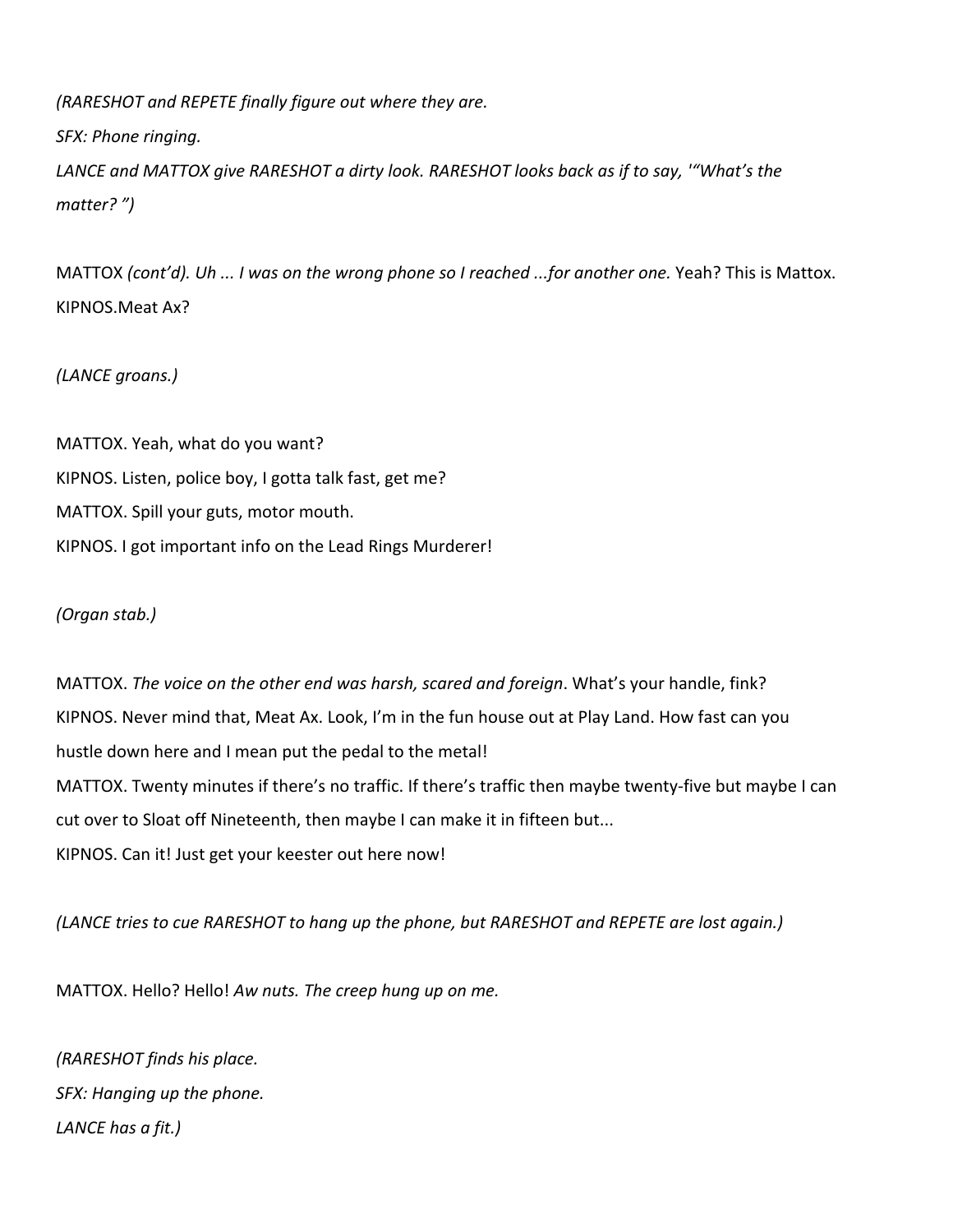MATTOX *(cont'd). Again! He hung up ... again. I grabbed my hat and checked my heater. A pound and a half of steel persuasion. I felt its weight; it felt good. I slipped my little pal into my shoulder holster. For all I know, l had just been talking to the Lead Rings Murderer himself!*

*(Musical stab and run.)*

MATTOX *(cont'd). Geary was jammed but I managed to merge my black classic '67 Mustang that I had bought for practically nothing from Smiling Jack Chan, San Francisco's own Ford man,...*

*(MATTOX gives LANCE a dirty look at the shameless commercial plug right in the middle of the radio play. LANCE just shrugs his shoulders.)*

MATTOX *(cont'd, ad-libbing). Was still a big waste of money. Next time I'd buy a Toyota!*

*(MATTOX turns to LANCE and flips him off. LANCE looks like he's going to cry.)*

MATTOX *(cont'd). In a few minutes, I was pulling up to the entrance of Play Land By The Beach. I got out of the car.*

*(SFX: Car door slamming.)*

MATTOX *(cont'd). The wind was blowing hard.*

*(SFX: RARESHOT blows across his mic as if he is trying to imitate the wind. It doesn 't work well.)* MATTOX *(cont'd). I could see the waves of the ocean smashing against the rocks on Seal Rock, white capped breakers trying to crush this little animal island to powder. The lights of the Cliff House were shining through torrents of rain. I turned and started walking towards Play Land. I flashed my ID to the cop at the gate and made my way down the deserted avenues of what once was filled with crowded video arcades, cotton candy booths, skeeball alleys ... all waiting, waiting for ... murder.*

*(Organ stab.)*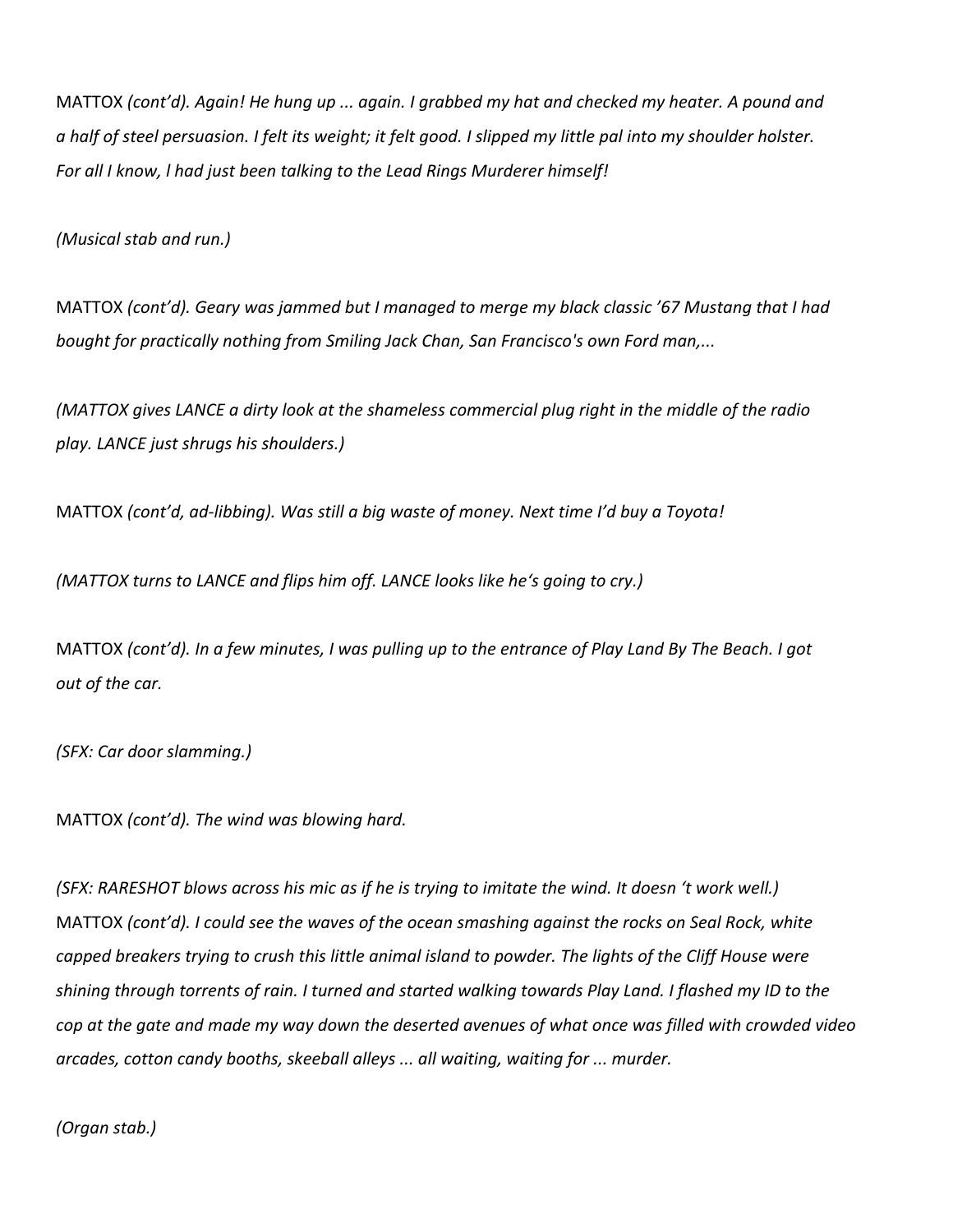LANCE. *And so, Lt. Mattox. You're walking on the very spot where bloody murder has held sway and maybe you, yourself will be the next victim.*

*(MILO looks around nervously as LANCE stares at him.)*

LANCE *(cont 'd). Several blocks away, in a dingy apartment on Euclid Street, a figure forces a rusty key into a twisted lock and steps into a dusty, stale smelling rain stained room. The figure removes a yellow slicker and drops it carelessly to the floor. Trickles of rain roll down from the greasy hair and pour over the patched and faded carpet. The figure is revealed in a tattered gray shirt, dark gray pants held up by a dirty pair of red suspenders. Curiously, there is a dying pink rose stuck carefully into the first buttonhole of his shirt. Slowly the figure reaches into the frayed pockets of the dirty gray pants. His hand withdraws a handful of lead rings. Gently he fondles them and then slips them into a desk drawer.*

*(SFX: Drawer opening and closing.)*

LANCE *(cont'd). Then he picks up a copy of Martha Stewart on the cover of* Twenty Ways to Baste Your Holiday Bird *and disappears into the bathroom.*

#### *(Organ stab and run.)*

MATTOX. *It was easy to spot the fun house; a huge mannequin which bore a frightening resemblance to Cher was twirling and laughing at the entrance. I made my way through the doors of the fun house arcade. At one end of the gallery, I could see a shaft of light coming from beneath the door. Slowly, I walked toward it.*

*(SFX: Feet walking in a hall.)*

MATTOX *(cont'd). I could hear voices. Mean, angry voices.*

*(KIPNOS and his NURSE are talking off mic.)*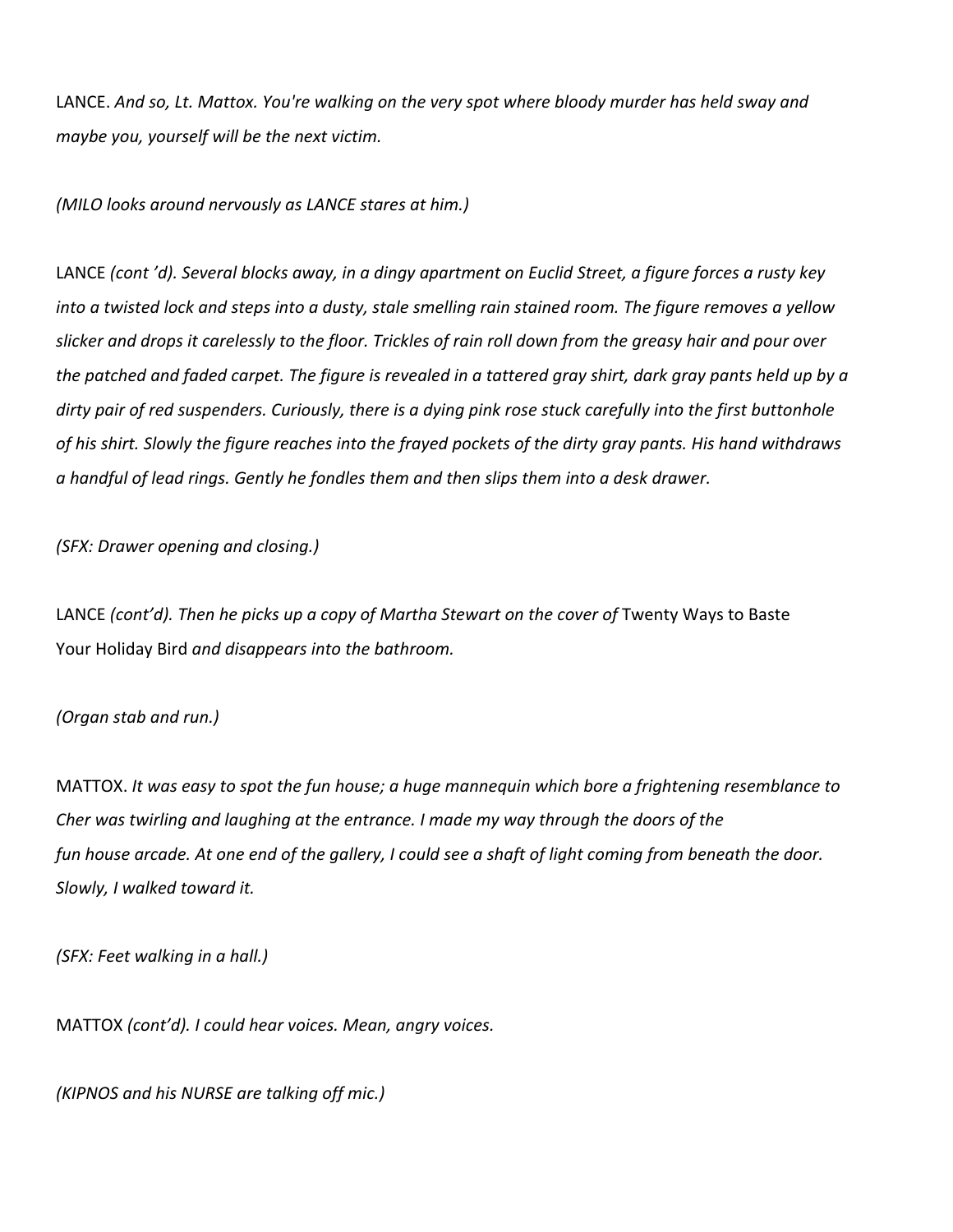MATTOX (cont'd). Slowly I drew my little cold steel mini-me. Then I kicked open the doorl This is the police, hold everything!

*(SFX: Door crashing open.)*

KIPNOS. Leave me alone! I know what I'm doing! NURSE. We've got to get out of this place, Kipnos! People have been murdered here! MATTOX. I said hold it, I'm Lt. Mattox, SFPD. KIPNOS. That is exactly why I've got to spill my guts to that copper, Mallox! MATTOX. Excuse me, folks. I'm Meat Ax, uh, Mattox! NURSE. Oh great, you're going to trust the cops? Have you noticed that there are eleven dead bodies floating around? Duh? MATTOX. *I saw an old man in a wheelchair arguing with a skinny broad who kind of looked like a nurse. They didn't even know I had just busted down the door.* KIPNOS. Hey! Who busted down the door? Are you the cop? MATTOX. Mattox, SFPD. What's your info? NURSE. Listen mister, this is an old man and he don't know nothing. Get me? He's as loony as a tune. KIPNOS. Shut your mouth, you boney freak! My name is Miklos Kipnos! MATTOX. *Kipnos, Kipnos! Where have I heard that name before?* KIPNOS. Hey, ugly boy, you're probably thinking, "Where have I heard that name before?" Well I'll tell you. I'm a rich Greek fella who owns all the land around here. MATTOX. *Bingo! Kipnos, the rich Greek geek who owns all of the land around here.* KIPNOS. I had these bunch of rundown apartments. So, these gangsters come to Kipnos and say, "Kipnos, we give you plenty of bucks if you tear down these rotten apartments and build a happy play land for everybody, okey dokey? Make us all rich!" So, I do it. I said, "Sweet." So everything is going honky dory. We're evicting right and left. We're throwing everybody out on their booties but there was this one family, from Cuba I think. I told these Cuban commies to get out and take all their commie things with them! All their commie shrines and commie papers and especially their commie books. Only they don't go.

NURSE. The man's wife was sick and couldn't be moved.

KIPNOS. But I had to get her out! I had two million bucks tied up in this deal, you betcha! NURSE. So Miklos, the big shot, hired some muscle to kick them out.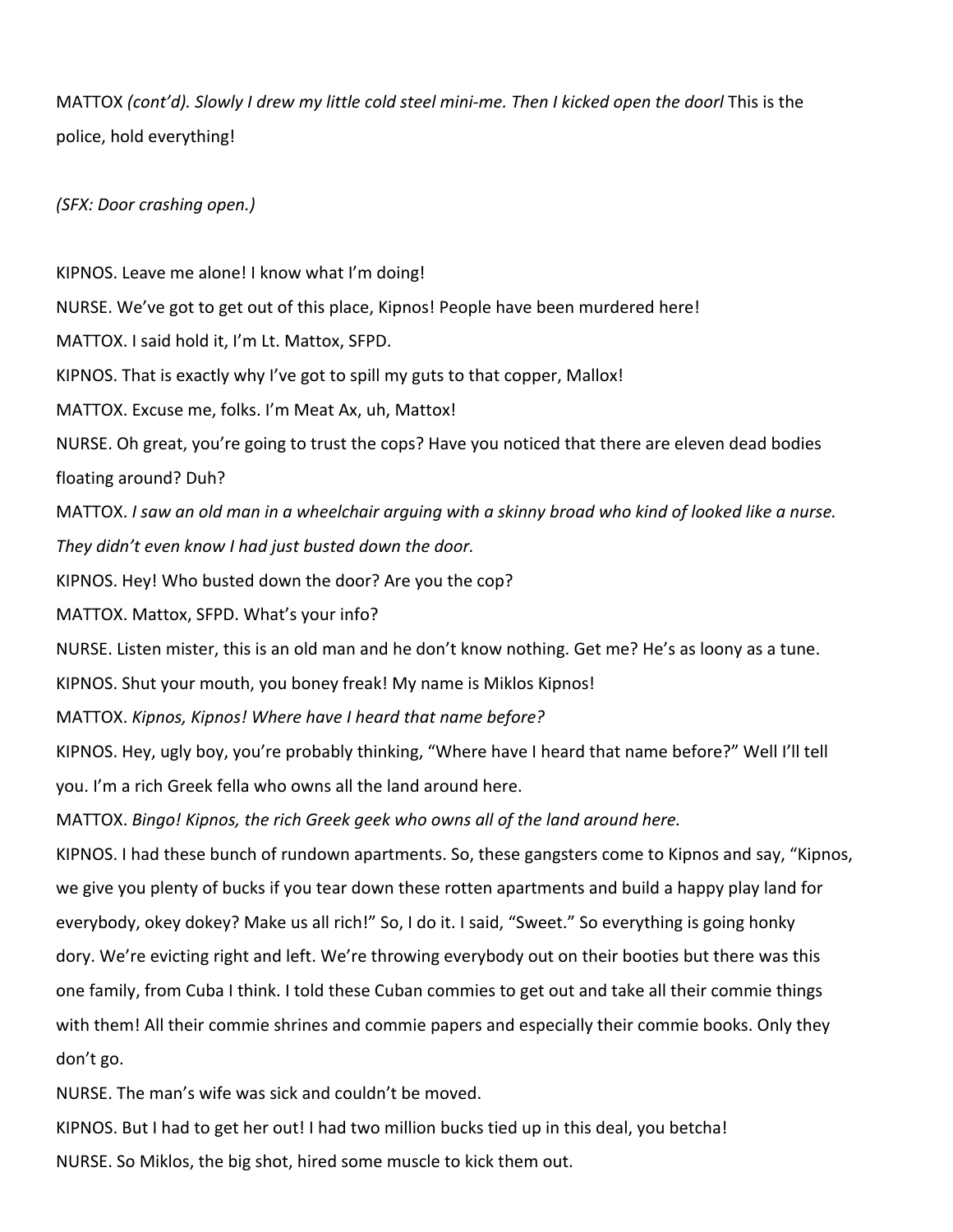KIPNOS. And somehow the woman, she gets thrown out of an open window. And the husband goes kooky-fruity and kills himself. Very messy, Meat Ax! MATTOX. Yeah, yeah. I've heard this sob story a million times. So what? KIPNOS. There's a beebee! Abeebee boy! MATTOX. A beebee? NURSE. He means "baby", KIPNOS. Don't tell Kipnos what he means to say! I took care of this beebee, Meat Ax. I sent the brat to the best orphanage in San Francisco! That was in 1965. Get me, Mattox? 1965! Now the kid is big and I think he's taking revenge on everybody connected to Play Land! Don't you see, Maxtax? This kid is the Lead Rings Murderer!

*(Organ stab.)*

MATTOX. It hit me like a musical stab from an organ! Kipnos, what's his name!

KIPNOS. His name, Mosttoxic, is ....

MATTOX. Mattox! Mattox! My name is Mattox, M-a-t-t-t-t-t-o-x! Why can't you can't read it the way it's written?!

*(MATTOX is screaming into KIPNOS' and the NURSE's mic. Suddenly the NURSE and KIPNOS begin to choke.)*

MATTOX *(cont'd).* A name! I need a name! KIPNOS *(choking)*. His name is ... is ...

*(Suddenly the lights go out. Everybody is screaming in the studio. MATTOX lights his lighter and holds it up to read his script.)*

MATTOX. *Suddenly the lights went out! I turned down the hall as the sound of something big and heavy was rolling toward us. I pulled out my enforcer and started pumping lead!*

*(SFX: Gunshots.)*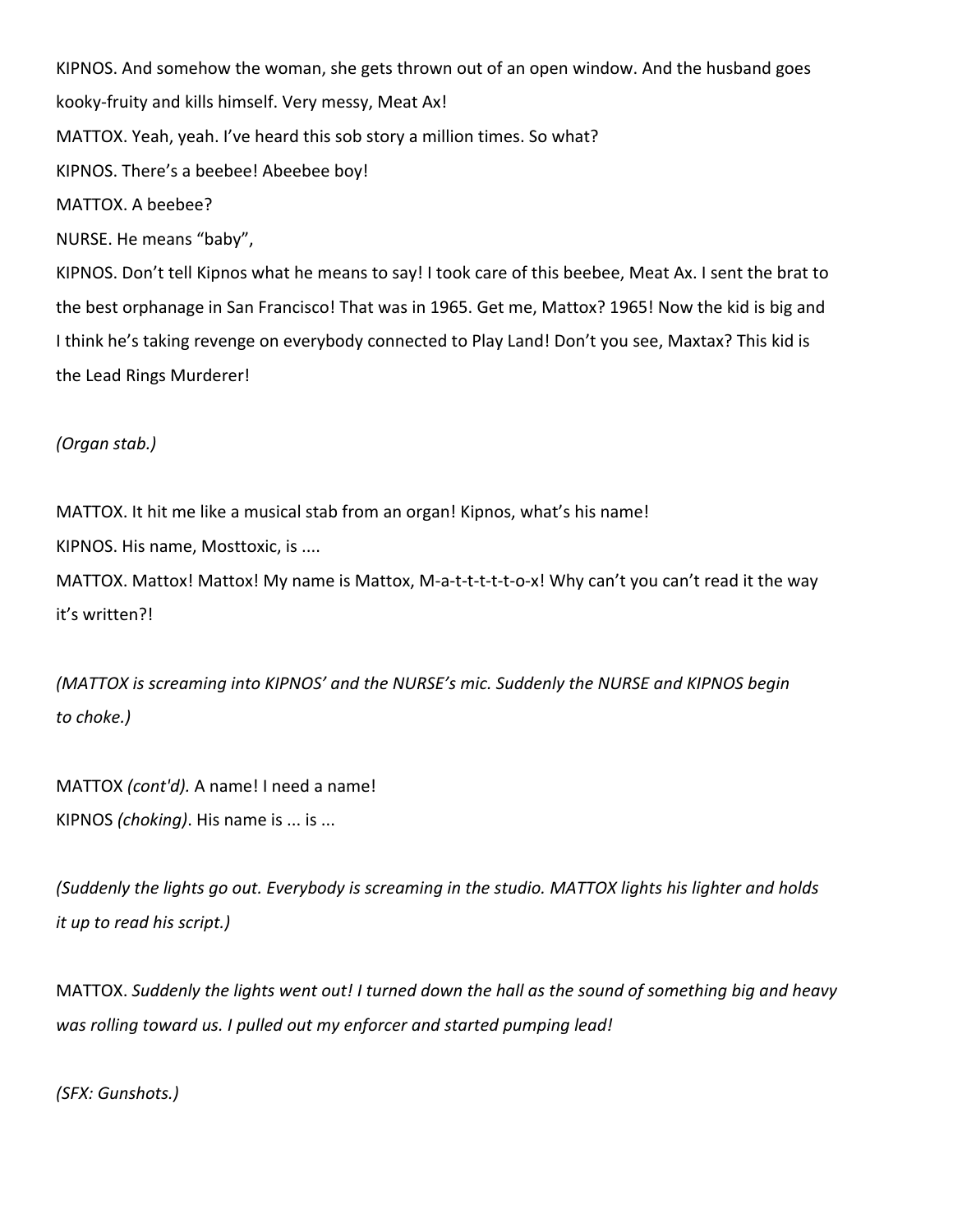MATTOX *(cont'd). And then I saw it! It was the head of the Cher mannequin rolling down on us like a huge bowling ball with its mouth wide open! It smashed into the room, and I saw Kipnos thrown out of his chair, the nurse was blasted against the wall and the Goddess of Pop's head burst into a thousand pieces. Her tongue caught me in the forehead! I hit the floor in a wave of nausea.*

*(Organ music communicates nausea.)*

MATTOX *(cont'd). I started to blackout. Before my eyes closed I heard the sound of metal rings hitting the cement floor.*

*(SFX: Metal rings hitting the floor.)*

MATTOX *(cont'd). Lead rings!*

*(Musical stab and run.)*

LANCE. *We will return to our drama after this important message from the friendly people at Signal Gasoline.*

*(The "On The Air" sign goes off and the lights return to normal.)*

LANCE (cont'd). Magnificent! Wonderful, ladies and gentlemen! Organa, that was the best performance of your career! VIRGINIA. And her last... she's dead! LANCE. No, this can't be happening! It's a joke! MILO. Then the joke's on Musso too. He's history.

*(Everybody stares at the bodies as DIMAGGIO enters.)*

DIMAGGIO. Great news, everybody! The network just renewed our contracts for another season! Lance, you're a stupid lucky loser and you did it! Hey, what's wrong? LANCE. Organa Creole and Mick Musso are dead.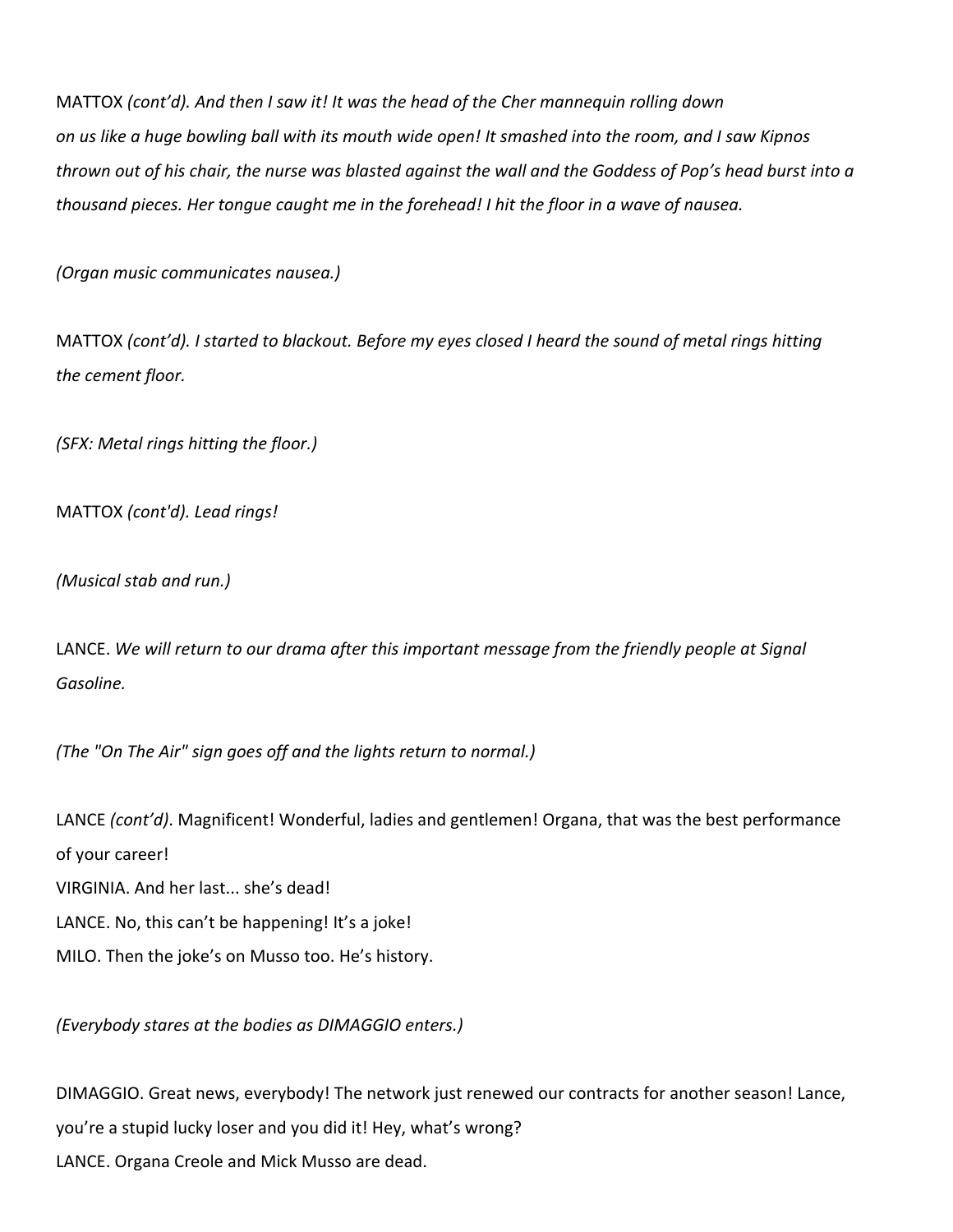# *(Organ stab.)*

LANCE *(cont'd)*. Poor taste, Elsinore. VIRGINIA. Lance! Cut us some slack, please! I want to get out of here! *(Everybody agrees.)* LANCE. Not yet! RARESHOT. Terri erre! Three people have died! We want out! LANCE. Not possible! DIMAGGIO. Soon it's going to be four bodies, Terrierre! Get us out! LANCE. There's no way! It's a time lock! DIMAGGIO. He's lying! He's got a key to the emergency door at the back of the control room! It leads to the fire escape!

*(REPETE falls to the floor. Everybody focuses on him.)*

MILO. I don't think we can wait for midnight to arrive 'cause the number of stiffs has just reached five!

#### *(LANCE runs to REPETE.)*

LANCE. Repete! Get up! Stop fooling around! Get up! VIRGINIA. Now he thinks he's God. LANCE. I get it! I get it! A smart bomb doesn't have to land on my head! I get it! This is all a plot to bring me down! Well it won't work! It won't work because I'm the Hummer! DIMAGGIO. He's gone nuts. VIRGINIA. Cracked like cheap china. DIMAGGIO. Come on, gang. Let's get him. We'll grab the key and get out of here.

*(Everybody starts to move on LANCE, who backs away.)*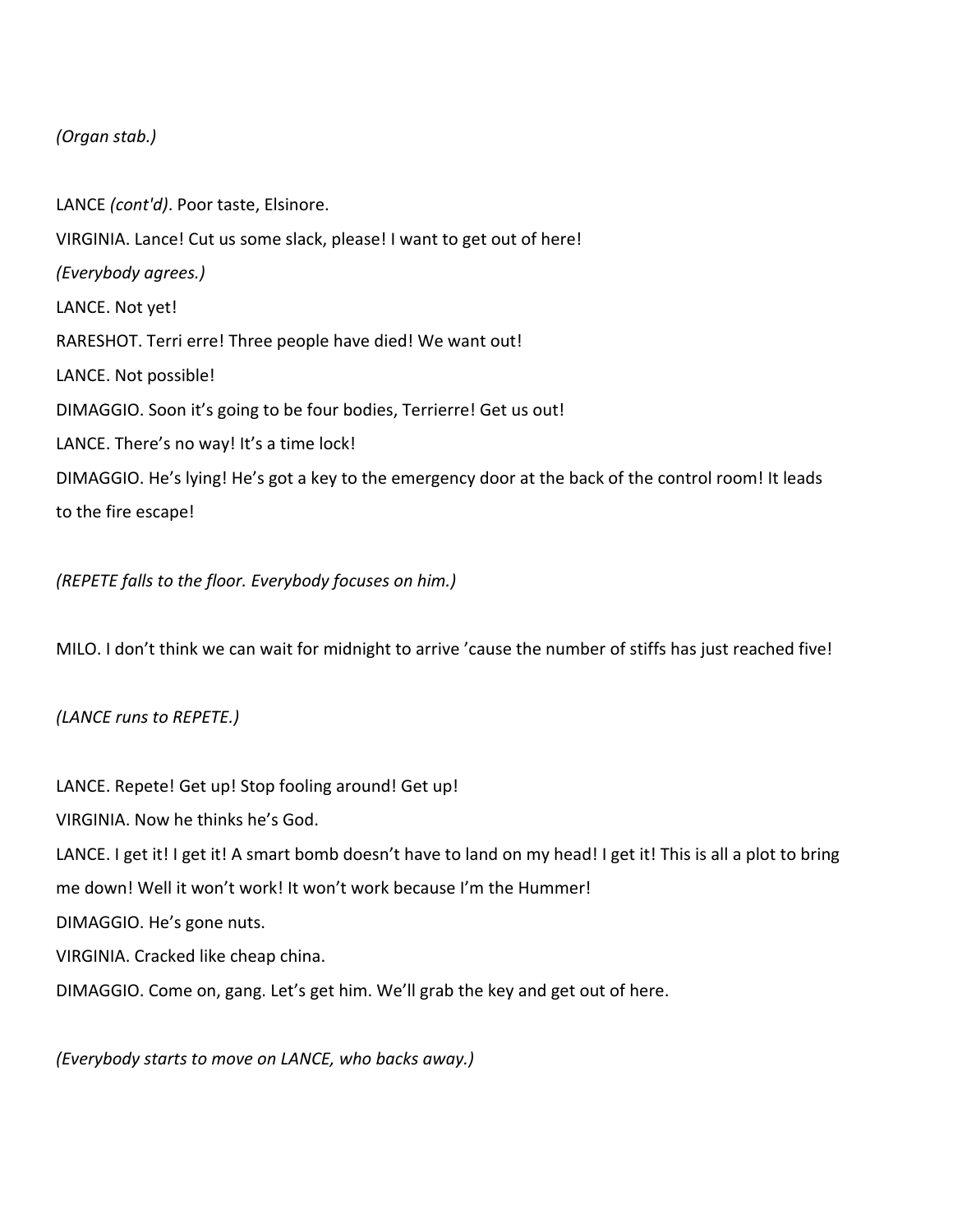LANCE. Stay away! Get back! I, Lancelot Terrierre, the Hummer, know many things because I walk by night... I say, "I walk by night." Damn you, Elsinore, give me an organ stab!

*(Organ stab.)*

LANCE *(cont'd)*. Murder lurks behind every comer, every comer! And here is the key to the back of the control room but nobody's gonna get it from the Hummer! DIMAGGIO. Let's rush him and get the key! Come on!

*(They all rush LANCE. LANCE dances out of the way.)*

LANCE. Can't have it, can't have it!

*(LANCE picks up a chair and threatens everybody.)*

VIRGINIA. Please! Lance, give us the key! Give it to mama. LANCE. No! And you're not my mama, she had a mustache!

*(LANCE stands on the chair and seems totally crazy.)*

LANCE *(cont'd*). I walk by night... and I know many things.

*(DIMAGGIO signals ELSINORE to start the Hummer theme. Organ music.)*

DIMAGGIO. Yes, you know many things because you ... are ... the Hummer. LANCE. I am. DIMAGGIO. And you have the "key" to the mystery, don't you. LANCE. Yes, I do. DIMAGGIO. Where is it? LANCE. Right here.

*(LANCE takes out a key and. holds it up.)*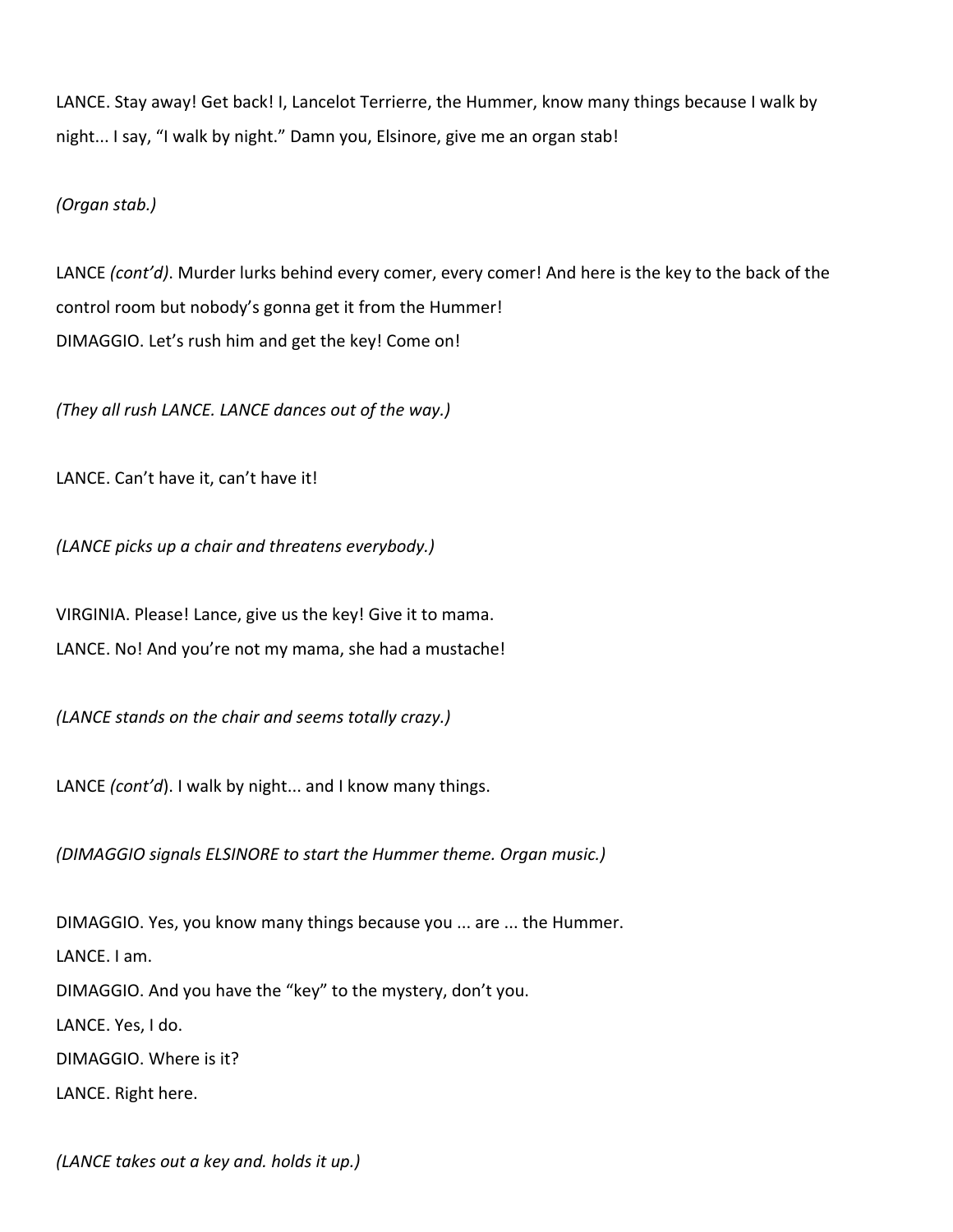## DIMAGGIO. Get him!

## *(Everybody rushes LANCE, who struggles out of their hands, holds up the key and swallows it.)*

RARESHOT. Nuts. VIRGINIA. Crap. MILO. Stuck in a studio with a bunch of corpses! DIMAGGIO. What could be worse? LANCE. Stuck in a studio with the Lead Rings Murderer.

*(Organ stab. Everybody looks at LANCE.)*

LANCE *(cont'd)*. Hey, wait a minute! I'm not a murderer! Not me! DIMAGGIO. Spill your guts, Terrierre! Confess! RARESHOT. We know you're the murderer! VIRGINIA. We've got to waste him before he wastes us!

*(VIRGINIA looks around for something to kill LANCE with. She grabs a prop gun.)*

LANCE. I'm innocent! RARESHOT. We know you're the killer! DIMAGGIO. We know the truth! VIRGINIA. You wanted to save the show, save your reputation! LANCE. No! RARESHOT. So you killed! You killed Pete! Musso! Organa! LANCE. I didn't do it! DIMAGGIO. Come clean! LANCE. I didn't do it! MILO. We know you're the killer! LANCE. I'm not! VIRGINIA. You wanted to save the show, save your reputation! LANCE. That's all wrong!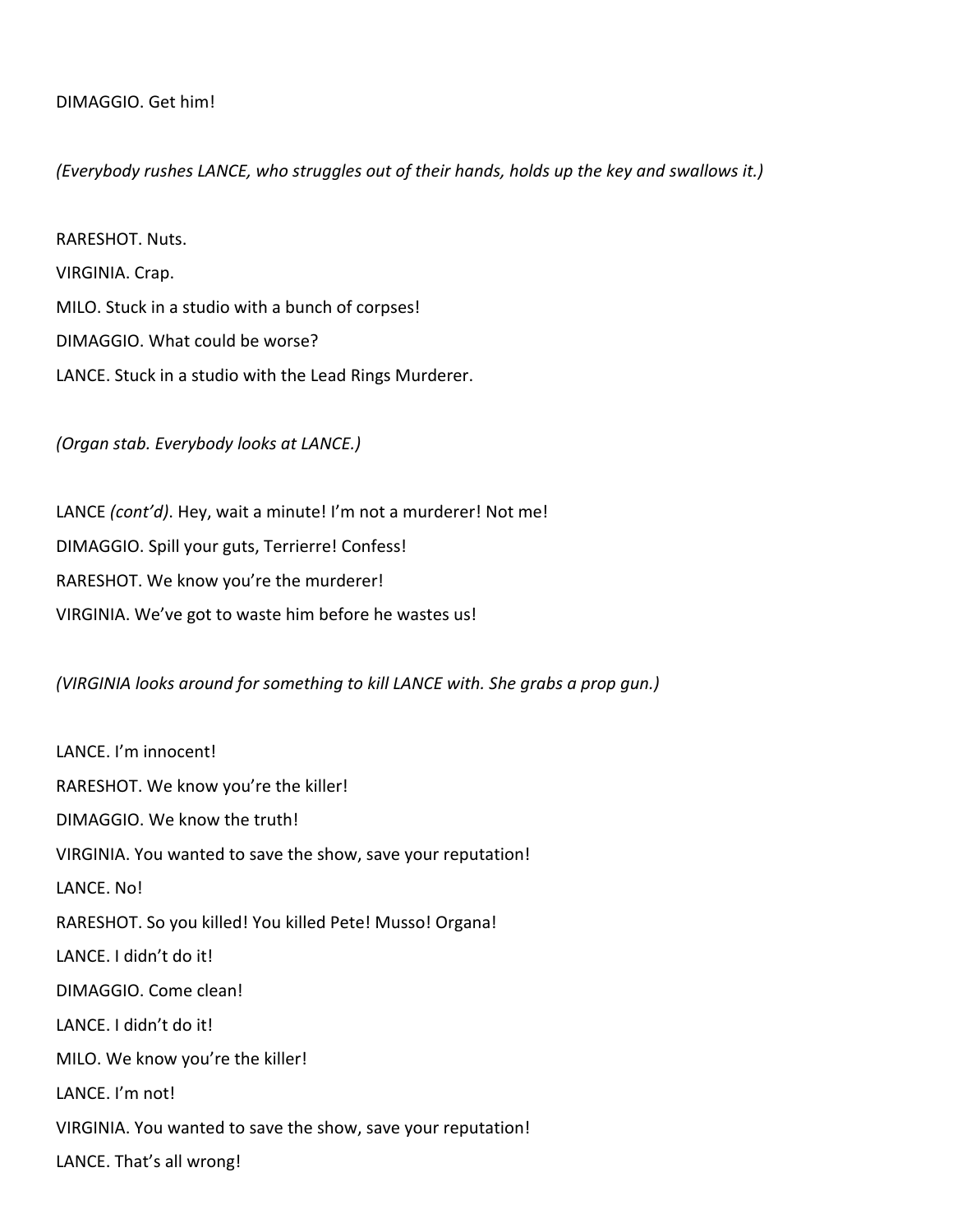RARESHOT. You killed fifteen people! LANCE. Not me! DIMAGGIO. Confess! LANCE. To what? MILO. To murder! LANCE. Never! RARESHOT. Murderer! VIRGINIA. Murderer! DIMAGGIO. Murderer! MILO. Murderer! MILO, DIMAGGIO, RARESHOT & VIRGINIA. Murderer!

*(LANCE screams and falls to the floor sobbing. The JAVA BOY slowly goes to him and hands him a cup of coffee that he gulps down.)*

DIMAGGIO. We're on the air in one minute. What'll we do? LANCE. Finish the show! MILO. No way! VIRGINIA. Not a chance. RARESHOT. I'm on strike. DIMAGGIO. What's the point? LANCE. Because you'll never know who the murderer is until we perform it! So pick up your scripts and be the professionals that I know you are!

*(The JAVA BOY hands a cup of coffee to DIMAGGIO, who takes it and drinks. DIMAGGIO looks at MILO, who looks at VIRGINIA, who looks at RARESHOT. RARESHOT looks at ELSINORE, who hits an organ chord. Organ stab. MILO picks up his script and takes his place at the mic. VIRGINIA does the same.)*

LANCE *(cont'd)*. Clark, get back into the control room. We're coming back on the air.

*(DIMAGGIO does.)*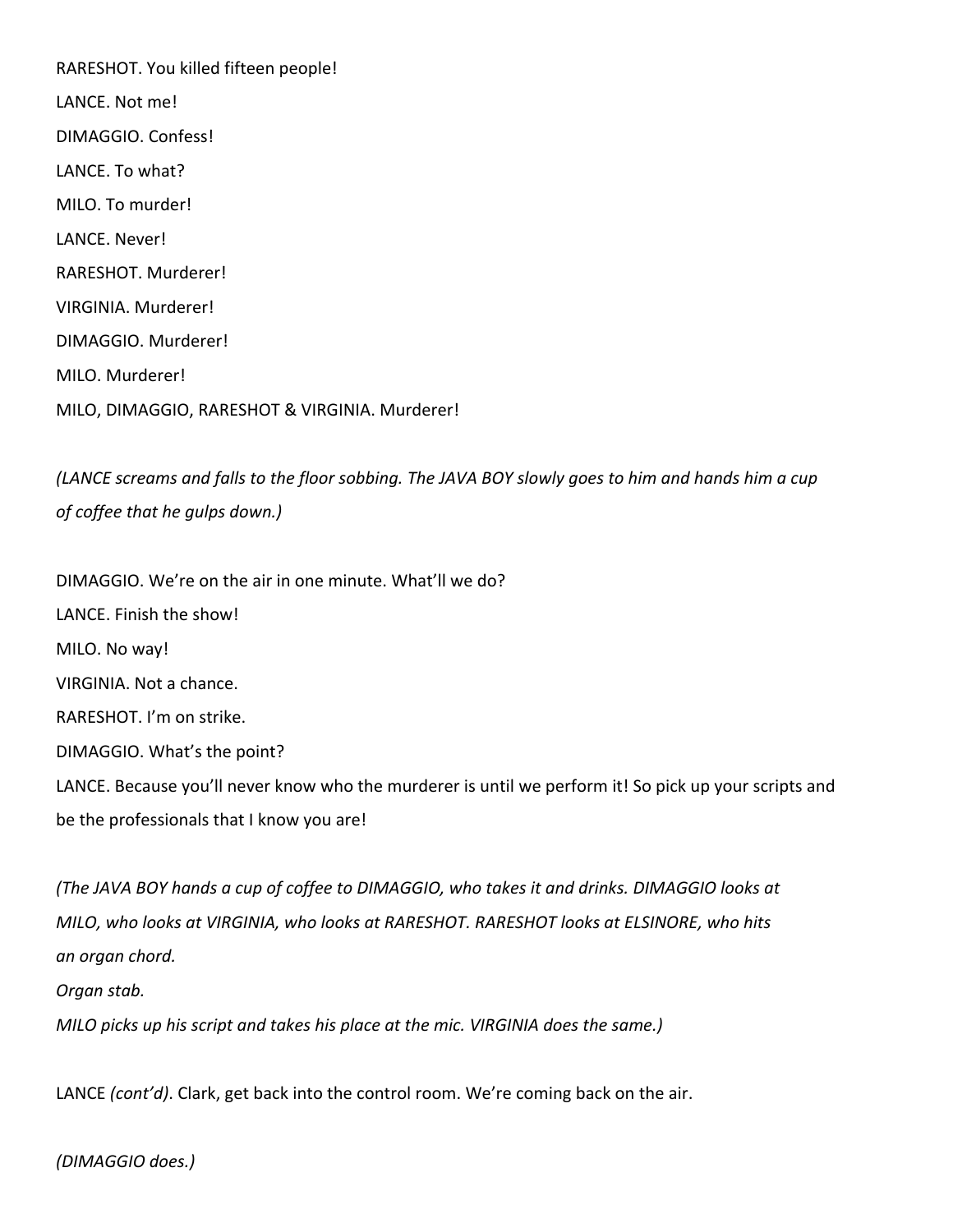LANCE *(cont'd)*. Rareshot, pick up an acting script. RARESHOT. Hell no. LANCE. I'm an actor short and I need you.  $\bullet$ RARESHOT. You can't have me! LANCE. I will have you!

*(The lights go down in the studio. The "On The Air' ' sign flashes red. Organ music. LANCE glares at RARESHOT, who quietly walks to a mic.)*

*LANCE (cont'd). Ladies and gentlemen. This is Lancelot Terrierre speaking to you from high atop the Farquahr Communications Building in downtown San Francisco. We are presenting to you a special reality edition of The Hummer.*

*(Organ music finds its theme then fades under LANCE.)*

*LANCE (cont'd). And so, Lt. Mattox, you have seen the murderer. You have seen his dark form looming over you at the fun house ... delivering his message of death, a lead ring.*

*(Musical stab.)*

*LANCE (cont'd). But you 're not dead, are you, Lt. Mattox. You are not a victim ... yet.*

*(MILO looks nervously at LANCE. There is silence for a moment.)*

LANCE *(cont'd, off mic)*.What's the matter, Milo? No guts? MILO *(off mic)*.What? Me? Guts? Yeah, I've got guts, Terrierre!

*(MILO looks at the mic and then begins.)*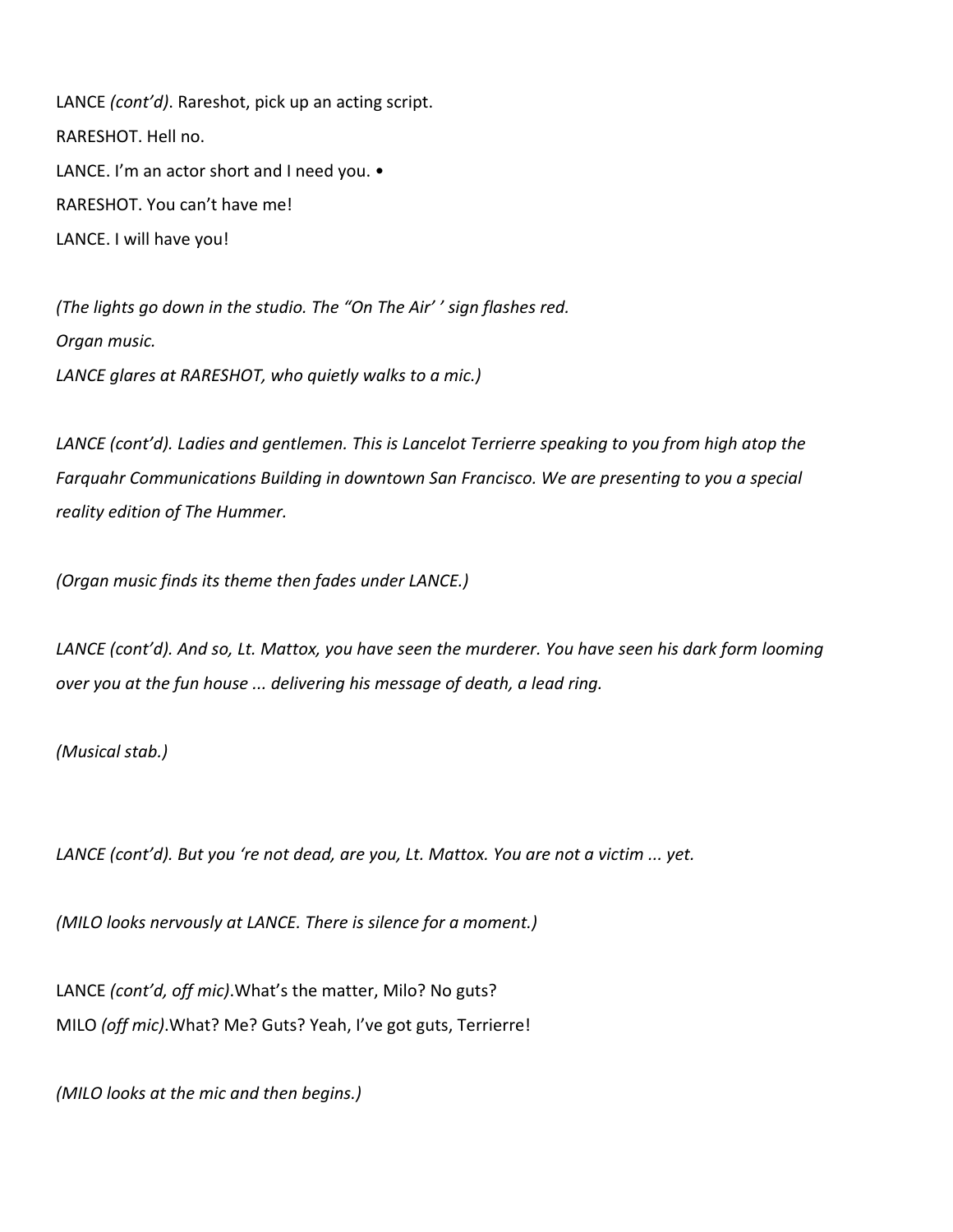MATTOX *(cont'd)*. *My head felt like the cast of RiverDance had just done an encore on my temples. My eyes started to flutter open. I rubbed the back of my neck.*

*(LANCE signals RARESHOT to go to the mic. RARESHOT is scared, but he tries to read anyway. At first he is very stiff, but soon he falls into a kind of NYPD persona.)*

CHIEF. Well, look ... uh ... well look who's joining the world of the ... living. Our own one hundred percent flop, Lt. Max Maytox.

*(MILO rolls his eyes but goes on.)*

MATTOX. I opened my eyes and came face to face with one of the ugliest mugs I had ever seen, Chief Guidio Gorousky. A man with all of the charm of a bull gorilla with hemorrhoids. CHIEF. Come on, mister wise guy. Come to papa.

*(SFX: Face slapping. LANCE slaps his own face but at the SFX mic, not his own.)*

ELVIRA. Keep slapping him that way and he ought to come around in about three weeks.

MATTOX. The skirt was a hank of hair named Elvira Thistle, the chief's personal secretary. This kid was so built that she put the "s" in silicone.

CHIEF. Come on, Botox, flap those baby blues. You got a report cornin' my way and I want to know the skinny.

MATTOX. What's to report? I met a couple of jokers, an old Greek geek and his nurds ... uh nurse. ELVIRA. They were crushed flatter than a couple of Krispy Kremes sitting on a bus seat. Like dead, Mattox! Wasted.

CHIEF. So, did you get any info before they cashed in?

MATTOX. The Greek was about to spill his guts when we were ambushed.

*(RARESHOT is in true form now. He really likes acting. He does a very bad John Wayne imitation.)*

CHIEF. Took you by surprise, pilgrim?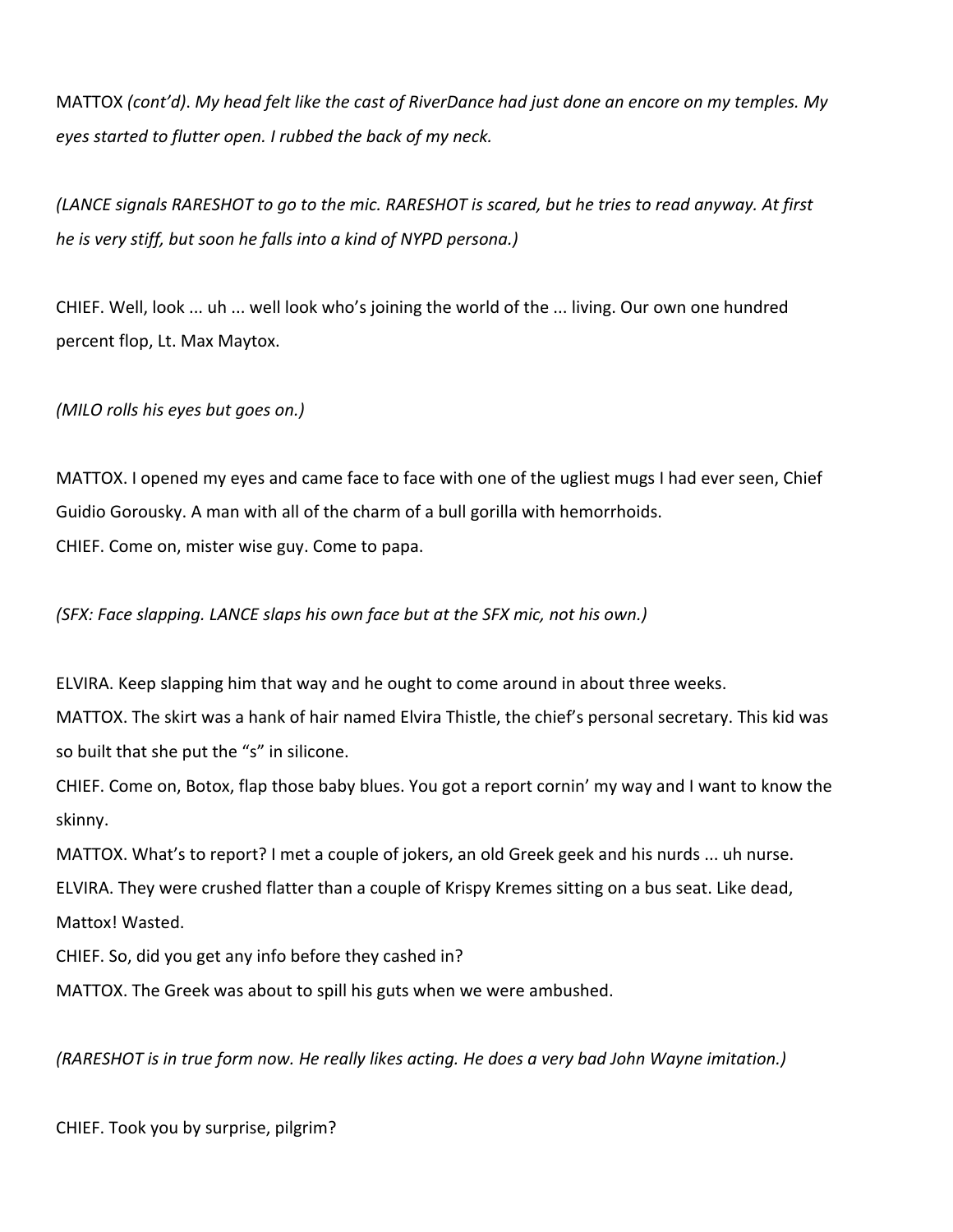MATTOX. Sure, uh, I was a little careless.

ELVIRA. You'll have to fill out a homicide report and I'll need five copies on my desk by tomorrow morning. CHIEF. And you'll also have to report the loss of your heater! *(Musical stab.)*

MATTOX. I reached for my roscoe. Nuts! It was gone.

CHIEF. Good work, Matoox. How many cops could actually help set up two victims, get himself conked on the bean and then lose his pistol all in the same afternoon??? Meat Ax, you're off the case. ELVIRA. And the lost gun will cost you three hundred bucks! CHIEF. You know what, Botox, you bungled this thing so bad that you're not only off the case, you're off

the force! Turn in your badge! You're through ... pilgrim.

## *(Musical stab.)*

LANCE. And so, Lt. Mattox, you ' ve failed. The murderer has won, or has he? You still have one important lead; the murderer was an orphan, an orphan who amuses himself with murder!

*(Musical climax and stab. From the back of the studio we hear a voice.)*

BUSHMAN. Help!

*(REARSHOT and VIRGINIA immediately run to the window.)*

LANCE. *Ladies and gentlemen! Another startling event has just taken place! Startling as this may sound, a man, yes a man, has just entered the studio through the tenth story studio window. This is too startling for words!*

*(XAVIER BUSHMAN is pulled through a window upstage by RARESHOT and VIRGINIA. BUSHMAN is dressed in a raincoat and tennis shoes.)*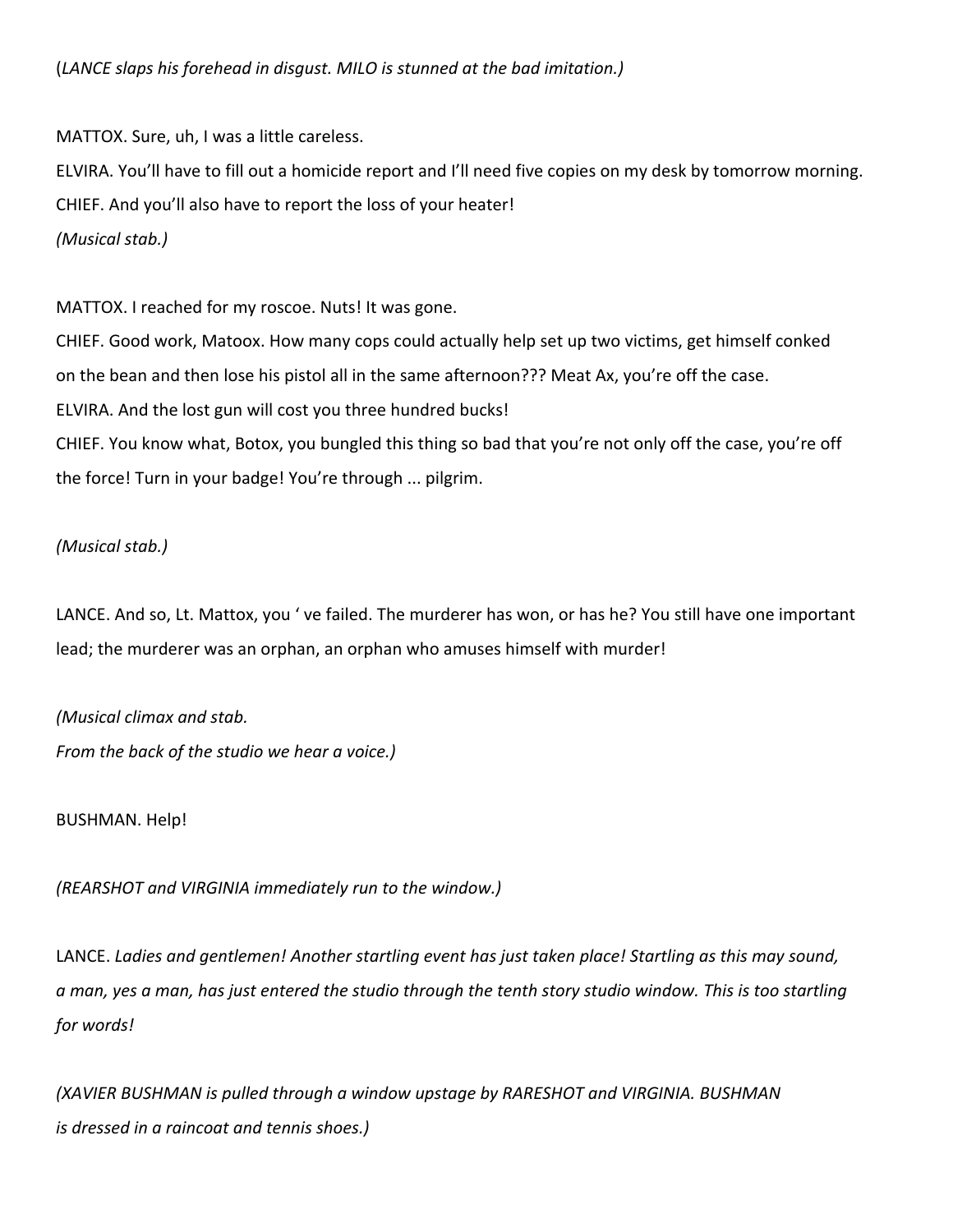BUSHMAN. Hey, you're breaking my arm! RARESHOT. Who the hell are you? BUSHMAN. Who the hell wants to know?

## *(DIMAGGIO enters from the control room.)*

DIMAGGIO. I the hell wants to know! Who are you? VIRGINIA. Are you kidding me? Let's throw him back out the window. LANCE. What's the meaning of this? We're doing a live show here! BUSHMAN. Yes, you, you're the Hummer, I'd recognize that voice anywhere. Many's the night I'd lie in my bed, clutching my pillow to my panting breast, listening, enraptured by your hypnotic resonance. How often I wanted to reach out and take the radio into my arms and smother it in my pillow!

#### *(Organ stab.)*

LANCE. Thank you, Elsinore. VIRGINIA. God, I hope the Lead Rings Murderer gets me before I have to hear any more of this crap! LANCE. Look, its always nice to hear from a fan but we're in the ... BUSHMAN. When I heard that you were doing a show about me I just had to come down here. DIMAGGIO. What do you mean a show about you? BUSHMAN. I'm the Lead Rings Murderer! *(Organ stab)*

BUSHMAN *(cont'd)*. What the hell was that? MILO. He's the Lead Rings Murderer? LANCE. No, of course not. BUSHMAN. I am, I am! And I'm here to confess! RARESHOT. Let's throw him back out the window!

*(BUSHMAN pulls out a gun and everybody hits the floor.)*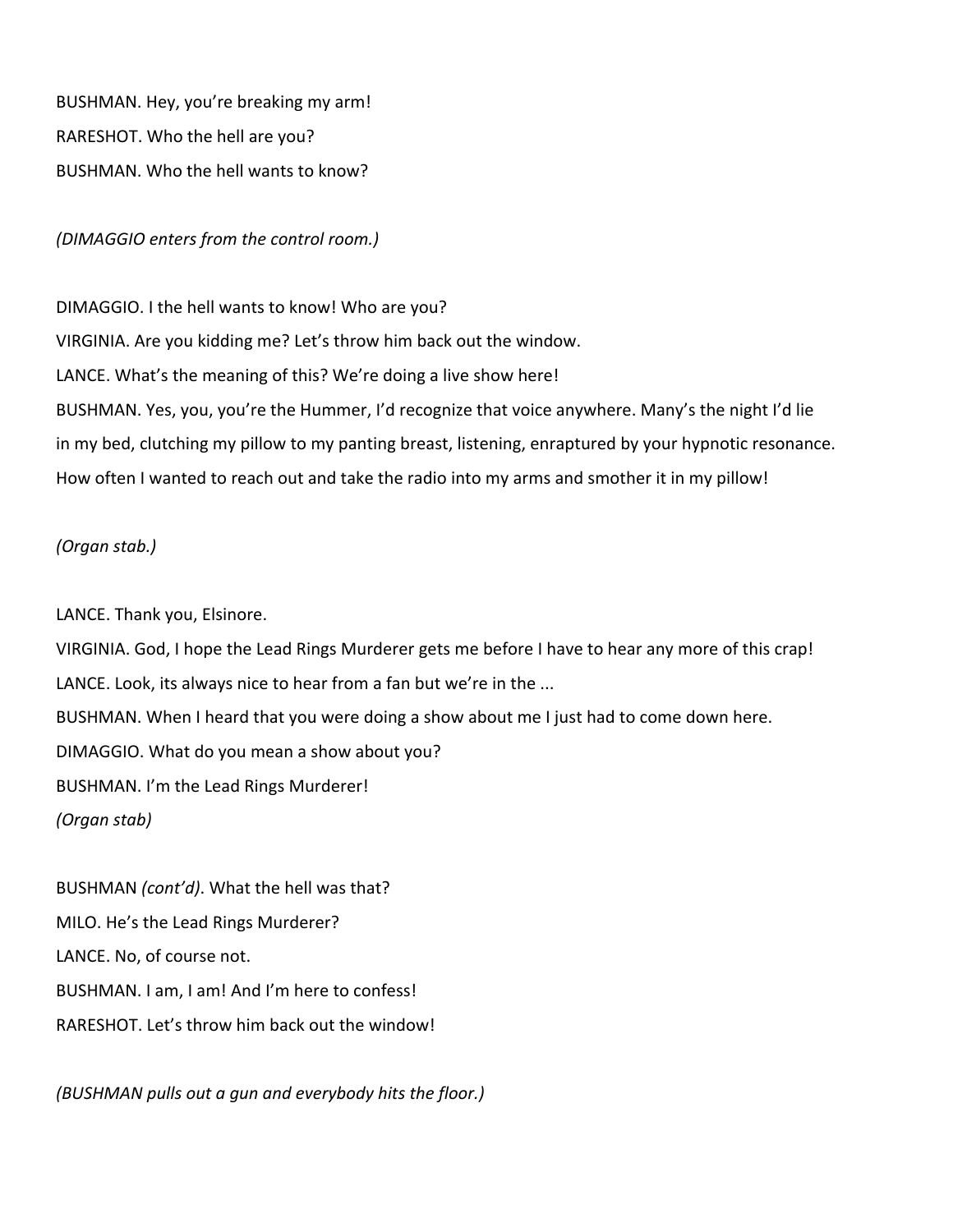VIRGINIA. Blast Lance first, killer, go on! BUSHMAN. Shut up, lady! This is my show!

*(BUSHMAN, holding his gun on everybody, goes to LANCE's mic. LANCE backs off. BUSHMAN turns and looks at the mic like a hungry man looking at a steak.)*

BUSHMAN. I did them all. I, Xavier Bushman.

MILO. Xavier?

BUSHMAN. Shutup, M-i-l-o! At the age of six years I confessed to the murder of Ronald C. Hampster, my next door

neighbor. He said something unkind about the position of my eyes, and I let him have it in the back of his head with a Barbie Doll. The police said it was self defense ... but it wasn't. I planned it and I enjoyed it.

VIRGINIA. Oh God, why didn't I listen to my mother! She wanted me to be a dental assistant! MILO. Really? So did mine?

VIRGINIA. Really? I didn't know that, Milo. Tell me ...

BUSHMAN. Will you two kindly shut up!! I did it! I killed everybody on a bus once after eating

three pounds of pinto beans and six cloves of garlic! It only took one ...

RARESHOT. Don't you dare do it, Bushman! The air conditioning is off line!

BUSHMAN. And now I'm going to kill everybody in this studio in one flash!

*(BUSHMAN turns his back to the audience and opens his trench coat, flashing the cast and crew.)*

VIRGINIA. Oh no! Hey, Xavier. You're wearing long johns. Doesn't that kind of defeat the purpose of flashing us?

*(Organ stab.)*

BUSHMAN *(back on mic)*. And now! I'm going to make the biggest mess ever seen in San Francisco because I'm going to kill myself!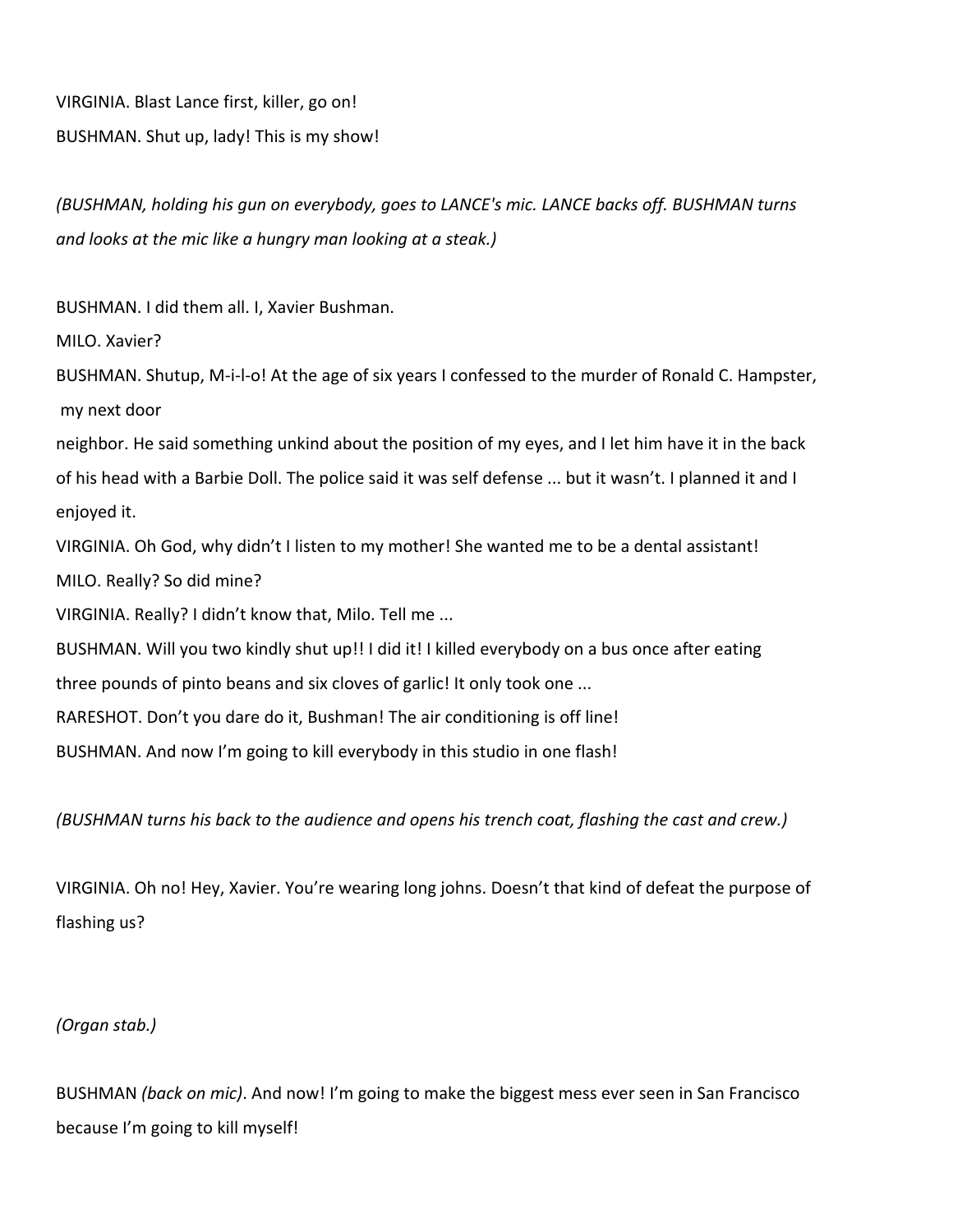*(BUSHMAN runs upstage and throws himself out of the window in the back of the studio. MILO, DIMAGGIO, RARESHOT and LANCE all run to the window.)*

DIMAGGIO. Oh no. Too bad.

LANCE. Did he make a mess when he landed?

DIMAGGIO, Nope. He landed in a garbage track. I think he's complaining to a head of lettuce right now. MILO. Gosh. Do you think he was crazy?

*(DIMAGGIO and LANCE both look at MILO and shake their heads. LANCE goes to the mic.)*

LANCE. And there you have it, ladies and gentlemen, the confessed murderer Just committed suicide before your very ears. And all of this brought to you by the friendly folks at Signal Gasoline, who always say, "If you're out of gas take that as a signal that you need to fill 'er up!" And now we 'll take a commercial break while we clean up the studio.

*(DIMAGGIO races into the control room. The lights come back to normal and the "On The Air" sign goes off.*

*RARESHOT notices that VIRGINIA hasn't moved. He leans down and looks at her. DIMAGGIO runs back into the studio.)*

DIMAGGIO. I need a cup of coffee! MILO. Me too.

*(The JAVA BOY hands two cups to DIMAGGIO and MILO.)*

RARESHOT. Virginia is dead. LANCE. What? No! RARESHOT. Cold as last week's show.

*(The JAVA BOY gives RARESHOT a cup of coffee. He drinks it.)*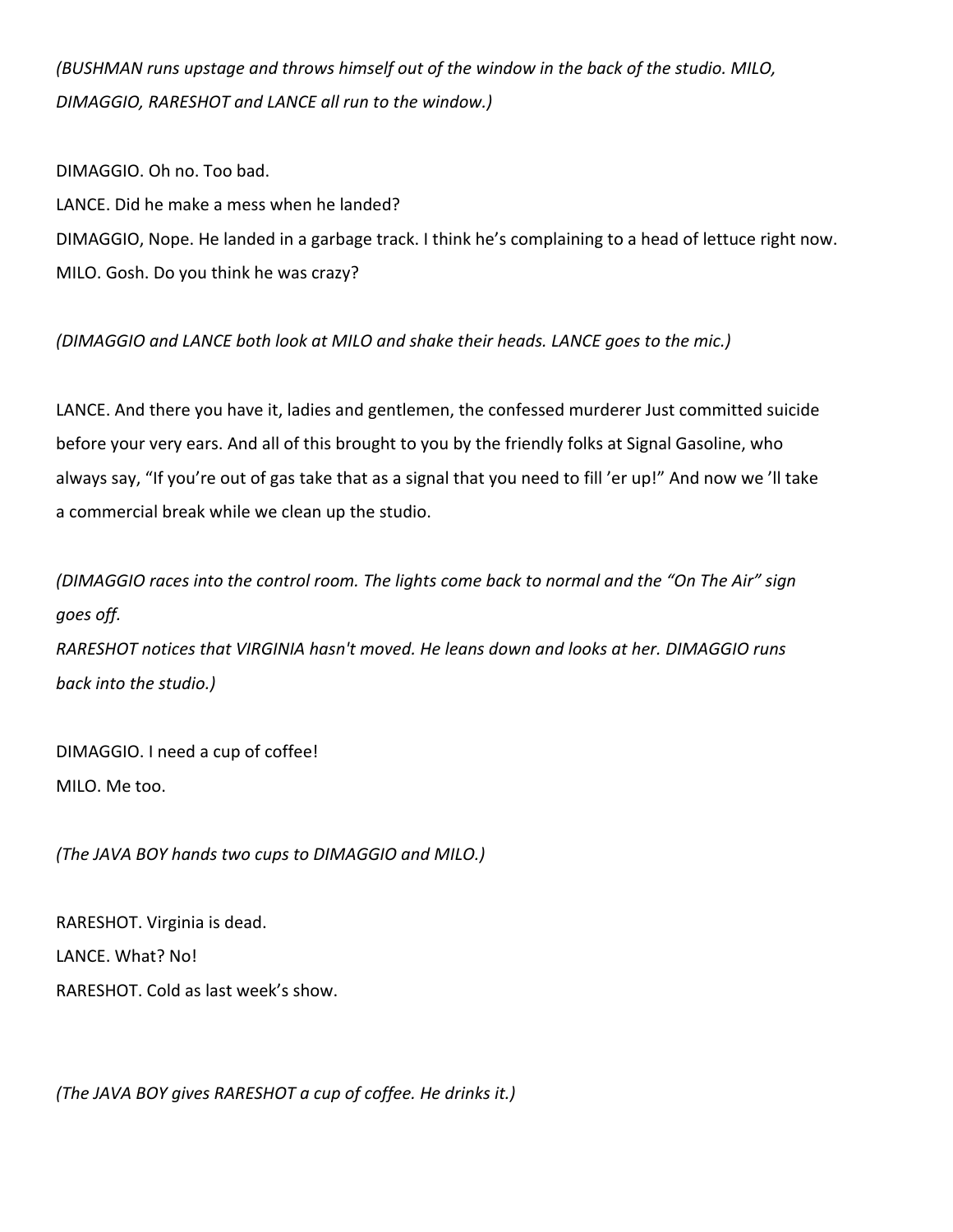DIMAGGIO. Well, you're progressing nicely, Lance. LANCE. How many times do I have to tell you ... RARESHOT. How're you killing us off, Terrierre? What's the secret? LANCE. It's not me! DIMAGGIO. Guys, look. He's picking us off like sitting ducks! There's only one thing we can do! MILO. Get him before he gets us! LANCE. Not in front of a hundred million people, you won't! DIMAGGIO. I can fix that.

*(DIMAGGIO begins to run to the control room.)*

LANCE. And after you kill me, what if you find out that I'm not the Lead Rings Murderer?

*(DIMAGGIO stops and looks at RARESHOT, then at MILO and ELSINORE.)*

LANCE *(cont'd)*. Exactly. So pick up your scripts and let's go.

*(Suddenly MILO collapses to the floor, shaking like a bowl ofJell-O. LANCE goes to him and leans down.)*

LANCE *(cont'd)*. What's the matter, Milo ... no guts?

*(MILO looks at LANCE. Then he straightens himself up and goes to his mic. DIMAGGIO goes into the control room. The lights change in the studio. The "On The Air" sign comes on. LANCE goes to his mic.)*

LANCE *(cont'd)*. *Ladies and gentlemen. The last act of... the Lead Rings Murders.*

*(Organ stab and run.)*

LANCE. *So Lt. Mattox, an orphanage. You flip on your computer and begin to search the lists of county homes that took boys in 2005. O'Brian, Goldberg, Ching Lee ...*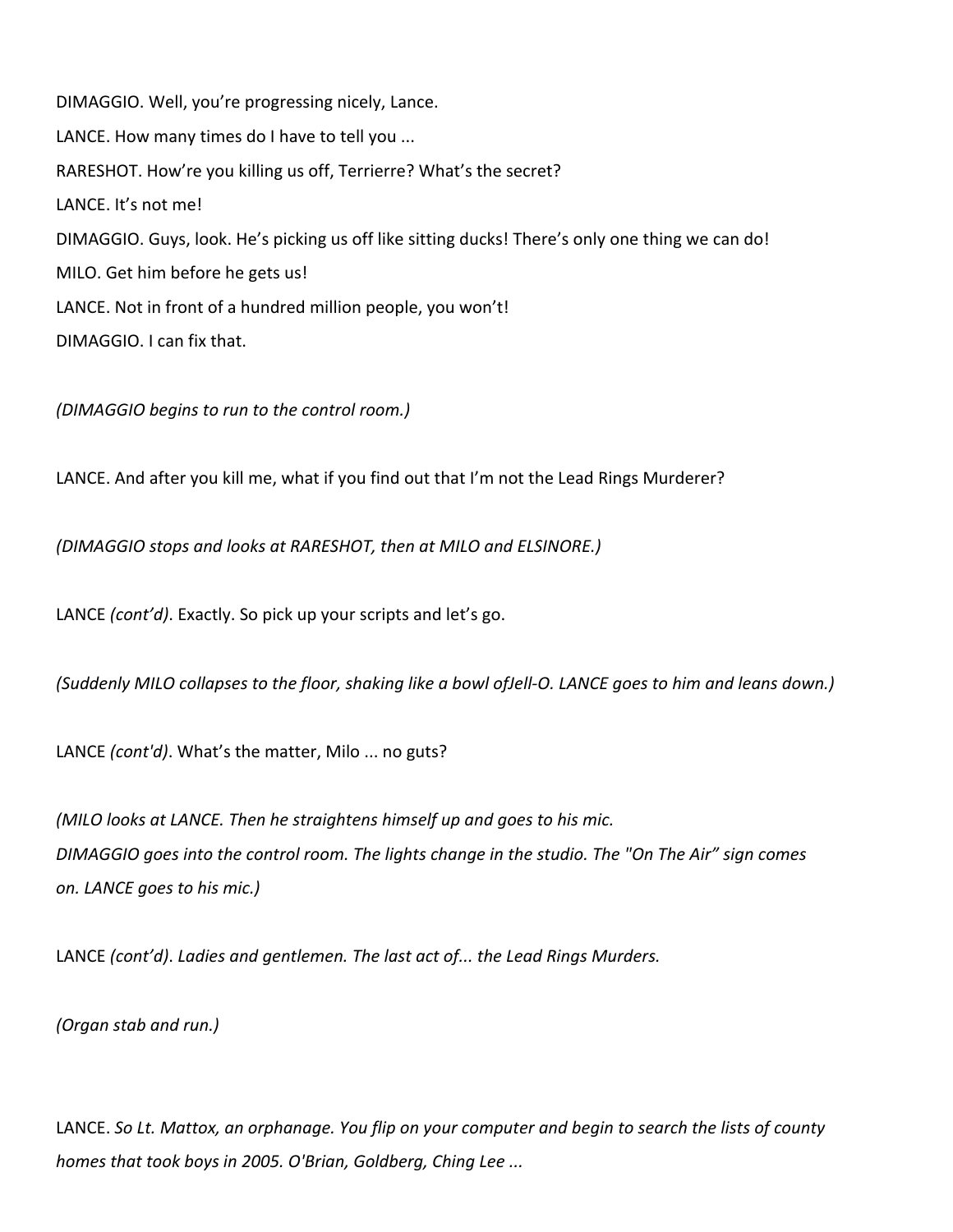MATTOX. *Wasolusky, Gregoff Wasolusky. Orphan, parents George Wasolusky. Died the same year. Suicide.* 

*(Organ stab.)*

MATTOX *(cont'd)*. T*his had to be it! In fifteen minutes I was cruising up to a dark brick, ivy covered building on Masonic. County home for lost souls.*

*(SFX: Walking down a hall.)*

MATTOX (cont'd). *I walked down the hall until 1 found Father O'Malley's office. A small but pleasant room. The walls were covered with pictures of old time football players, scribbled signatures, hair styles that went out with The Beatles. Laughing faces. Good times long gone.*

*(DIMAGGIO comes out of the control room and looks around. LANCE goes up to him and sticks a script in his hand and leads him to a mic.)*

MATTOX (cont'd). *Behind a large oak desk sat a small, wizened man wearing metal-rimmed bifocals and a black caftan. He flashed me a carefully measured smile.*

*(LANCE points to the script and DIMAGGIO shakes his head. LANCE stares at him. Finally, DIMAGGIO gives up and begins to read. He tries to effect an Irish accent but it ends up sounding more like he's doing Count Dracula. LANCE shakes his head and drinks another cup of coffee.)*

O'MALLEY. Sit down m'boy. *(Sips a cup of coffee.)* MATTOX. *I eased myself into an old velvet chair. A small cloud of dust gently floated up as my weight settled into the pillows.* O'MALLEY. So, you want to know about... about...

*(DIMA GGIO starts to choke then falls to the floor, dead. LANCE jumps in and takes his role.)*

O'MALLEY *(cont'd)*. Excuse me. I must have dozed off there for a moment. So you want to know about Gregoff. Poor boy. When he came to the shelter he was a frightened little tyke, having seen some terrible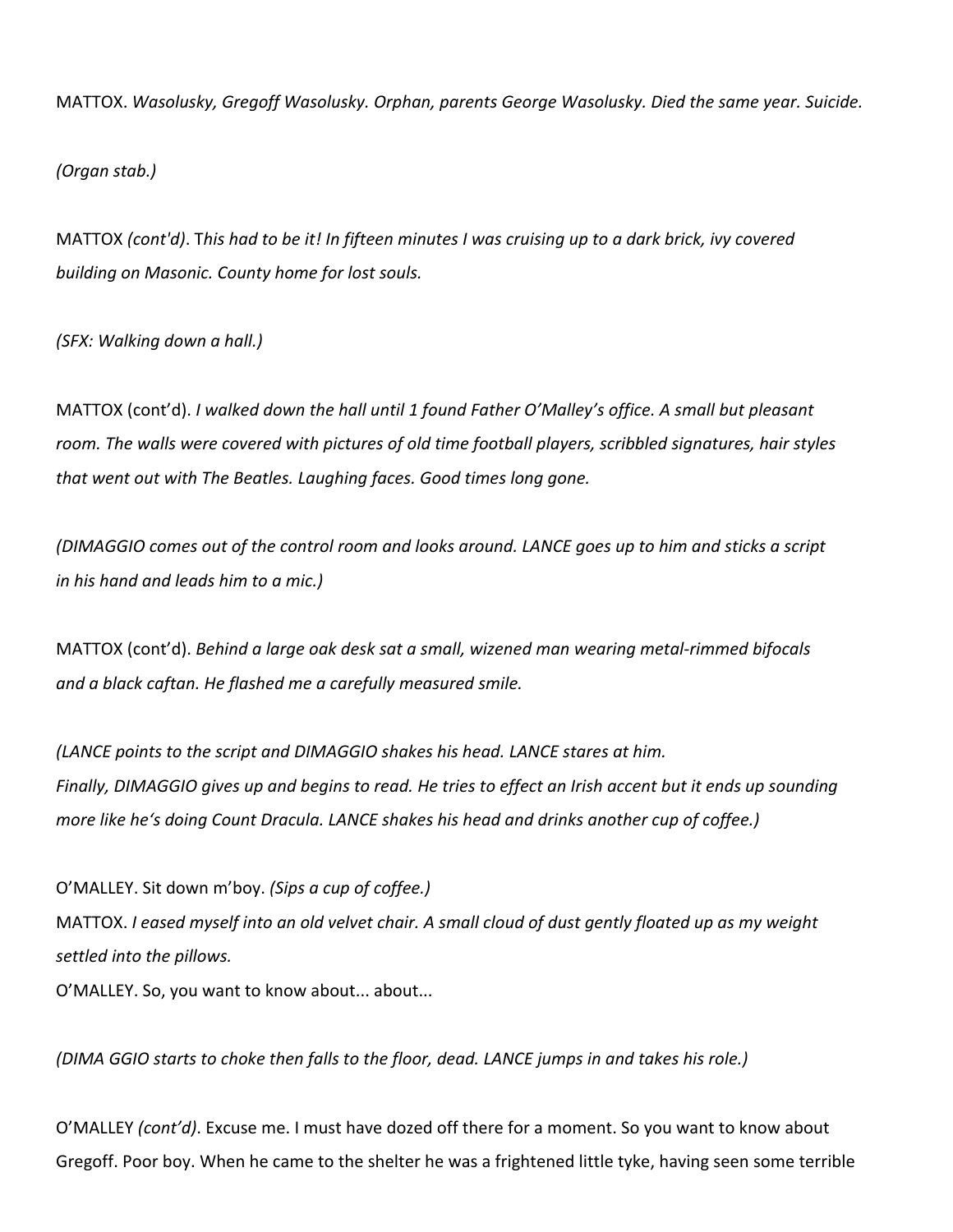things, poor S.O.B. He never talked. He liked to play let's pretend with some of the children. And sometimes he'd play doctor with them but we put a stop to that after he started curing some of them.

MATTOX. I get the picture.

O'MALLEY. Oh yes. He definitely wanted to be a cutter. Some of his impromptu operations were quite messy. But other than that he was just like any other little boy. And he was a joker. Yes, yes, yes. He liked to put worms in the spaghetti. What a little scamp. Oh yes. MATTOX. Do you know where he is today? Got an address, anything? O'MALLEY. Maybe. Years ago I got a Christmas card from him. Let me see. I've got it my desk drawer.

*(SFX: Opening a desk drawer and then rummaging around in it.)*

O'MALLEY *(cont'd)*. Here it is. Pretty unusual. It's a picture of Santa Claus sitting around a campfire on a snowy evening roasting one of the little reindeer. Donner, I think. Amusing, don't you think? MATTOX. *I grabbed the envelope and examined the return address. University Hospital. University Hospital? Of course! The little freak wanted to be a doctor.*

*(Organ stab and run.)*

LANCE. *And so, Lt. Mattox, the search is coming to a swift conclusion.* MATTOX. *I made my way across town. In twenty minutes I was standing in the office of the Dean of Men at the University.*

*(LANCE cues RARESHOT. He cautiously comes to the mic.)*

DEAN. Yeah, I remember Gregoff. How could I forget him. He was the only student I ever took into the operating theatre to view a colonoscopy operation while eating Oreo cookies and milk. Sometimes I would find him in the chapel playing the organ!

*(RARESHOT, LANCE and MILO all turn and stare at ELSINORE. ELSINORE shakes his head "no.')*

DEAN *(cont'd)*. And then suddenly he dropped out of school.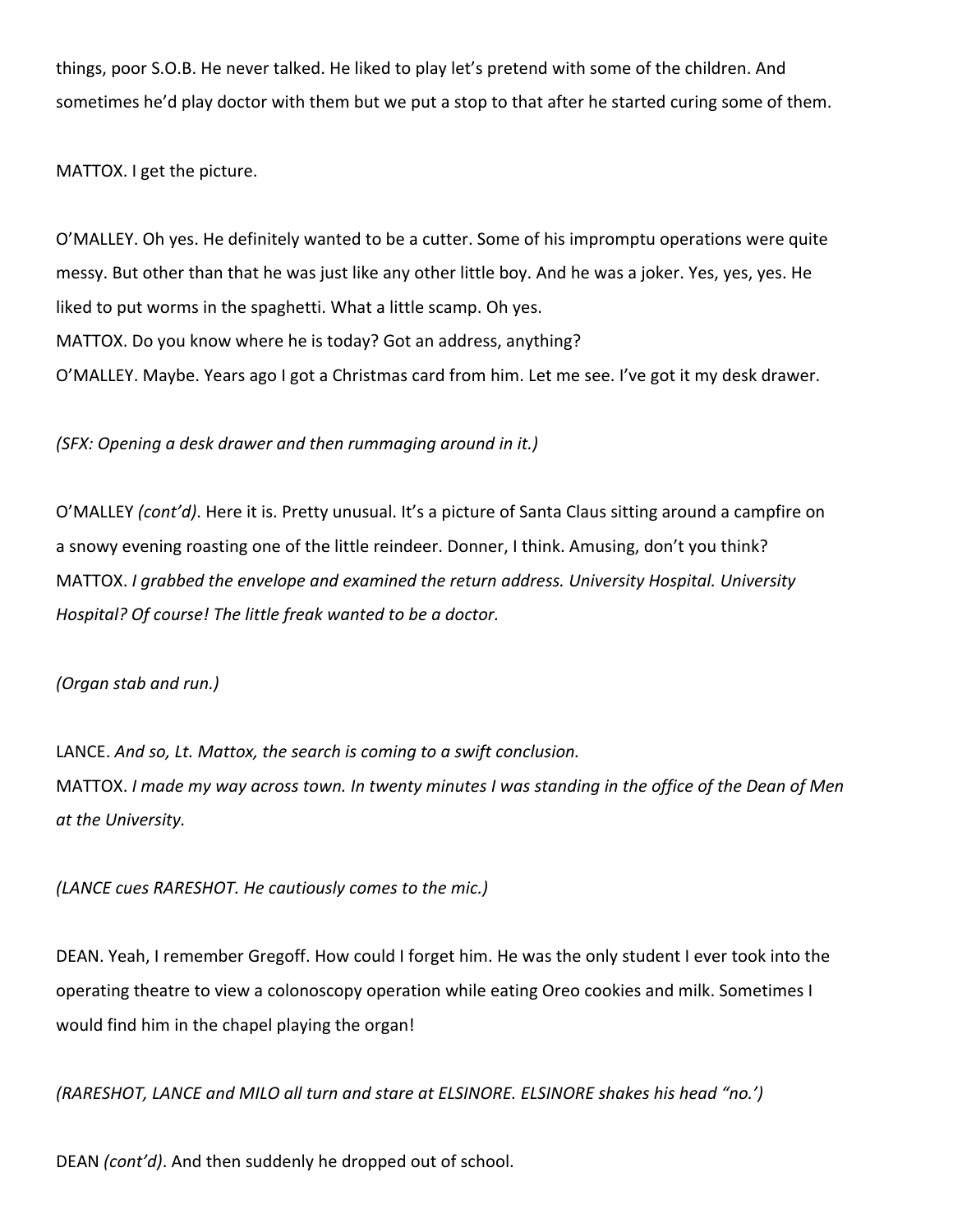MATTOX. Tell me, doc, do you have an address on him?

DEAN. Maybe. The only thing we have is this. Here. I don't know if he's still living there. It was a long time ago.

MATTOX. *Slowly I took the folder from the dean. I read the address. Twenty-five Euclid Avenue, number C.*

*(Suddenly there is a crash as the JAVA BOY dies. LANCE, MILO and RARESHOT look at ELSINORE.)*

LANCE. *So, Lt. Mattox, the search has ended. You have found the infamous Lead Rings Murderer.*

*(RARESHOT and MILO advance on ELSINORE. ELSINORE stands up and then suddenly falls on this organ, making a strange and macabre sound. A note beats, beats, beats, and then there is a sustained sound as if a life monitor in a hospital flattened out. Then nothing. RARESHOT looks at MILO. MILO goes back to his mic.)*

LANCE. *Euclid Street. Only a short distance from Play Land. You find yourself standing in front of a run down apartment. Yellowed paint peeling from termite-ridden boards. The mailboxes ... A, B ... C!*

*(MILO is now standing between RARESHOT and LANCE. He keeps looking back and forth at them.)*

LANCE *(cont'd).* Th*ere on mailbox C, scribbled in a red crayon are the words: Dr. Albert Schweitzer. A smile creeps over your face. For the first time in ten months, you smile.*

MATTOX. *I turned the handle of the door. I stepped into the darkness of the hallway. A small red bulb gave the corridor an unreal feeling. A rubber tree plant, crawling with ants, stared at me from a musty comer. Slowly I walked to the end of the hall. A,B ... C. I reached out for the doorknob. I could feel the presence of the killer on the other side of the door. He was waiting, waiting, for me. Waiting for me to turn the handle. Waiting, the murderer, waiting for me! I pushed open the door slowly, slowly and there standing in front of me was ....*

*(RARESHOT has picked up a script to read the Lead Rings Murderer role. He takes a big breath to give his first line and then he chokes and dies. MILO turns around to see RARESHOT fall in front of the JAVA*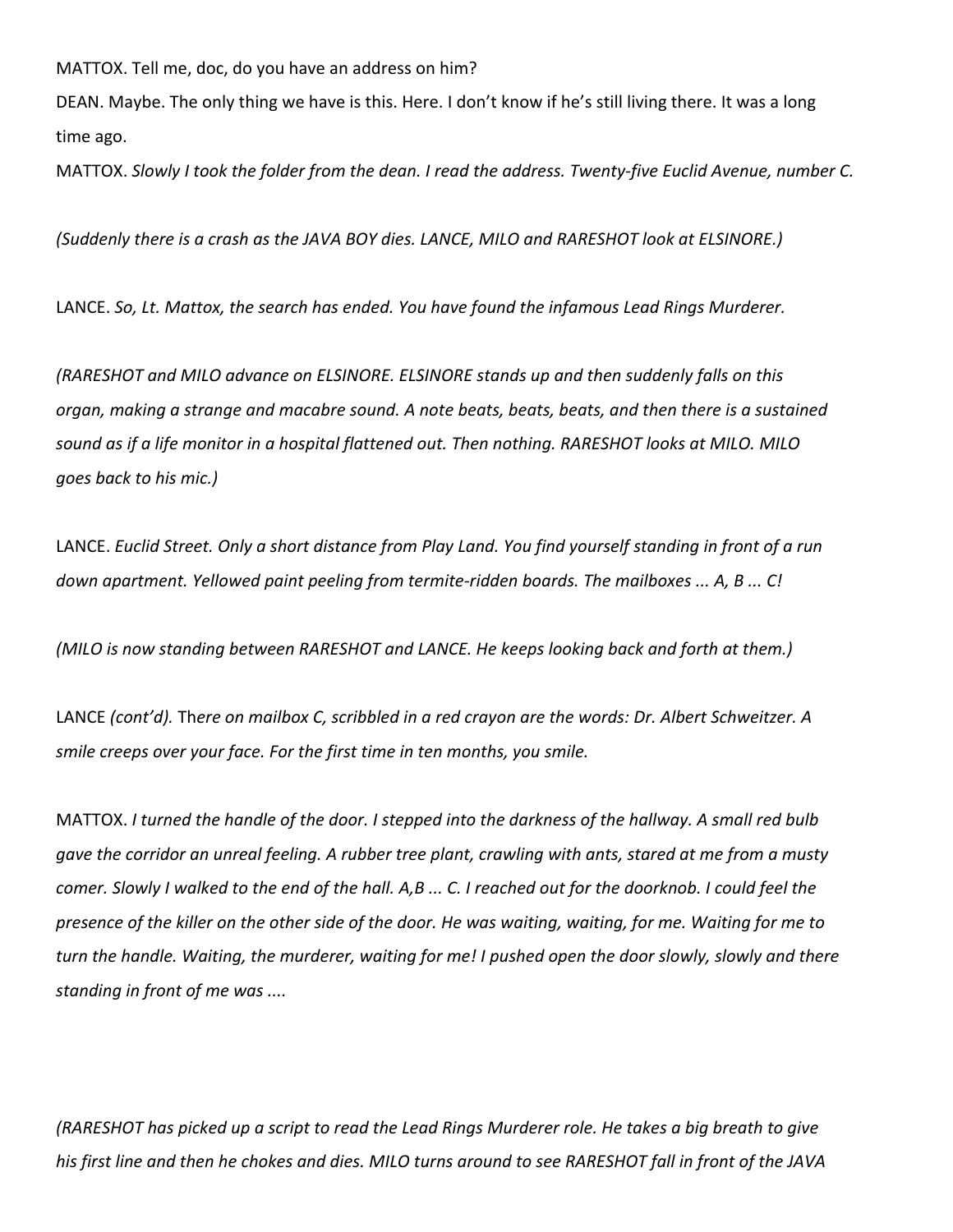*BOY. But as soon as he does the JAVA BOY gets up. He stares at MILO. He holds out a cup of coffee to him. He removes his work coat as MILO describes what the JAVA BOY is wearing.)*

MATTOX *(cont'd). Sloppy gray pants, a gray shirt, held up by red suspenders!*

*(The JAVA BOY tosses a lead ring at MILO's feet.)*

MATTOX *(cont'd). A faded pink rose placed at the first button hole ... in his hand ...a crumpled picture of Martha ...*

*(MILO begins to choke and dies.)*

LANCE. *Ladies and gentlemen. The murderer, the lead rings killer is standing right in front of me. But he's trapped! He can't get out of the studio. Listen carefully! His name is ...*

*(LANCE pretends to choke.)*

LANCE *(cont'd). His name ... is ... is ...*

*(LANCE pulls the cord out of the mic then begins to laugh.)*

LANCE (cont'd). You did a wonderful job, my boy! You're worth every buck I paid you. Nice clean simple work. I don't know how you did it, but you have my congratulations!

*(LANCE toasts the JAVA BOY with a cup of coffee.)*

LANCE *(cont'd)*. You just made me the hottest thing in reality entertainment!

*(LANCE begins to choke. The JAVA BOY takes a lead ring and tosses it at LANCE.)*

LANCE *(cont'd)*. What? ... Me? A lead ring? No, not me! We ... had ... a deal!

*(Suddenly LANCE looks at the coffee.)*